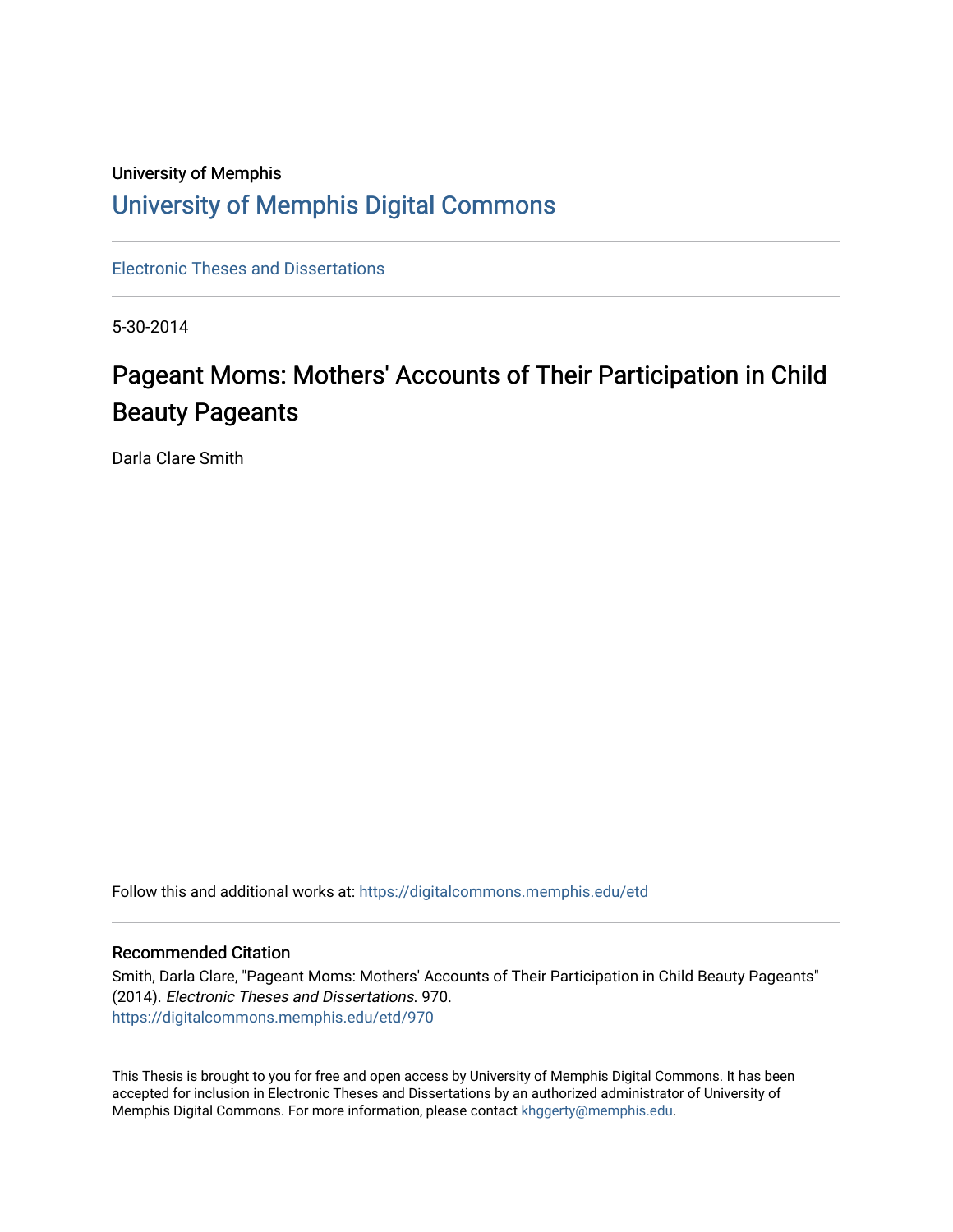# PAGEANT MOMS:

# MOTHERS' ACCOUNTS OF THEIR PARTICIPATION IN

# CHILD BEAUTY PAGEANTS

by

Darla Smith

A Thesis

Submitted in Partial Fulfillment of the

Requirements for the Degree of

Master of Arts

Major: Sociology

The University of Memphis

August 2014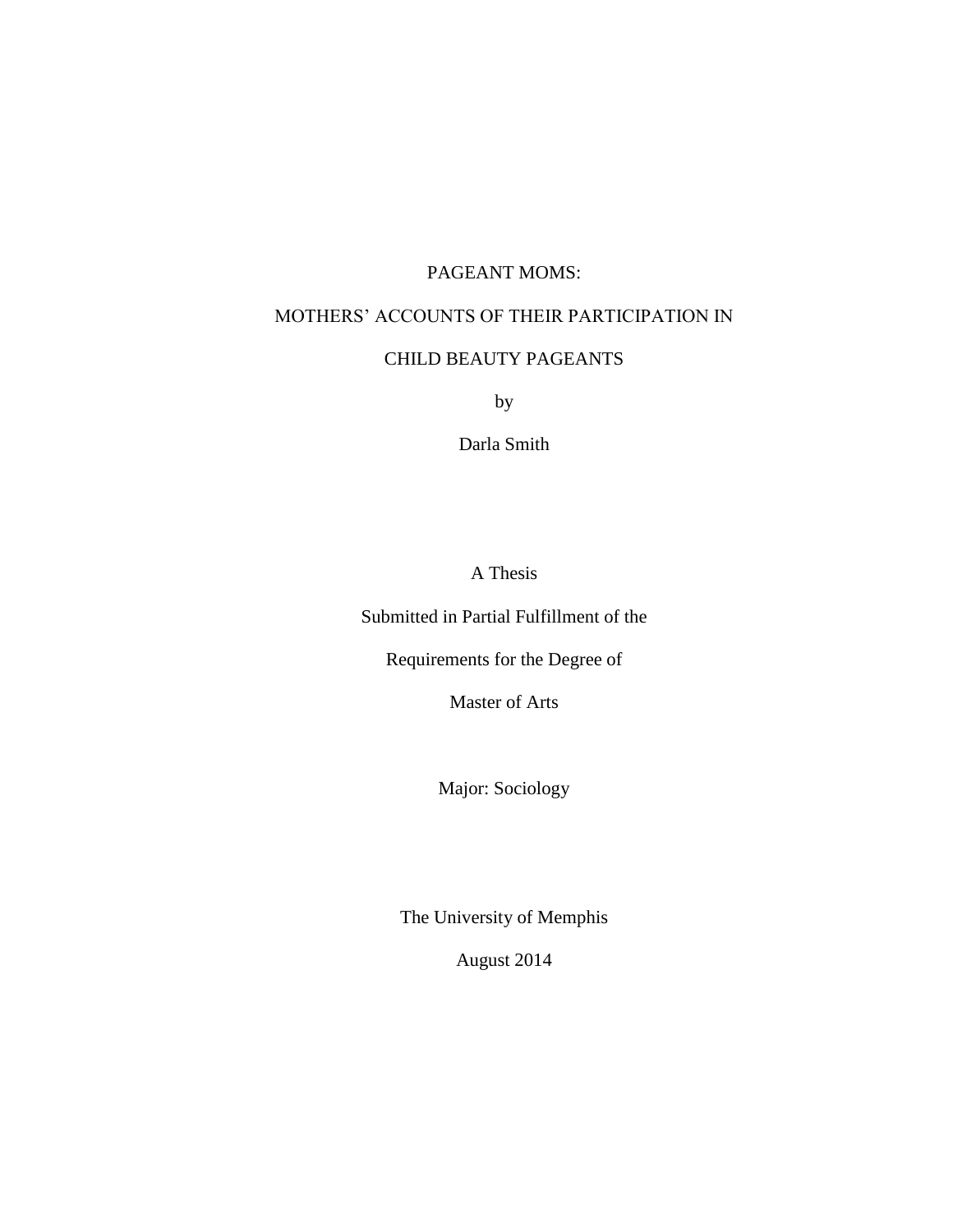Copyright © 2014 Darla Clare Smith All rights reserved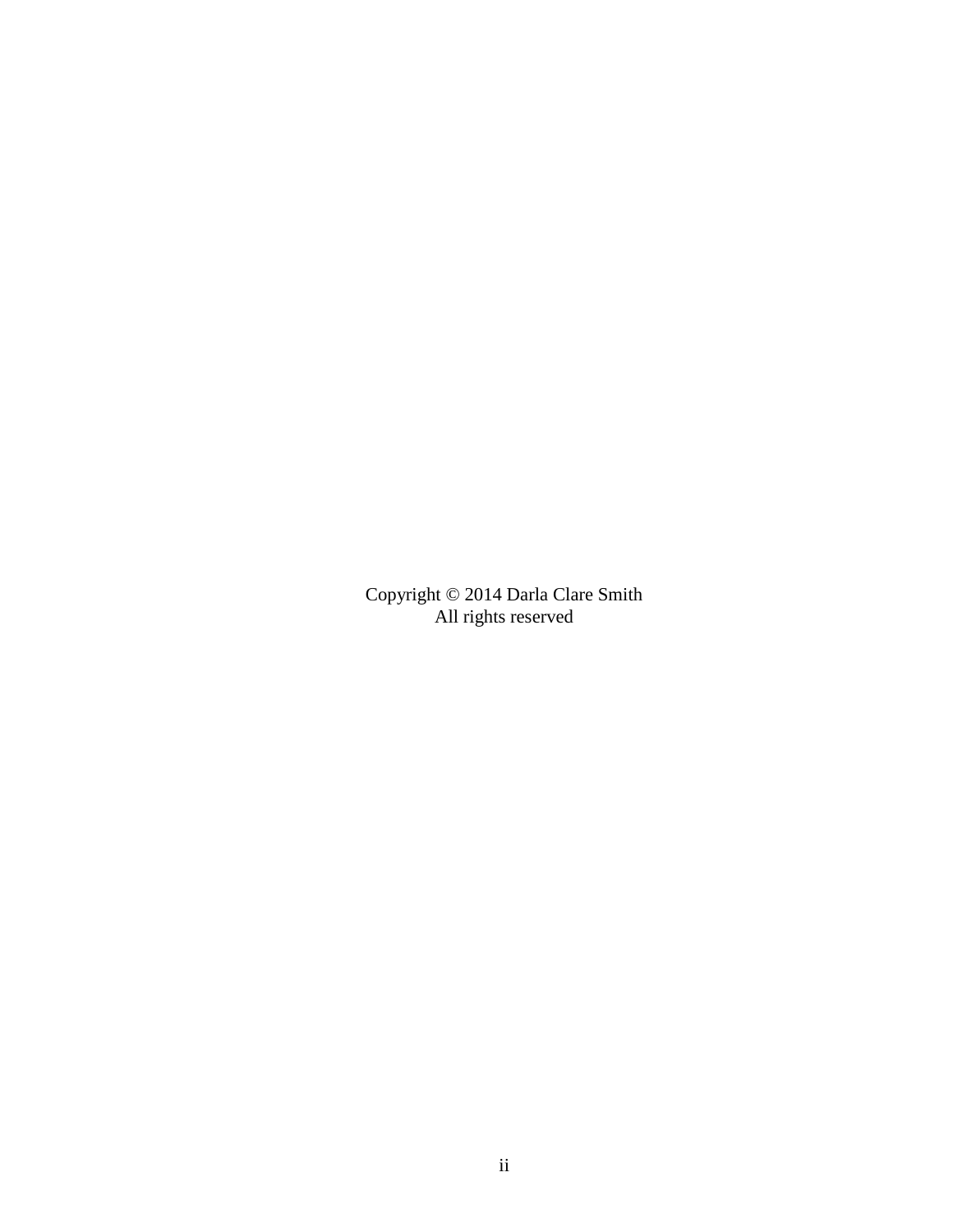#### ACKNOWLEDGEMENTS

It is a pleasure to thank those who made this thesis possible. First, I would like to thank my advisor and mentor, Dr. Jeni Loftus, for her patience, guidance, and encouragement throughout this project. I would also like to thank Dr. Carol Rambo and Dr. Wesley James, my other thesis committee members, for their helpful advice and support from day one. A special thanks goes out to all of the mothers who volunteered their time to be a part of this study and to the University of Memphis for making this possible. I also would like to thank my loving parents, Keith and Melanie Smith, for always believing in me. Finally, I want to thank the man who has been by my side throughout this journey, my best friend and amazing husband, Daniel Parks, for his continued love and support and for always being there for me. Thanks!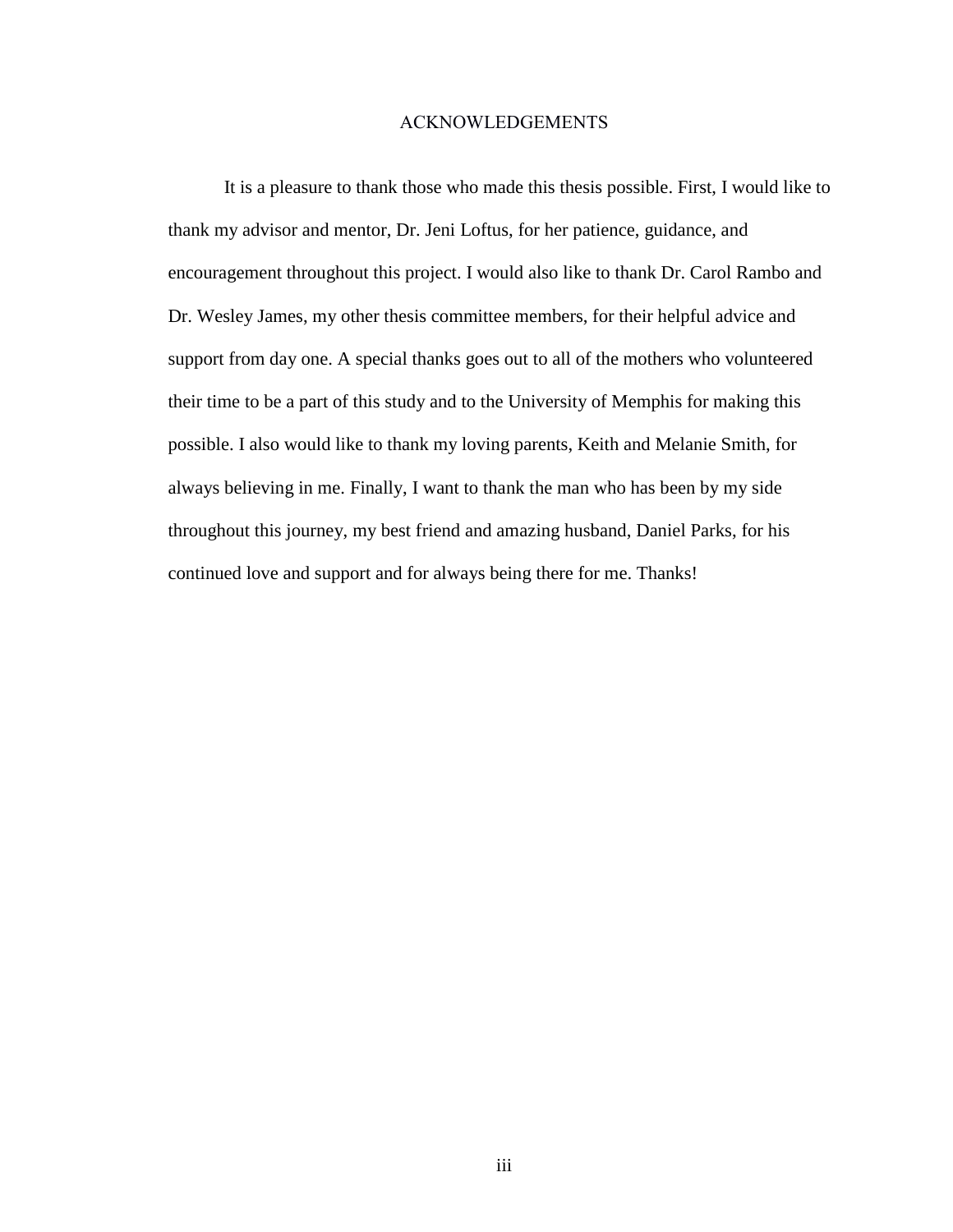# ABSTRACT

Smith, Darla C. M.A. The University of Memphis. August, 2014. Pageant Moms: Mothers' accounts of their participation in child beauty pageants. Major Professor: Jeni Loftus.

Using the voices of nine mothers whose daughters participate in child beauty pageants, I analyzed these mothers' accounts of their participation in an activity widely viewed as deviant using neutralization theory. In this most recent wave of media attention towards child beauty pageants the focus has shifted away from the deviance of the mothers and toward the pageant industry. By focusing on the mothers' accounts of their participation in child beauty pageants this study shows the ways in which these women think about and justify their participation. Their accounts demonstrated that while these mothers recognized that child beauty pageants are seen as deviant, they typically did not agree. Respondents used verbal accounts to neutralize the deviant label placed on pageants including: denial of injury, condemnation of condemners, appeal to higher loyalties, justification by comparison, and metaphor of the ledger.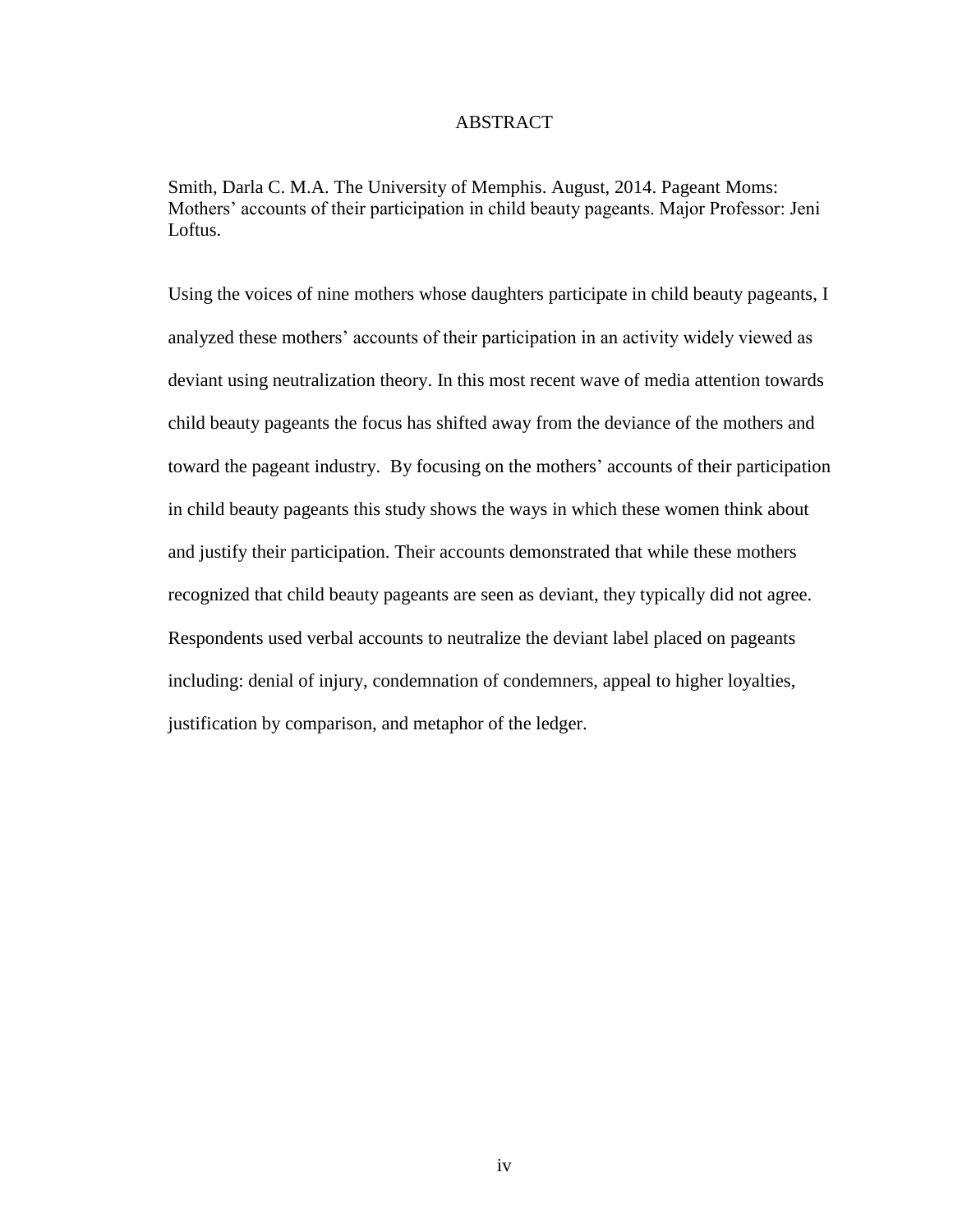# TABLE OF CONTENTS

| Chapter        |                                                                                   | Page           |
|----------------|-----------------------------------------------------------------------------------|----------------|
| $\mathbf{1}$   | Introducing Accounts of Child Beauty Pageants                                     | 1              |
| $\overline{2}$ | Previous Literature on Child beauty Pageants and<br><b>Theoretical Background</b> | 3              |
|                | Wave I – Deviant Mothers                                                          | 3              |
|                | <b>Neutralization Theory</b>                                                      | $\overline{4}$ |
|                | <b>Neutralization Techniques</b>                                                  | 6              |
|                | Wave II - Harming Children                                                        | 9              |
|                | What Has Changed?                                                                 | 11             |
|                | Pageants as Children's Work                                                       | 11             |
|                | Pageants as Harmful to Children                                                   | 13             |
| 3              | <b>Background Information on Beauty Pageants</b>                                  | 16             |
|                | From Elimination Style to Open Registration                                       | 16             |
|                | Competition                                                                       | 18             |
|                | <b>Beyond Sunday Best</b>                                                         | 18             |
|                | Glitz vs. Natural                                                                 | 19             |
| $\overline{4}$ | Methodology                                                                       | 21             |
|                | Sampling                                                                          | 21             |
|                | Data Collection                                                                   | 22             |
|                | Analysis                                                                          | 23             |
| 5              | Results                                                                           | 24             |
|                | Denial of Injury                                                                  | 25             |
|                | <b>Condemnation of Condemners</b>                                                 | 27             |
|                | Appeal to Higher Loyalties                                                        | 28             |
|                | Justification by Comparison                                                       | 29             |
|                | Metaphor of the Ledger                                                            | 30             |
| 6              | Discussion                                                                        | 32             |
| 7              | Conclusion                                                                        | 36             |
|                | References                                                                        | 38             |
|                | Appendices                                                                        |                |
|                | <b>Respondent Consent Form</b><br>A                                               | 43             |
|                | <b>Cover Sheet</b><br>B                                                           | 47             |
|                | $\mathsf C$<br><b>Interview Guide</b>                                             | 50             |
|                | D<br><b>IRB Approval</b>                                                          | 52             |
|                |                                                                                   |                |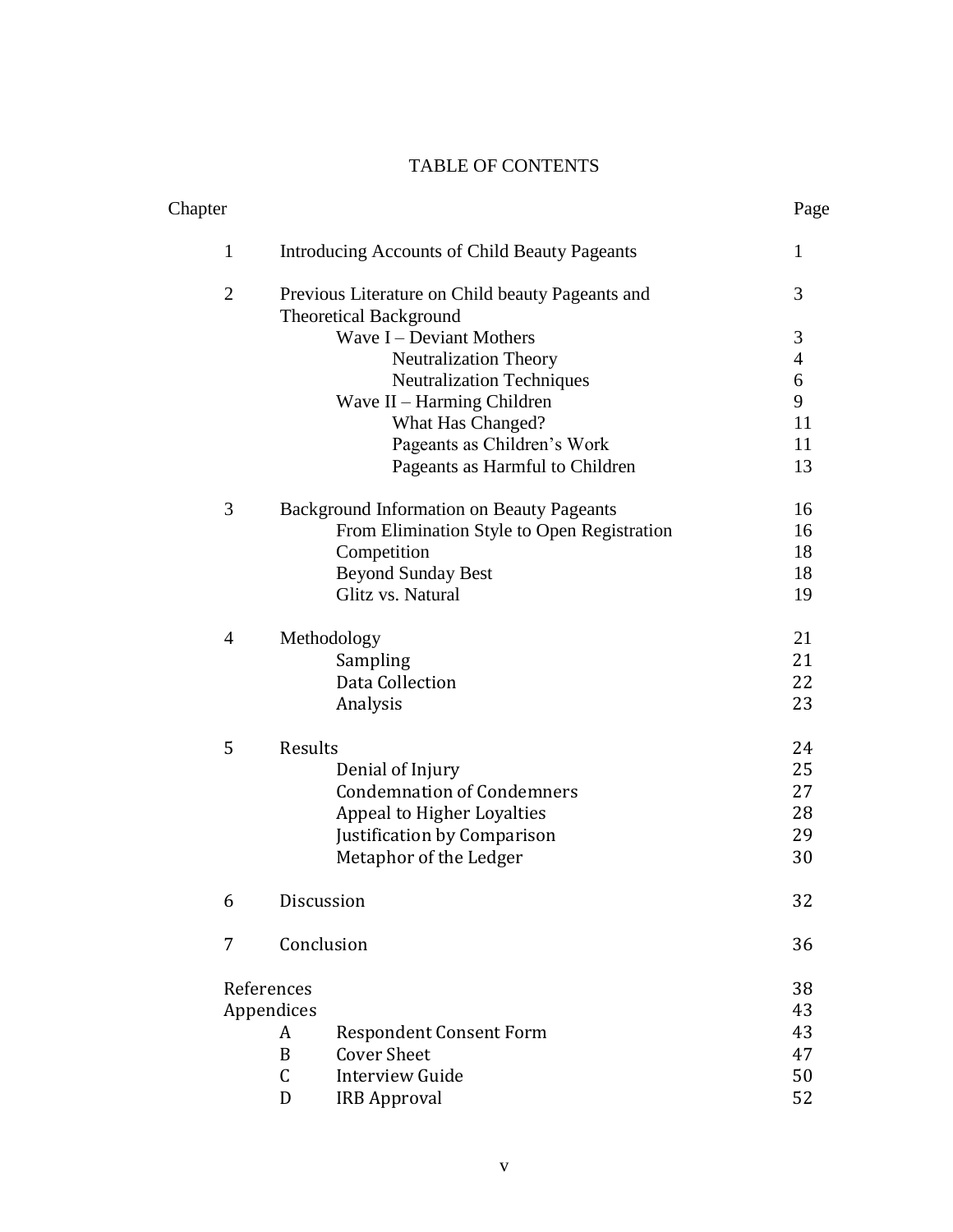

Figure 1 <http://pageantstarsusa.blogspot.com/p/the-pageant-spotlight.html>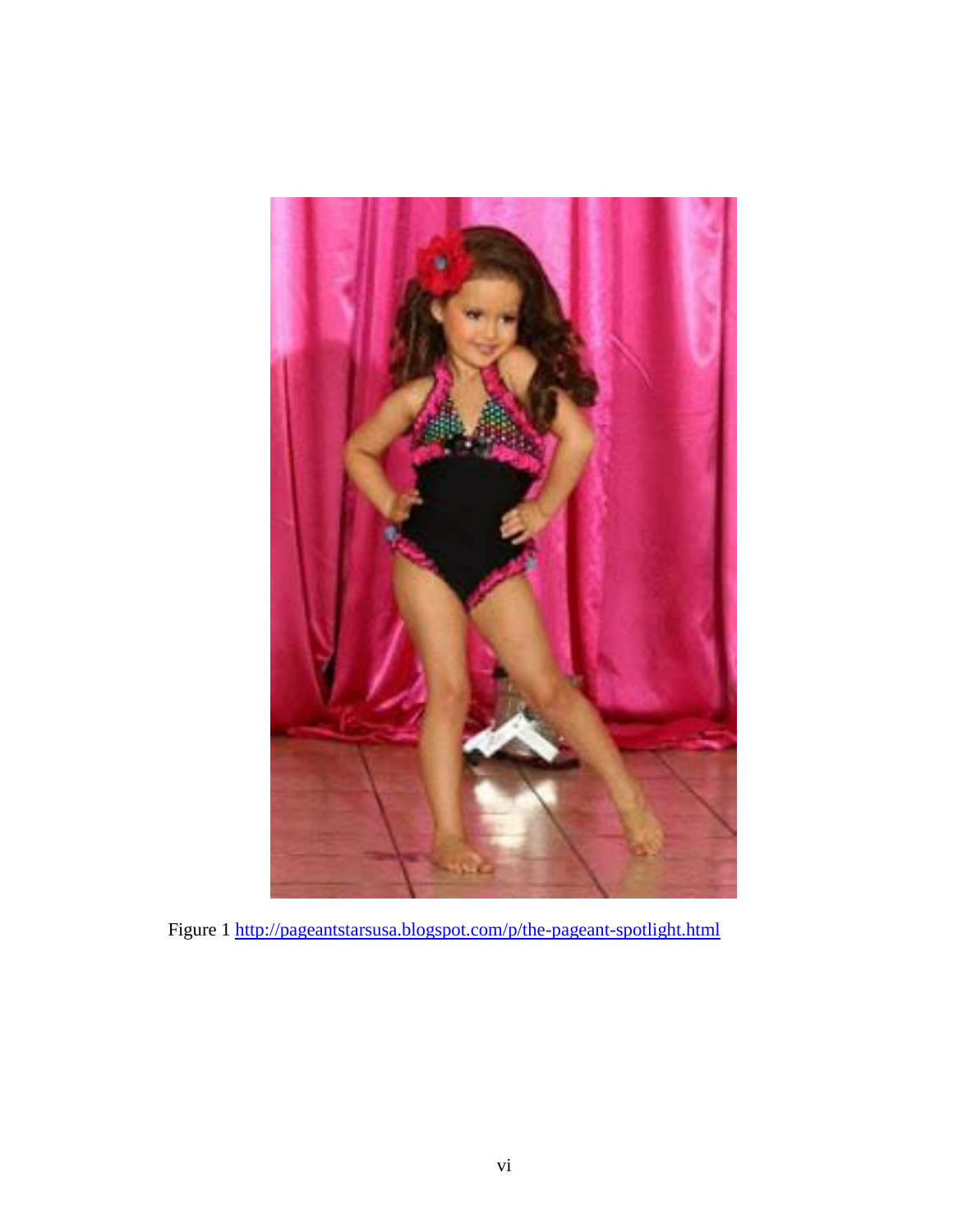#### CHAPTER ONE

#### INTRODUCING ACCOUNTS OF CHILD BEAUTY PAGEANTS

When we think about beauty pageants the image that comes to mind is one of little girls in sparkling dresses prancing around on a stage in front of a crowd. We think of elaborate costumes, big hair, make-up, and spray tans. We imagine mothers and daughters spending weekends playing dress-up and tiaras as rewards for being beautiful. We also think of crazy overbearing mothers and young girls being inappropriately dressed and forced into warped gender roles. These images come from the popular media's portrayal of child beauty pageants. Research has demonstrated the important role that media plays, acting as the voice of and reproducing the norms of society (Curran, Gurevitch, and Woolacott 1982/2005). In the case of child beauty pageants, their representation in the media is more often than not, negative. Media attention and scholarly research concerning child beauty pageants can be separated into two waves.

The popular media and scholarly research during the first wave argue child beauty pageants and the mothers who involve their children in them are deviant (Giroux 1998; Heltsley and Calhoun 2003; Lieberman 2009-2010). Also, research conducted in the wake of the death in 1996 of young pageant princess, JonBenet Ramsey, when the media first took notice of child beauty pageants, found that mothers who choose to have their child compete in pageants understand the criticisms, but used verbal justifications for their involvement (Heltsley and Calhoun 2003). These verbal justifications, or neutralization techniques (Sykes and Matza 1957), were used to reduce the blame and account for their behavior.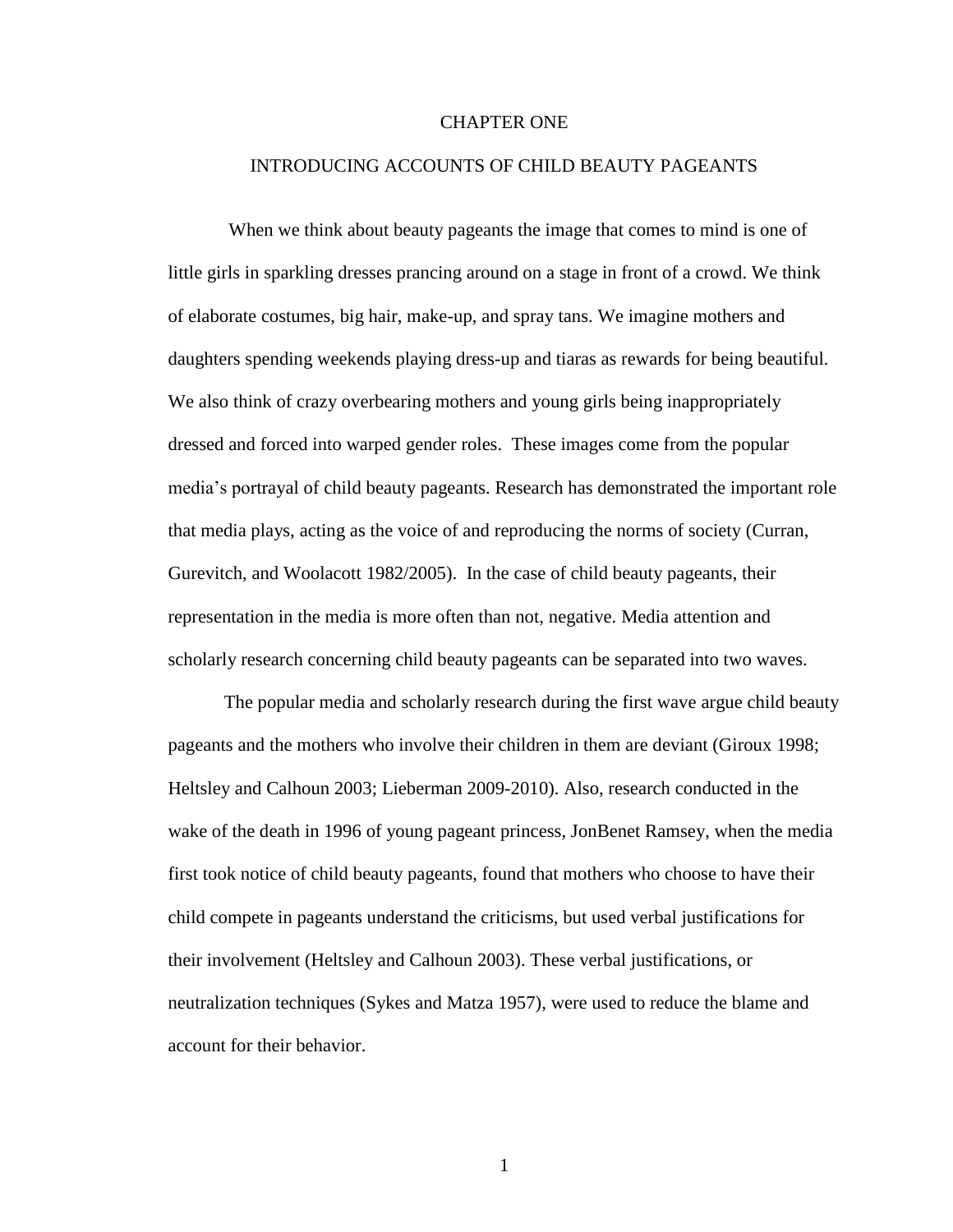In the last decade, the media and the general public has taken a much larger interest in the pageant industry and have created a large controversy. The focus of this debate has shifted away from the mothers and on to the children and the pageant industry. (Bagley 2006; Blumer-Thompson 2007; Levey 2009; Lieberman 2010; Price 2003; Robinson and Davies 2008; Tamer 2011-2012) Research on child beauty pageants during the second wave is divided into two groups. The first group present beauty pageants as a form of children's work, arguing that pageants provide these young girls with valuable skills and capital that will help them in their futures (Levey 2009; Lieberman 2010). The second group, following the same trends as the media, suggests that pageants are harmful to the children involved in them (Bagley 2006; Blumer-Thompson 2007; Price 2013; Robinson and Davies 2008; Tamer 2011-2012).

Despite the negative image the general public often holds of child beauty pageants, they remain quite popular. It is estimated that each year child beauty pageants draw nearly 3 million contestants with girls between the ages of 6 months and 16 years the most common participants (Schultz and Murphy 2011). In recent years pageants have grown in size, pageant culture has become more visible because of exposure in the media and on the Internet, and more types of neutralization have been identified in the literature. In light of these advances and the shift in focus from the moms to the children by the media and scholars, in this project I seek to explore if and how the accounts given by the mothers to explain their participation in child beauty pageants have changed.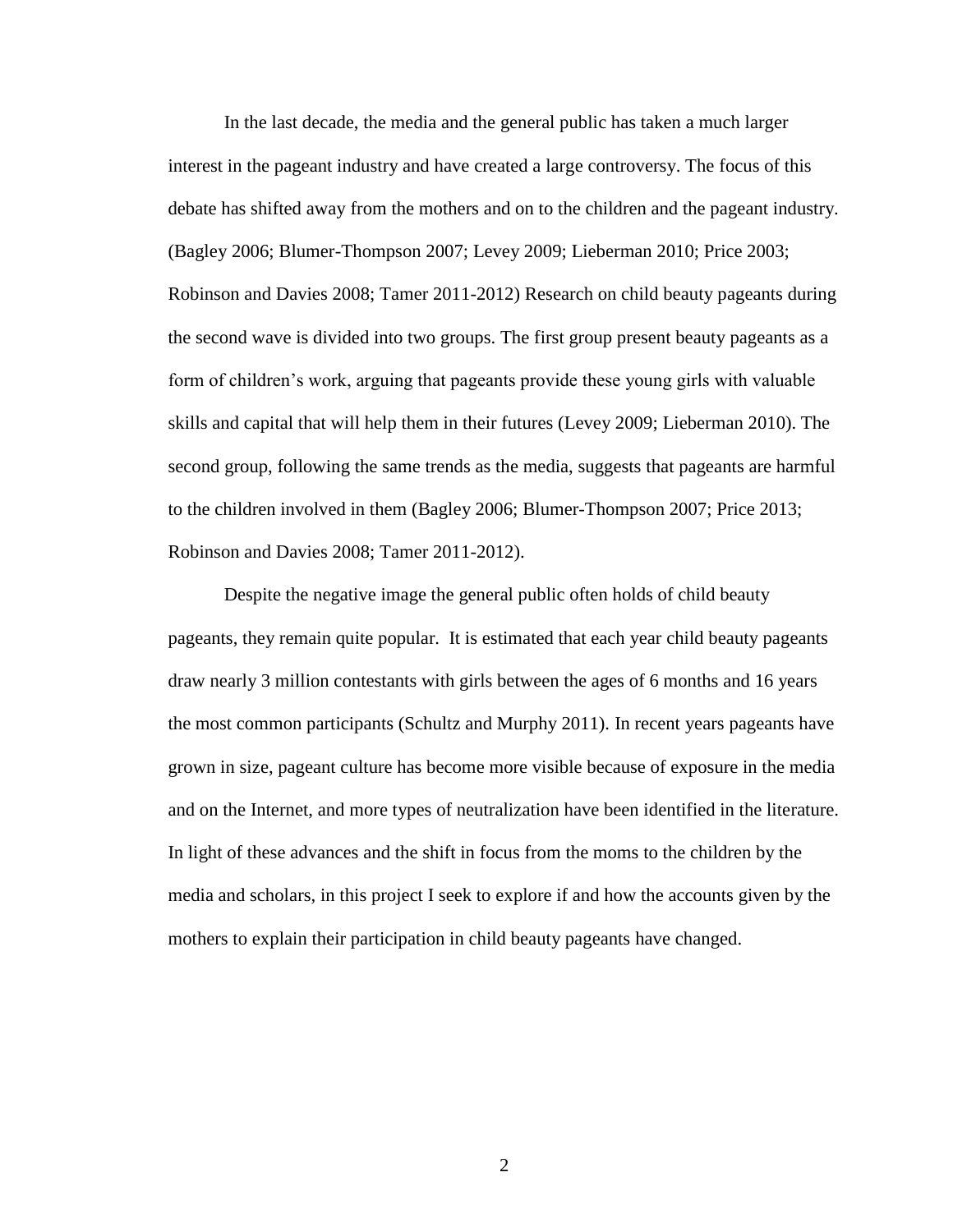#### CHAPTER TWO

# PREVIOUS RESEARCH ON CHILD BEAUTY PAGEANTS AND THEORETICAL BACKGROUND

#### *Wave 1- Deviant Mothers*

Pageants began receiving substantial media attention after the death of young pageant princess JonBenet Ramsey on December 25, 1996. During this time, both the discourse in the mainstream media and academic research suggested that beauty pageants were harmful to the children who participated and that parents who put their children in them were deviant. In this section I discuss media and academic accounts of pageant moms as deviant as well as the mothers' own accounts.

The media coverage surrounding the JonBenet Ramsey case launched an outcry from television and radio reports arguing that this child was targeted because of her involvement in pageants and her parents were ridiculed for having their child on display for potential predators (Giroux 1998:37). It was argued that pageants provide ''an attractive package for somebody looking to violate a young person'' (Briggs 1997:A4, A1). Throughout this period, the media's common portrayals of beauty pageants resulted in a bad reputation and it was parents (usually mothers) who took the brunt of the harassment and blame (Heltsley and Calhoun 2003).

In a paper published in 1998, in the midst of the attention to the JonBenet Ramsey case, Henry Giroux describes the photos of JonBenet as a child "playing the role of an alluring sex kitten" and argues that "the abuse children suffered in pageants was due to overbearing mothers trying to control their daughters lives" (1998:38). In 2001, HBO released a documentary titled "Living Dolls: The Making of a Child Beauty Queen"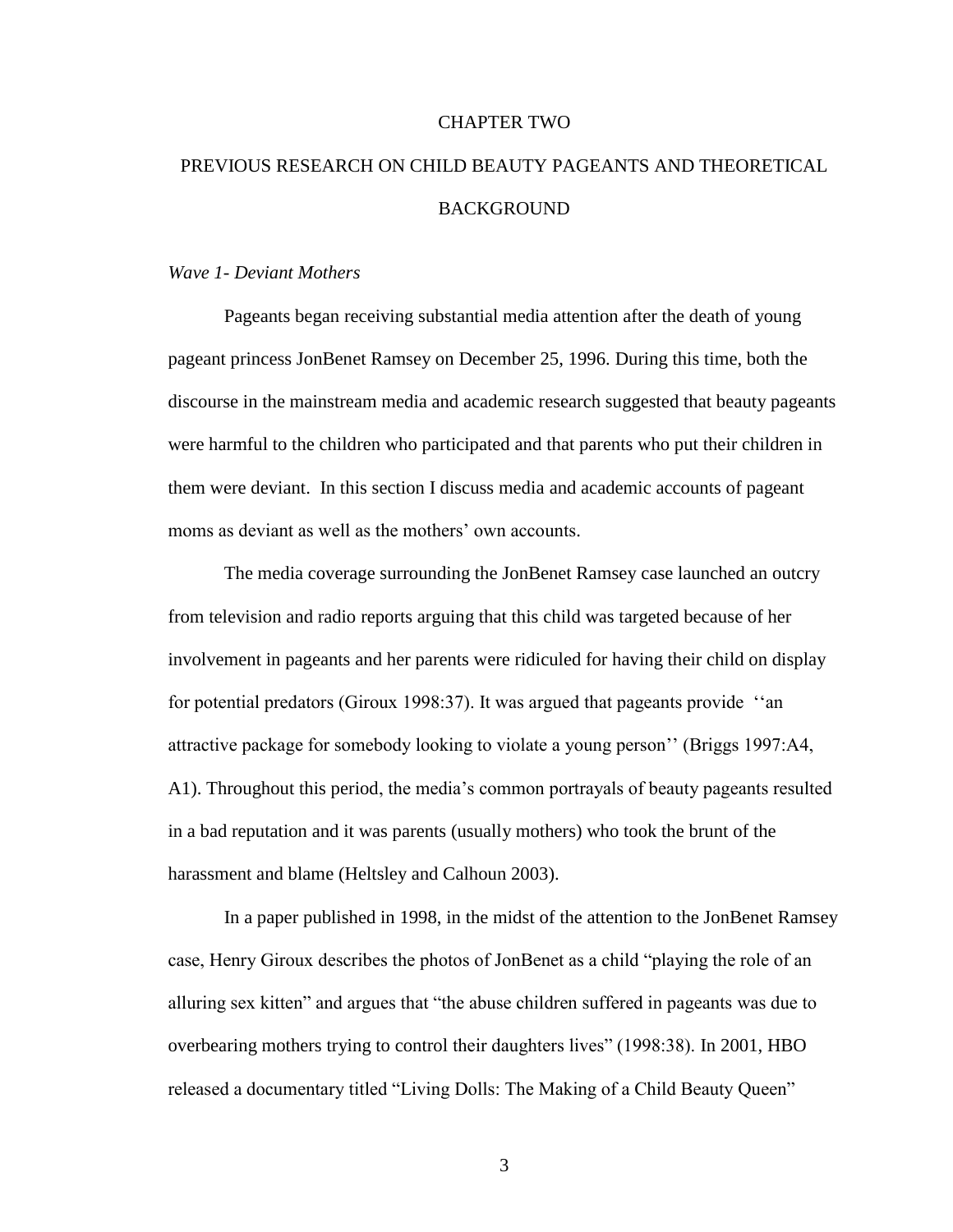which focused on the world of child beauty pageants, arguing that it is full of relentless pressure that parents put on their small children to compete and succeed. Despite the large amount of negative attention that resulted from the JonBenet Ramsey trials, the pageant industry continued and flourished.

In 2003, Helsley and Calhoun published an article discussing the accounts given by mothers who put their daughters in beauty pageants. The authors sent out questionnaires to 43 mothers from 1996-1997 after the first wave of negative media attention on beauty pageants. They found that these mothers used neutralization techniques to avoid the deviant label that was being assigned to them. Neutralization theory was first put forth in 1957 by Sykes and Matza.

*Neutralization Theory.* Individuals, who have done some deviant act or are considering it, will verbally attempt to rationalize the behavior to themselves and others (Mills 1940). Since people know the general norms of society through interaction with others, they are aware that some things are considered deviant and must justify these behaviors in order to resist the deviant label and to keep from internalizing that label. Cohen (1955) argues that deviant individuals begin to stop looking for guidance or acceptance from the goals of the mainstream society and join others who are similar to them, finding new ways to gain success. As a group and unified front, they are able to reverse and reject the mainstream culture. They must find ways to show that they are not in fact deviant or that the label that is being placed on them is not justified. This allows the individual and/or the group to avoid internalizing the deviant label. Several sociologists have theorized about these verbal justifications, or neutralization techniques (Cromwell and Thurman 2003; DeYoung 1989; Eliason and Dodder 1999; Fritsche 2005;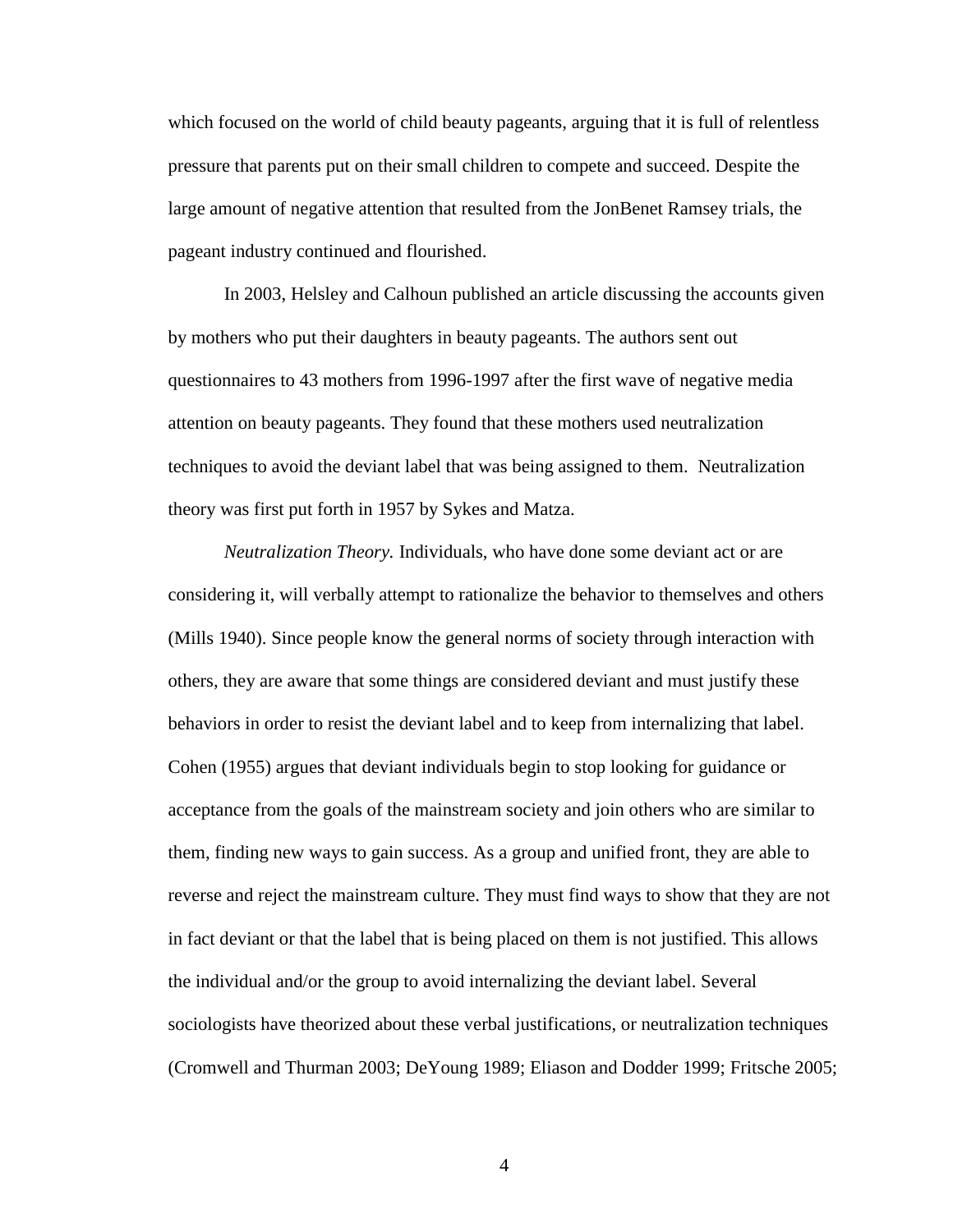Gauthier 2001; Hansmann *et al*. 2005; Hewitt and Stokes 1975; Jarvinen and Demant 2011; Matza and Sykes 1961; Philaretoua 2006; Scott and Lyman 1968; Storch, Storch, and Clark 2002; Sykes and Matza 1957).

Influenced by Goffman, Mead, and Weber, C. Wright Mills developed a wellknown theory of motives. According to Mills "Motives are accepted justifications for present, future, or past programs or acts" (1940:901). To be clear, this is not a theory of motivation. What is of interest concerning motives is not what truly guides a person's actions. This is not about the sincerity of the motives given. It is about how people communicate about that action in socially acceptable ways. Mills "is not concerned with what basic needs or drives encourage human action, but rather the constructive language and vocabulary that is considered an acceptable reason for a given behavior" (Franzese 2013:287).

According to Mills, we are taught as children what is and is not socially acceptable behavior. We are also taught socially acceptable reasons for behavior. We are taught that there is a time and a place for things to happen and there must be a good reason for acting differently than what is expected. Because we are limited by social sanctions in what is appropriate behavior and under what circumstances, individuals must learn to verbalize their motives to make the action that is in question seem acceptable to themselves and others. Mills argues, "The differing reasons men give for their actions are not themselves without reasons" (1940:904). The reasons that people give for their behavior says something about the social situation and the norms of that environment.

Later Scott and Lyman (1968) contribute to the discussion of vocabulary of motives by introducing the idea of an account. An account is similar to a motive, but it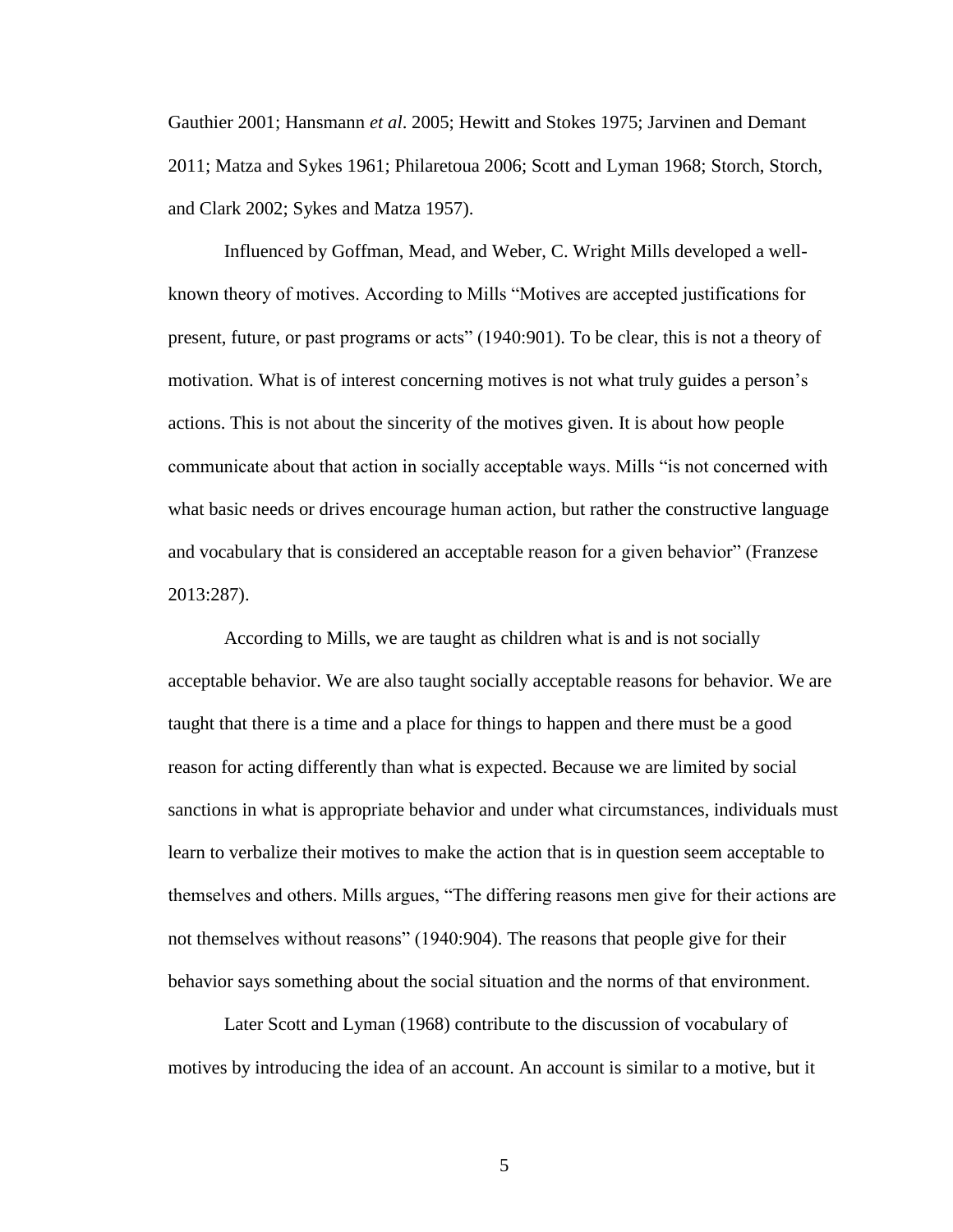takes place after an act has occurred. They define an account as "a linguistic device employed whenever an action is subjected to valuative inquiry" (Scott and Lyman 1968:46). Scott and Lyman's contribution pertains exclusively to deviant behavior (Franzese 2013; Stephens 1984). There are two kinds of accounts: excuses and justifications.

Excuses are used when the individual hears and accepts that a behavior was wrong or deviant but denies being responsible for the behavior. Scott and Lyman (1968) name four types of excuses. First, one might claim *accident* as the reason for the unusual behavior by arguing that it was not intentional and unavoidable. Second, appealing to *defeasibility* involves not knowing any better and acting because of a lack of information, acting against one's will, or both as in the case of intoxication. Third, appealing to *biological drives* involves arguing that their actions cannot be helped because they are natural and innate. Finally, the fourth type of excuse is *scapegoating*. *Scapegoating* involves placing the blame for deviant behavior on another person or group.

The second kind of account, justifications, is used for the same reasons as excuses, to explain an action and its consequences when they are called into question. But, unlike excuses, "Justifications recognize a general sense in which the act in question is impermissible, but claim that the particular occasion permits or requires the very act" (Scott and Lyman 1968:51). Scott and Lyman's list of types of justifications includes Sykes and Matza's "techniques of neutralization".

*Neutralization Techniques.* Neutralization theory was first proposed by Sykes and Matza (1957) as a way of explaining juvenile delinquency. They found that the delinquents they were studying knew that their behavior was considered wrong by society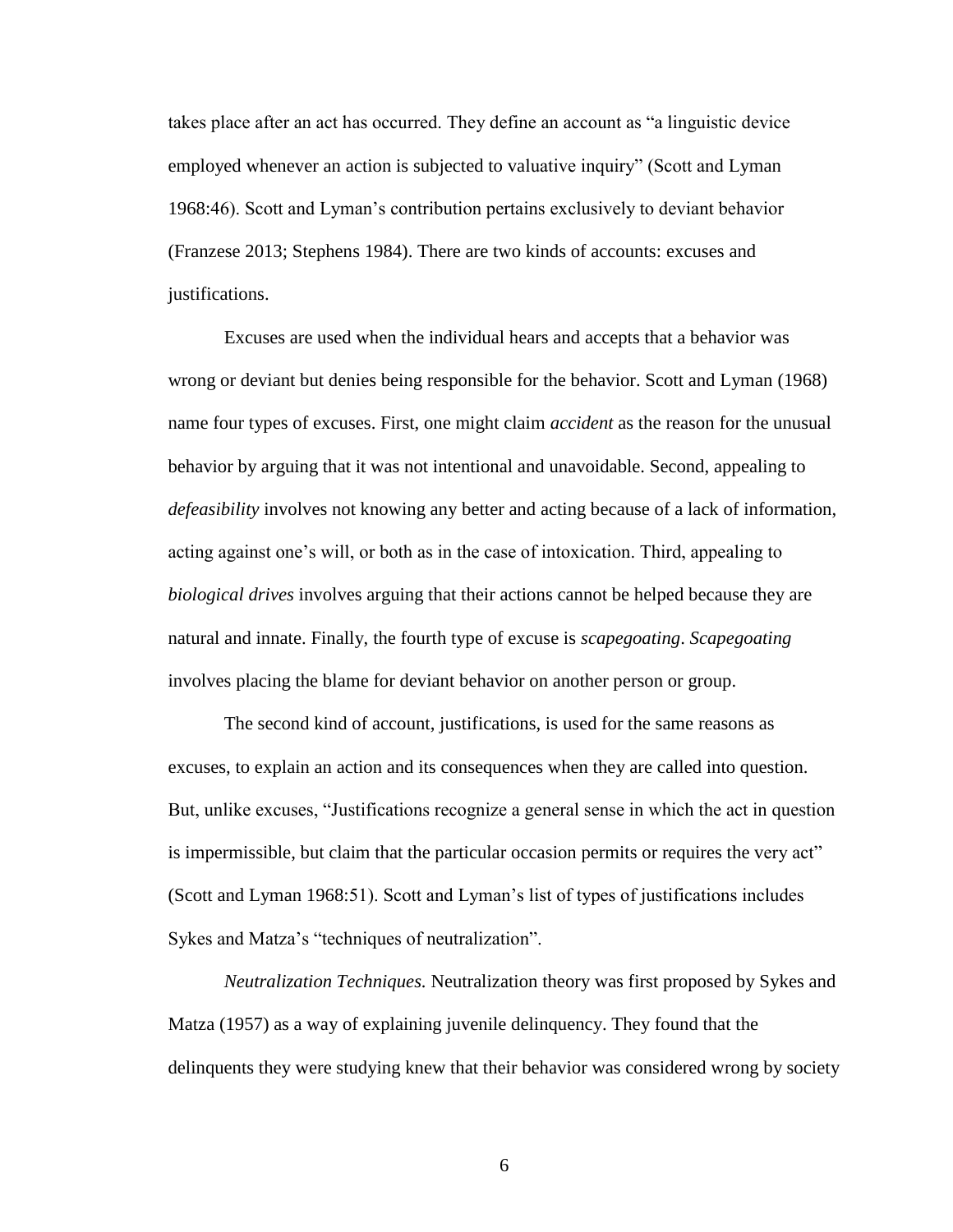but "rather than standing in opposition to conventional ideas of good conduct, they were likely to adhere to these dominant norms, but rendered them ineffective in practice by holding various attitudes and practices which served to neutralize them" (Matza and Sykes 1961:712). By using a number of linguistic devises they were able to make their behaviors seem appropriate in their own minds (Gauthier 2001).

Sykes and Matza (1957) describe five neutralization techniques that people may use to justify or rationalize delinquent or deviant behavior. First, *denying responsibility* involves taking the blame off of the delinquent by putting the behavior out of their hands. For example, a person who is delinquent may make the case that their behavior cannot be helped because they do not have loving parents or they live in a bad neighborhood. Second, one might *deny injury*. One may justify his or her deviant behavior by making the argument that nobody was hurt. Third, we have *denial of the victim*. In this case, the delinquent justifies his or her actions by arguing that it is not wrong in light of the circumstances such as fighting in the case of retaliation. Fourth, one might *condemn the condemner*. By arguing that the person labeling him or her as deviant is in fact deviant, the delinquent is able to take the blame off of him/herself. Fifth, one might *appeal to higher loyalties* and justify ones involvement in a deviant act by appealing to moral imperatives. Neutralization Techniques can protect an individual from self-blame and provides a way for the individual to stay dedicated to the dominant cultural value systems while participating in those activities perceived as deviant (Cromwell and Thurman 2003).

Neutralization theory has been used extensively since then to explain several different types of deviant behavior ranging from criminal activity to minor infractions of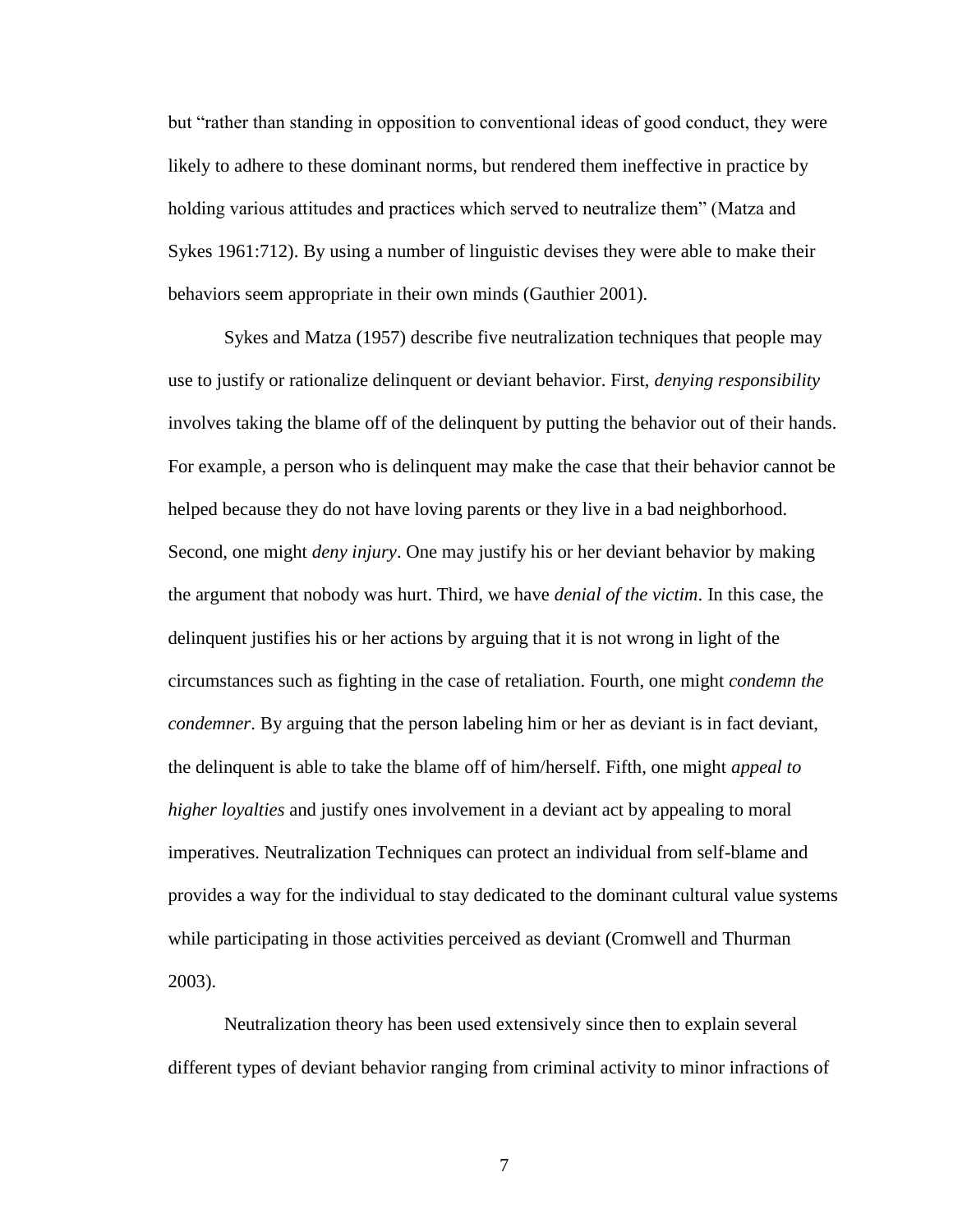cultural norms. Fritsche (2005) acknowledged around 40 different studies examining things from delinquency and cheating to sexual preferences and environmentally harmful behavior. Likewise, Gauthier (2001) found several studies pertaining to scams, price fixing, embezzlement practices, tax fraud, etc., all attempting to explain the behaviors. Philaretou (2006) studied female exotic dancers and their use of neutralization techniques to justify their deviant occupation. Similarly, Jarvinen and Demant (2011) examined the use of neutralization techniques by young people who normalize the use of cannabis.

Five neutralization techniques were originally posited, but over the years several more have been added to the list. First, *defense of necessity* refers to justifying deviant behavior on the grounds that the individual perceives a real need to do so. Second, the *metaphor of the ledger* involves taking the individual's previous behaviors into account in order to assert that all in all he or she is a moral person. Third, *denial of the necessity of the law* is similar to *condemning the condemner*. The deviant simply argues that the law or social norm is not reasonable. Fourth, the claim that *everyone else is doing it* means just that, as long as others are participating in the deviant action as well, the action is justified. Fifth, the *claim of entitlement* is used when the deviant individuals feels that they are owed something (Cromwell and Thurman 2003). Cromwell and Thurman also discovered two other techniques while studying shoplifting. They used *justification by comparison* where they argued that if they were not doing this they would just be doing something else that is just as bad or worse, and *postponement* where they claim to have had a momentary lapse in judgment that resulted in the deviant behavior. Neutralization theory has been used over the last 50 years and still remains relevant today (Adler and Adler 2006; Goode 2004).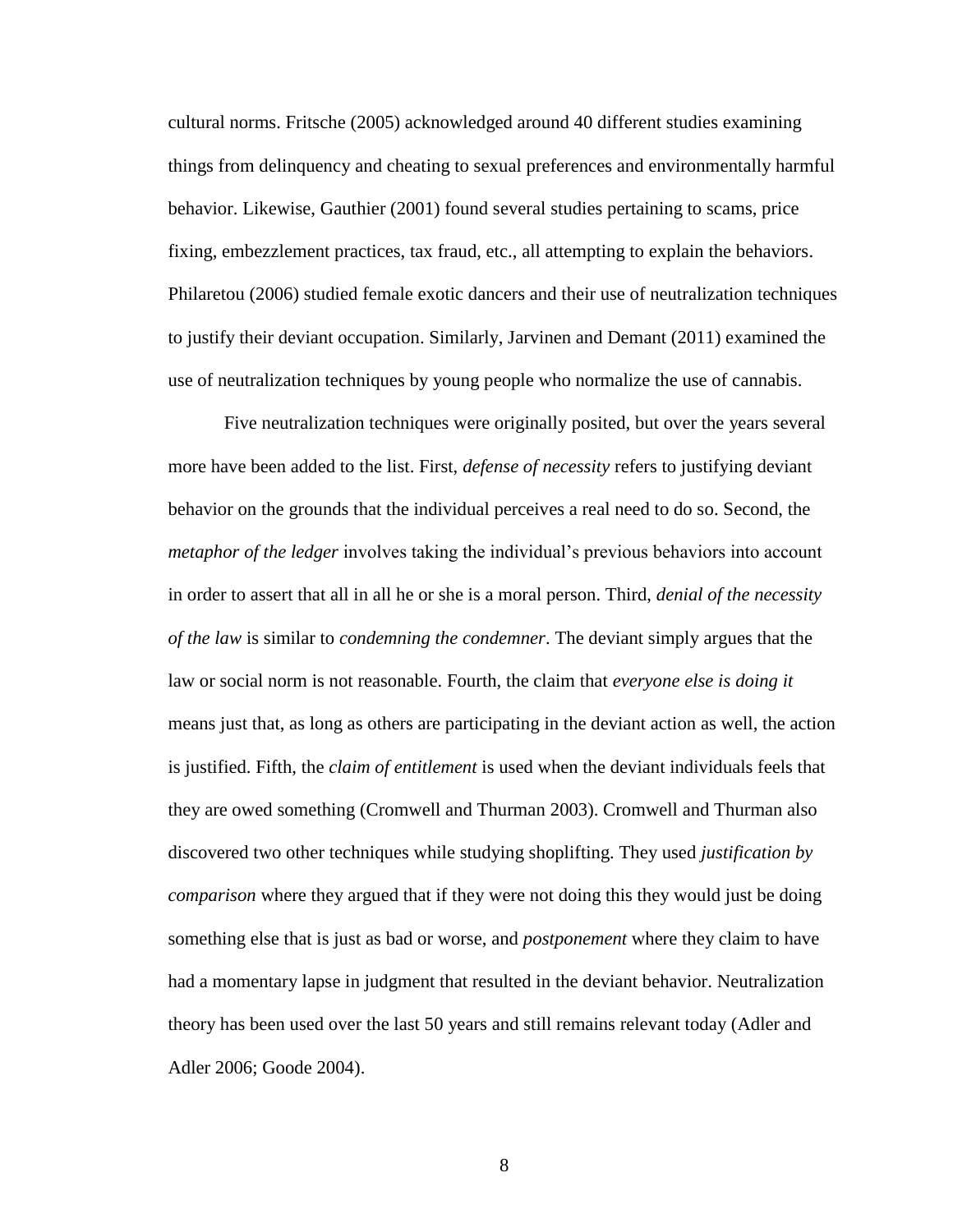Helsley and Calhoun (2003) found that mothers whose daughters competed in pageants during the first wave of media attention used multiple neutralization techniques to avoid the deviant label that was being assigned to them. 'Condemnation of the condemners' was the most frequently used neutralization technique by the mothers surveyed in this study. While respondents used four out of the five original neutralization techniques, condemning the condemner was the most popular strategy. In order to deflect blame away from them, mothers typically blamed the media for the deviant label.

#### *Wave II – Harming Children*

The second wave of media attention and literature about child beauty pageants came around after the premier of the hit TLC reality television show *Toddlers and Tiaras* (Giroux 1998; Lieberman 2009-2010), featuring the lives of young children as beauty pageant contestants and their mothers. People from all over were able to get a glimpse into the world of child beauty pageants while never leaving the comfort of their homes. *Toddlers and Tiaras* is known for portraying rambunctious children, emotional parents, and the work and money that goes into competing in beauty pageants. The show produced a good deal of controversy about whether or not pageants are good for children with numerous stories appearing in various media outlets including CNN, Fox News, Good Morning America, The Today Show, This Week, Time Magazine, The New York Times, etc., including a cover story in People Magazine in 2011 that questioned whether child beauty pageants had gone too far.

*Toddlers and Tiaras* is not alone in its quest to bring child beauty pageants to the small screen. Women's Entertainment Television created *Little Miss Perfect*, a realty show that follows 10 children and their parents participating in child beauty pageants.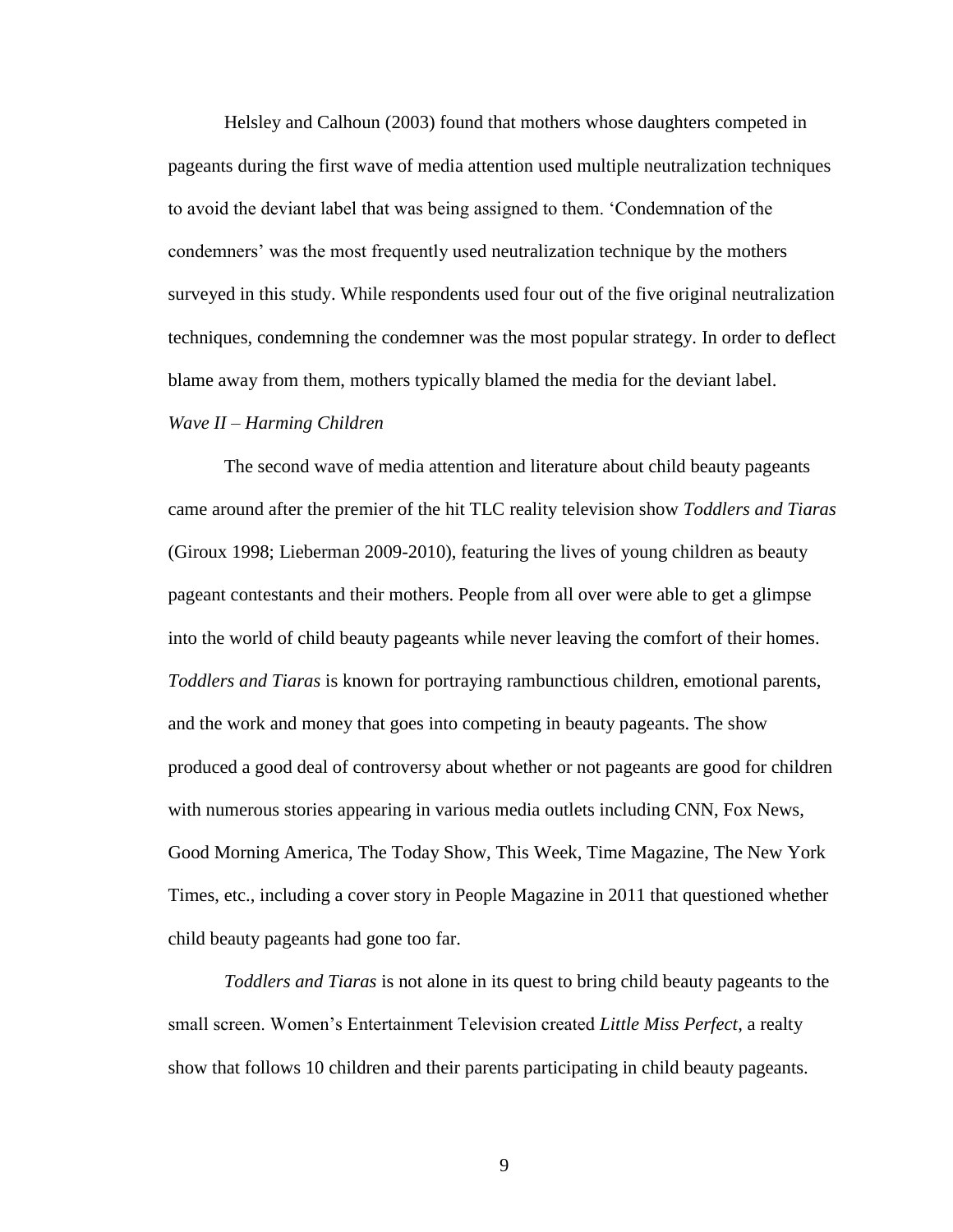Bravo's *Showbiz Moms & Dads* and MTV's *Tiara* Girls also wish to give viewers an inside look into the world of child beauty pageants. Several television stations ran special exposés about child beauty pageants following the success of *Toddlers & Tiaras* trying to get a better look into the lives of these tiny beauty queens and their families.

Thanks to the appearance of *Toddlers & Tiaras* and others, as well as the Internet, anyone and everyone can be a critic. For the first time, people are getting a look inside the world of beauty pageants and anyone with a computer can become the expert. So not only are media outlets and journalists criticizing the pageant industry, their general public is also stigmatizing it.

Recently, in 2013, a ban on beauty pageants has been proposed in France (Rubin 2013). Legislators in France argue that beauty pageants promote the "hypersexualization" of young children, arguing that dressing young girls in this way is inappropriate. If passed, participating in beauty pageants or promoting them will lead to fines and even jail time. The question in many people's minds now is will the United States follow suit? While it seems unlikely that such a ban will occur in the United States, some are concerned with the performances and appearances that contests such as these entail (Healy 2013). In 2010, a member of the North Carolina House of Representatives, Annie W. Mobley, proposed a bill that would appoint a committee whose sole job would be to assess whether or not regulations for child beauty pageants are necessary. It is likely that Americans will continue to push for regulations to protect these children from any harmful situations.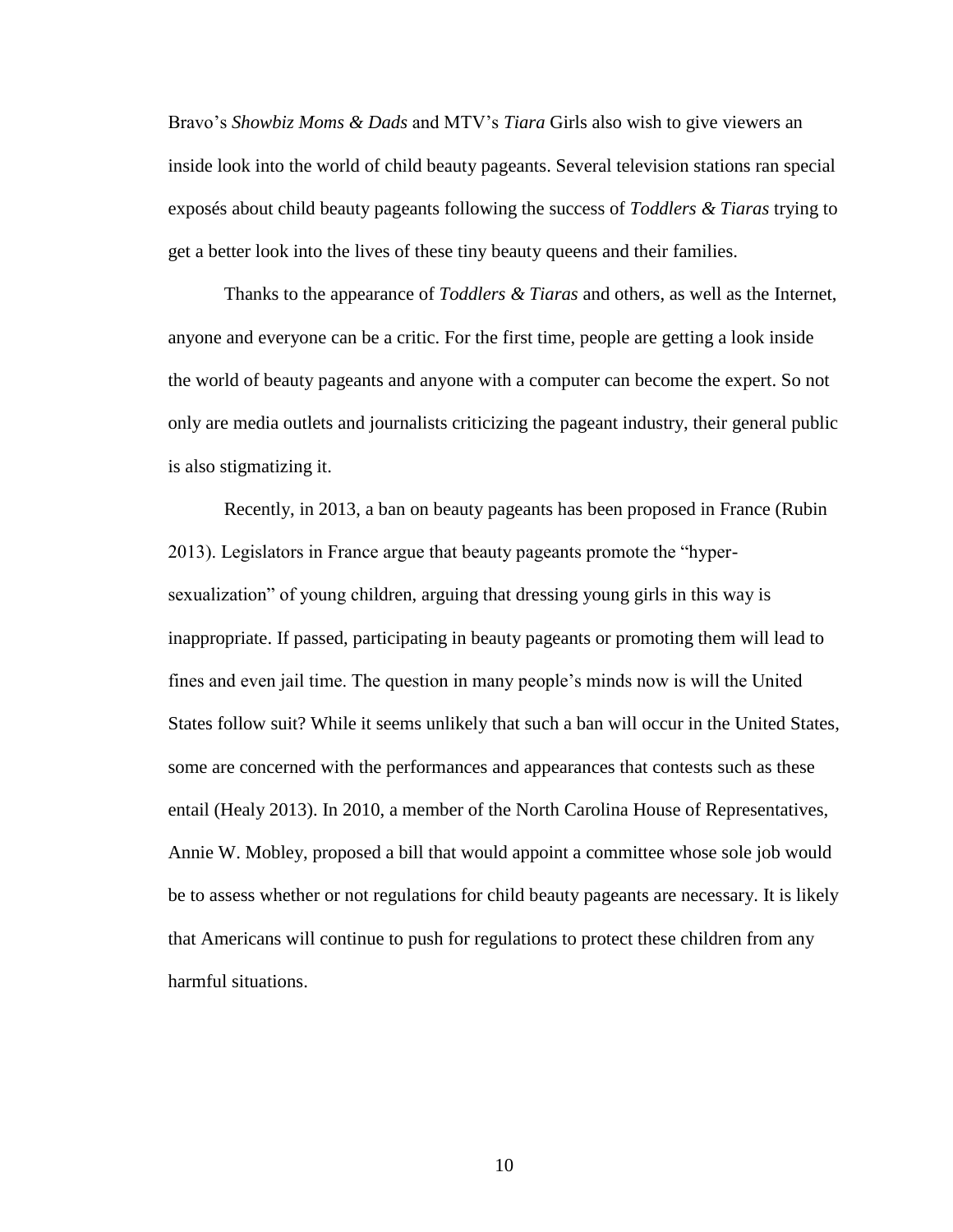*What Has Changed?* In the years following the death of JonBenet Ramsey, media outlets focused much of their attention on mothers who put their young daughters in pageants. Journalists and news reporters villainized pageant moms because they were seen as responsible for these girls' loss of innocence and vulnerability to predators. More recent media reports focus on the pageant industry as a whole as being responsible for harm done to these children.

Academic research on child beauty pageants during the second wave can be separated into two camps: those who argue that pageants should be considered children's work, and those who argue child beauty pageants are detrimental to children.

*Pageants as Children's Work.* The topic of children's work is one that researchers shy away from (Levey 2009). It brings to mind images of young people being forced to produce and/or sell products in exchange for little or no pay. We do not like to think about children being pushed to take on responsibilities and focus on things other than their studies and having fun too soon. However, childhood scholars have begun to extend the definition of what qualifies as children's work. According to Levey, "This research is quite important as it makes visible, without trivializing, how children's efforts can benefit their families and communities" (2009:196).

Charles and Chris Tilly (1998) define work as anything that is done that produces human capital and/or some value that can be used in the future. Levey (2009) argues, based on this definition, that there are five types of children's work. First, anything that is compensated with money can be considered work. This includes child actors/actresses as well as children who have after school or weekend jobs that take place outside of the formal economy such as delivering newspapers, cutting grass, or babysitting. The second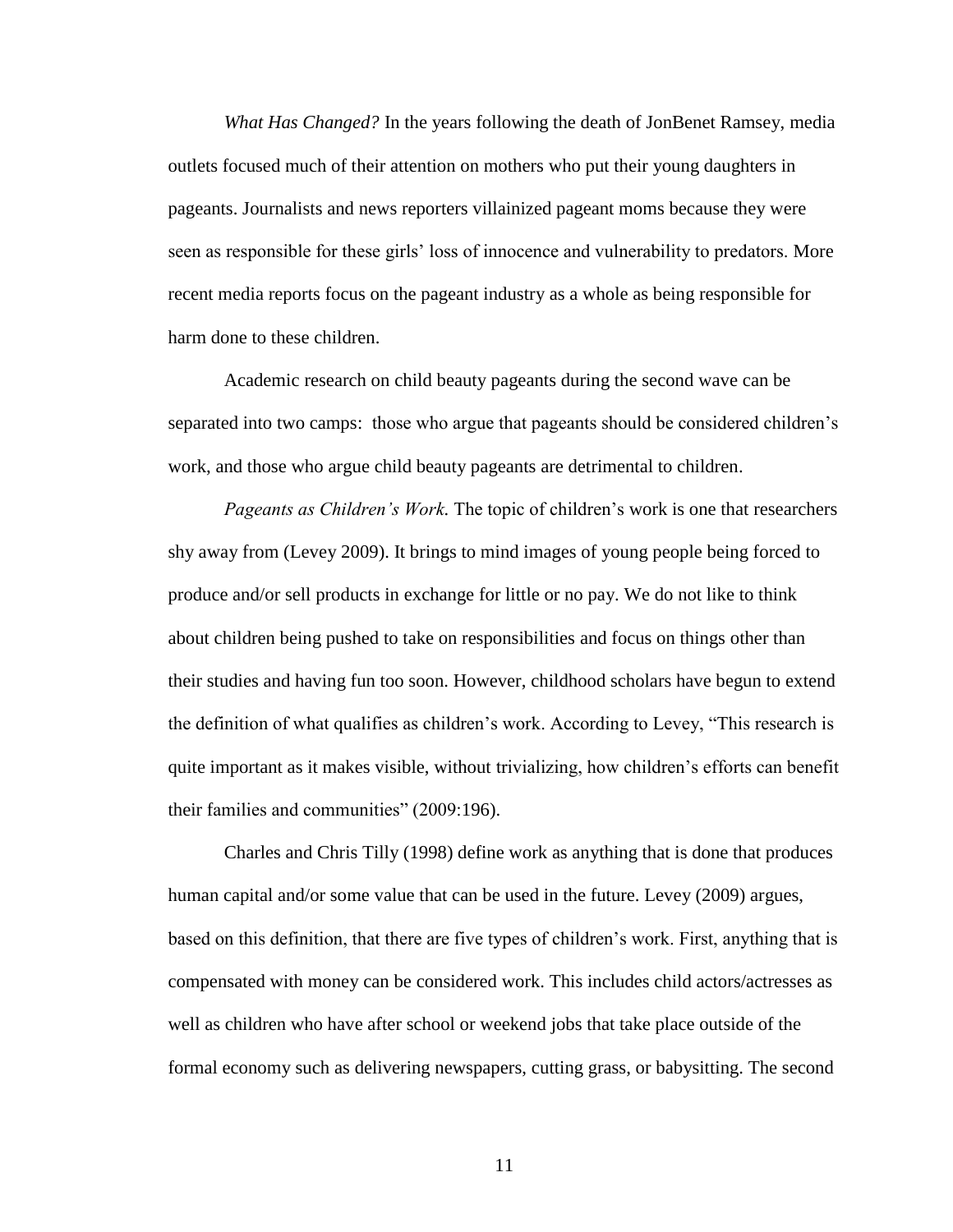type includes involvement in family owned businesses. Children who assist around the family company are learning invaluable skills needed to continue working in this line of work in the future. Similarly, scholars have suggested that the third type of work, chores, teach children the value in keeping up with household duties (Levey 2009; Orellana 2001). While the second and third types may or may not be compensated with pay, they are producing human capital for the future.

The fourth type of children's work is schoolwork. While many believe that children should not work because they should be focused on their studies, others would argue that school is a form of children's work (Levey 2009; Qvortrup 1994). With more emphasis being placed on education in recent years and many employers requiring a certain number of years of education before being qualified for certain positions, it is clear that education is being used today as a form of human capital that is useful in bettering our futures. Finally, Levey (2009) takes this a step further arguing that the fifth type of children's work is organized activities. Organized activities for children provide useful tools for future success.

There are two main pieces of research that take the approach that participation in child beauty pageants is children's work. Utilizing data collected from observations and in-depth interviews, Levey (2009) makes the argument that participation in child beauty pageants can be conceived of children's work. According to Levey, pageants produce human capital. They are acquiring intangible skills and lessons through their participation – or different forms of cultural, social and human capital – that will help them in future production of goods and services, particularly in terms of the instructional aspects of the activities" (Levey 2009:206). These include gaining confidence, gaining the ability to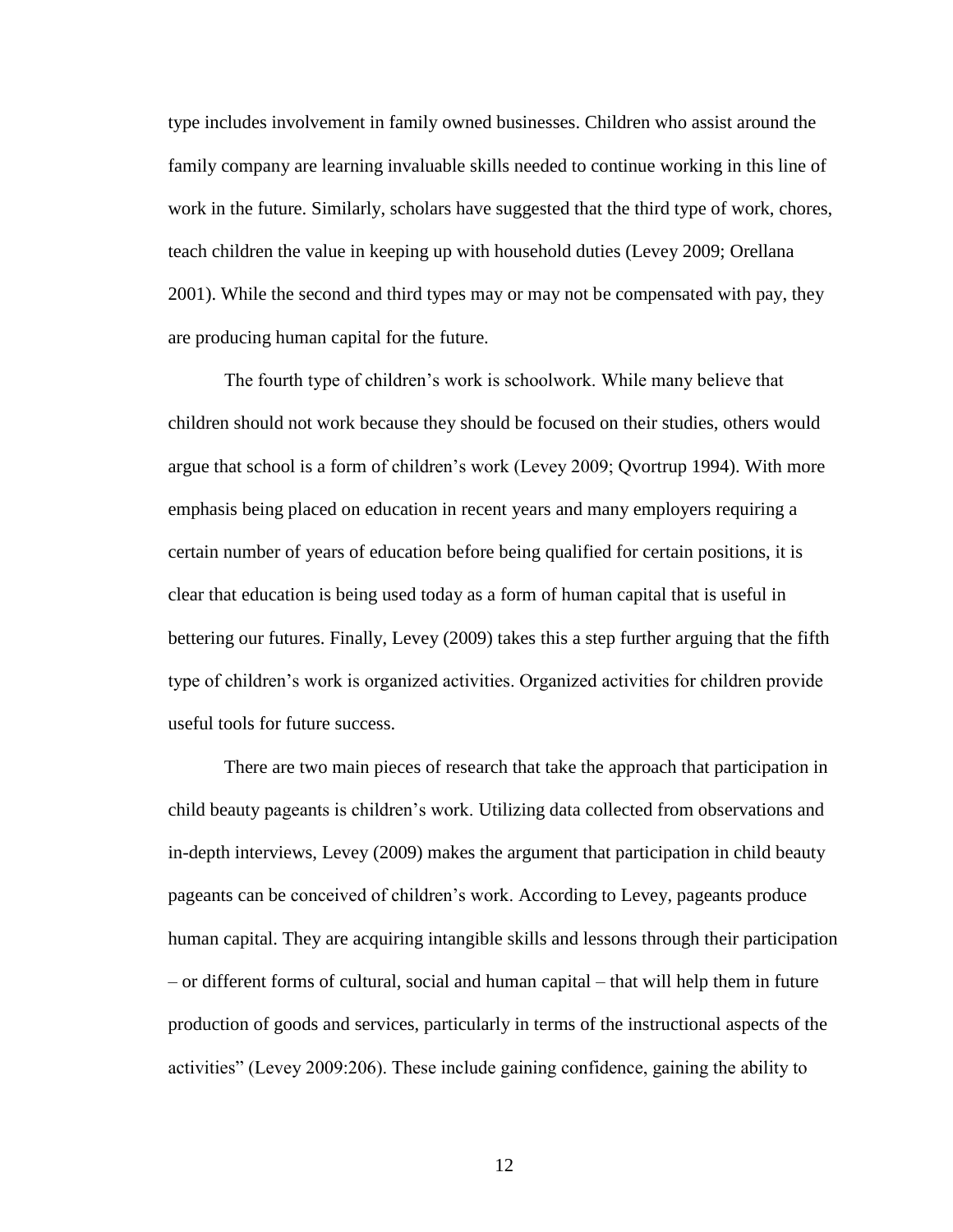speak in front of crowds and strangers, learning good sportsmanship, and gaining a good work ethic through practice.

Lindsay Lieberman (2010) also argues that child beauty pageants should be considered children's work. She contends that child beauty pageant participants, similar to child actors/actresses, are entertaining audiences and are developing skills in the same ways and the title of child entertainer should include pageant contestants. Pageants consist of "performing art that combines modeling, acting, dancing, and singing [and…] Contestants provide a thrill to viewers by performing in front of large audiences both live and on television" (Lieberman 2010:765). Pageants also provide material rewards such as trophies and cash. Often times, cash rewards are reinvested in the pageant circuit in order for the child to continue competing for larger prizes or it is put back for the child's future such as college funds (Lieberman 2010).

This research on child beauty pageants as children's work does not portray child beauty pageants and participation in them as deviant. Rather this literature normalizes participation in such pageants by likening it to a job where one culminates life skills and transferable use value that can later be used in the production of goods and services. Child beauty pageants reward children with material rewards such as cash and trophies as well as non-material rewards in the form of social capital that can be expended to better their futures. However, the remaining scholarly work on beauty pageants gives a contrasting account, maintaining that pageants are damaging to children (Giroux 1998; Heltsley and Calhoun 2003; Price 2003; Tamer 2011-2012).

*Pageants as Harmful to Children.* Price argues, "parents of the contestants put their children into pageantry for education, fun and bonding. However what is produced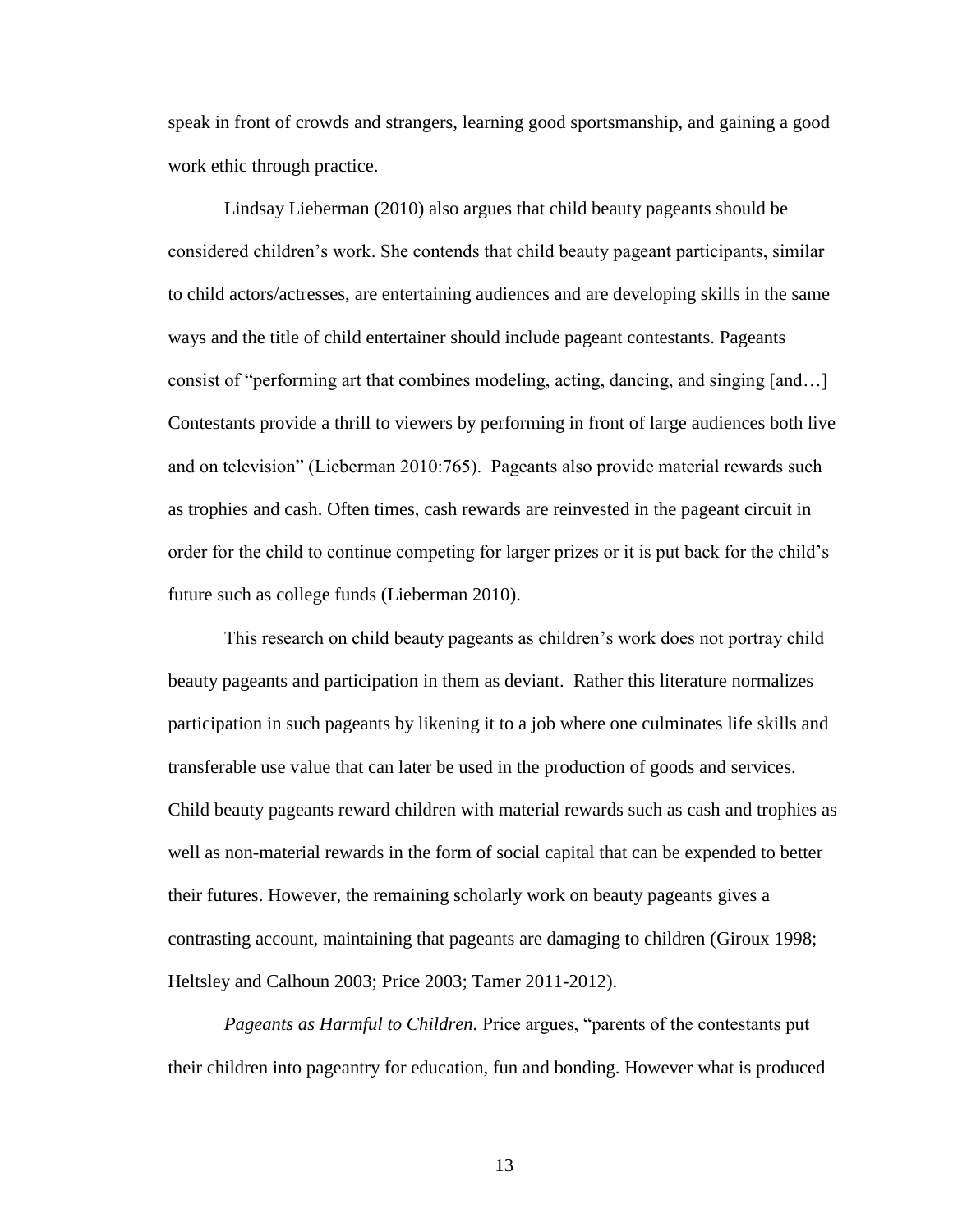is a high-anxiety, high-stress and high-pressure system focused on the contestants presentation of self as a standardized and feminized woman" (2003:2) Several researchers have analyzed television shows such as *Toddlers and Tiaras* and films such as *Painted Babies* (1995) and have found the young girls represented are powerless victims of haughty mothers and pageant promoters.

Bagley (2006) and Robinson and Davies (2008) argue that child beauty pageants are detrimental for girls because they rob the girls of their innocence, reward girls for being docile and trainable, and punish girls who fail to adapt to the standards of the pageant system. Robinson and Davies point out the sexualized nature of the costumes, make-up and performances rob the girls of their innocence. Young girls are taught and trained to perform according to the standards set by those in power—pageant directors and parents. Pageants produce and reproduce norms of the pageant on the stage. Young girls are devoid of any power and succumb to the 'rules' of good behavior (Bagley 2006). The girls in these pageants are powerless, docile bodies conforming to the ideals of adults (Robinson and Davies 2008).

Blumer-Thompson (2007) discusses how child beauty pageants are simultaneously damaging and desirable for young girls of lower socio-economic status. She argued that for these girls pageant involvement is seen as a means of upward mobility. The girls must find ways to reconcile that they are both rewarded and victimized. Because pageants involve creating docile behavior through images of ideal beauty structures that promote discipline, participants must find ways to overcome these barriers (Blumer-Thompson 2007:205). For Blumer-Thompson then the pageant does not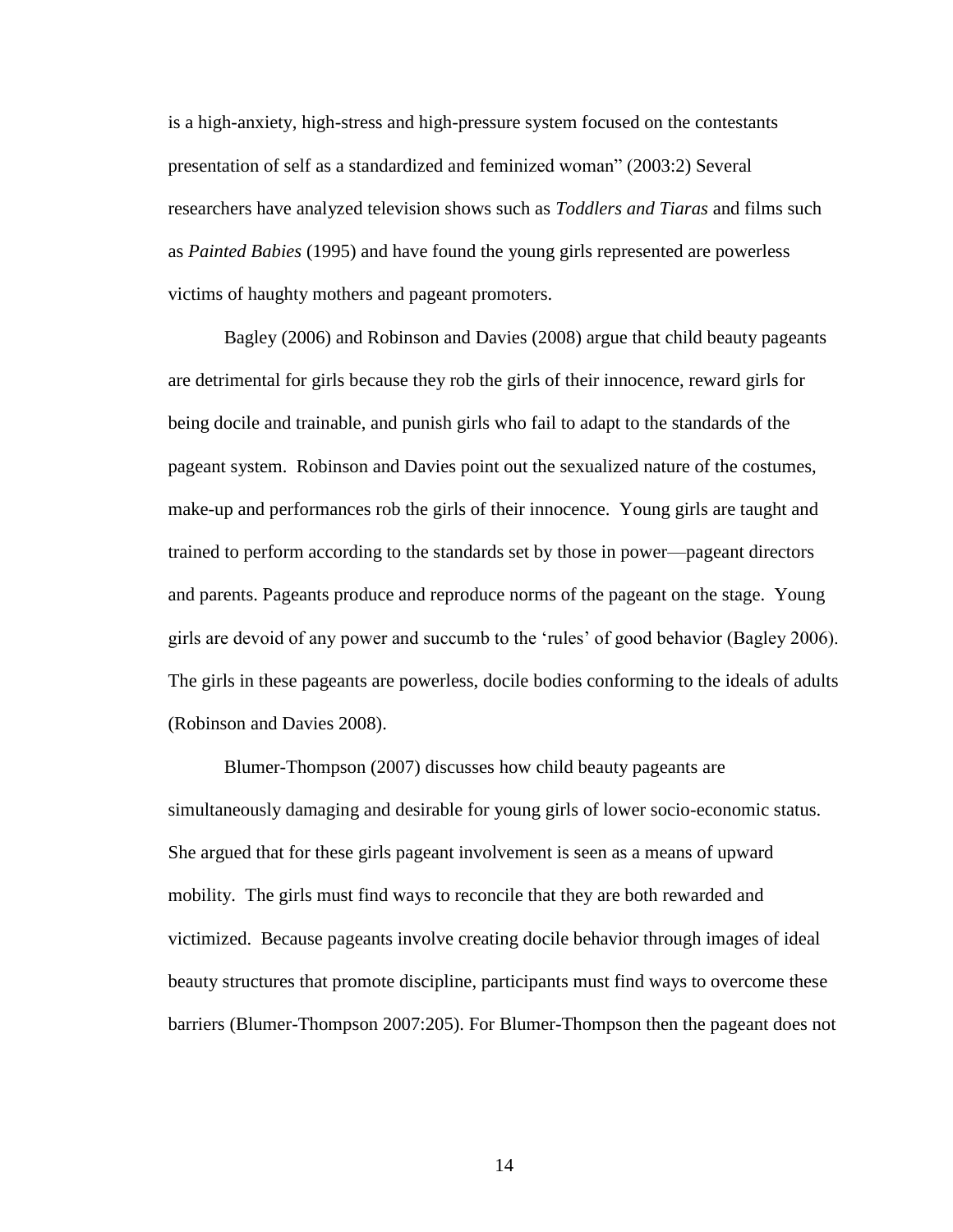rob girls of all agency. While the pageants may reinforce docility, the girls in her study found ways to exert their agency by using the pageants as a means of upward mobility.

Media accounts and academic research has changed focus during the second wave of media attention. Reporters and scholars are more concerned with the children involved in pageants and the effects of pageant culture on them, positive or negative. With the change in perceptions about child beauty pageants throughout the second wave, using data collected from nine in-depth interviews with mothers who have daughters competing in beauty pageants, this study explores if and how mothers' accounts and perceptions of their participation in child beauty pageants have changed in this second wave of media attention towards child beauty pageants.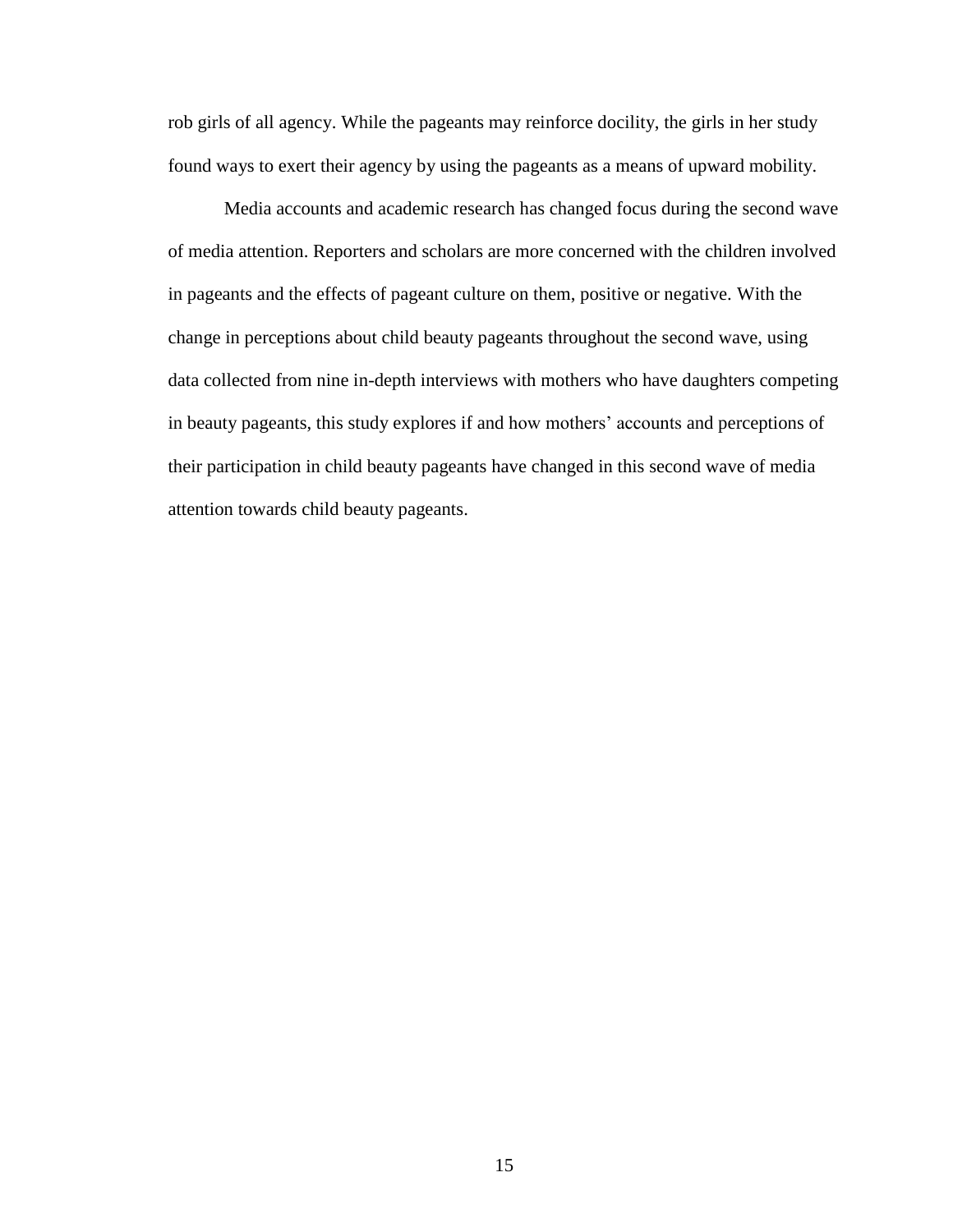#### CHAPTER THREE

#### BACKGROUND INFORMATION ON BEAUTY PAGEANTS

The concept of the beauty pageant was first introduced in America by B.T. Barnum. Women paraded around, their beauty admired by fans, in his renowned circus performances (Lieberman 2010). In the following years, popular pageants such as *Miss America*, *Miss USA*, and *Miss Universe* were created. Atlantic City, where *Miss America* originated is a United States pageant hub, where beauty pageants are common entertainment for visitors. The first official child beauty pageant took place in New Jersey in 1961 (Miet 2013). The *Little Miss America* pageant attracted children and parents from all over to participate and/or watch these entertaining performances. The success of the *Little Miss America* pageant as well as a few others that began in the 1960's, led to hundreds more popping up in the 1970's and 80's. Today, it is estimated that each year child beauty pageants draw nearly 3 million contestants with girls between the ages of 6 months and 16 years (Schultz and Murphy 2011).

#### *From Elimination Style to Open Registration*

Child beauty pageants have mushroomed rapidly over the last 30 years and have become a growing part of popular culture in America. What began as a phenomenon found primarily in the southern states; has since spread across the United States (Lieberman 2010). There are two systems for participant selection in beauty pageants: elimination and open registration.

The film *Little Miss Sunshine* hit the big screen in 2006. The comedy follows young Olive Hoover and her family in their cross-country road trip to the Little Miss Sunshine Pageant. Olive was given the opportunity to compete in the Little Miss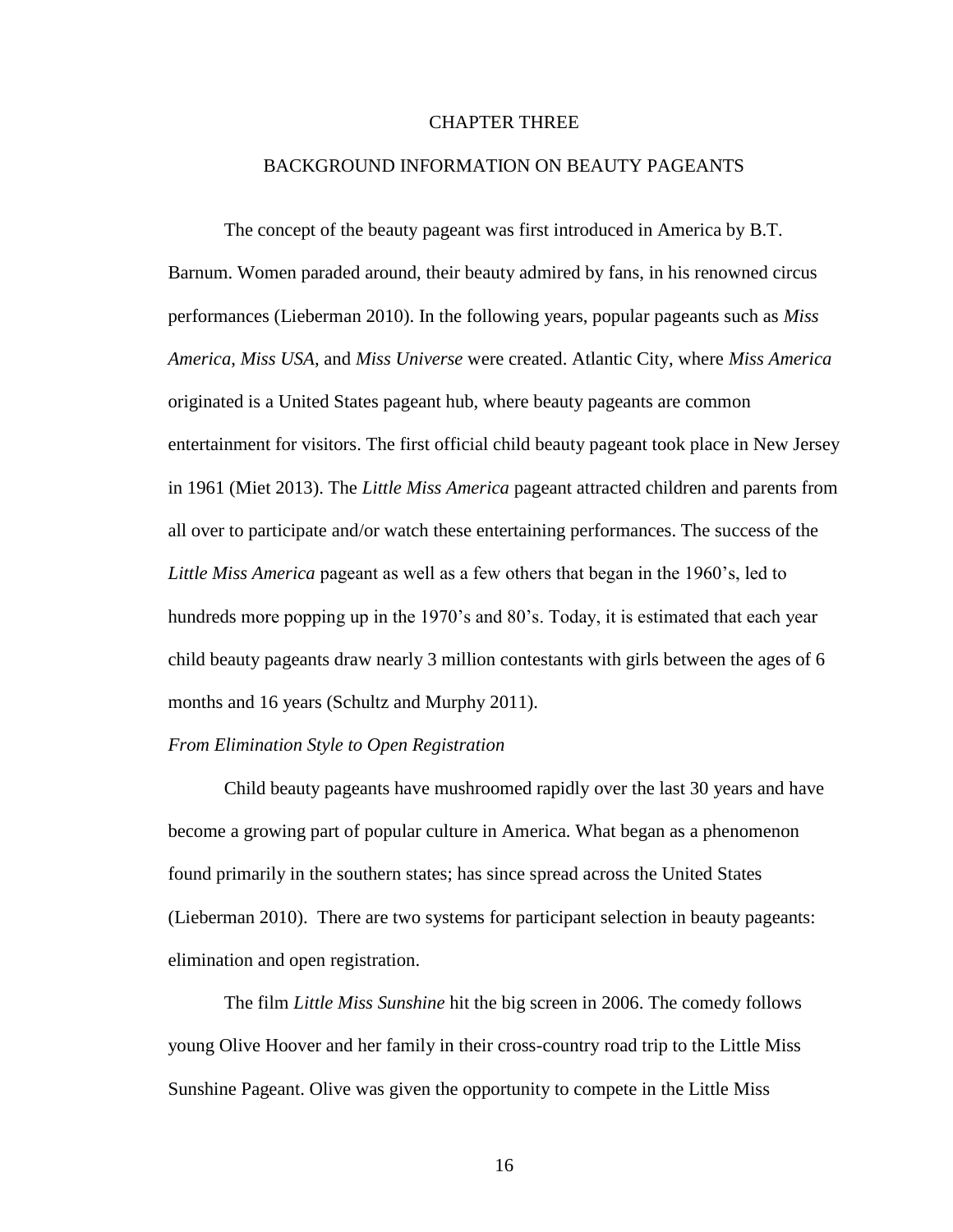Sunshine Pageant because the winner of a preliminary pageant had been disqualified. Because Olive had been awarded runner-up, she was next in line to compete in the national level pageant. This elimination style system is used in the most famous pageant in the United States, Miss America.

The Miss America Pageant is televised and viewed in homes all across the country one day a year. Contestants first compete in state level competitions. After winning at the state level, the contestants are invited to compete against one another for the title of Miss America. It is no surprise that producers of *Little Miss Sunshine* chose to portray this recognizable system. The elimination style of competition can also be seen in other films that portray pageant culture such as *Miss Congeniality (2000), Drop Dead Gorgeous (1999),* and *Beautiful (2000)*.

However, this pageant formula is not typically used in child beauty pageants systems today. Most child pageants are open to anyone who wishes to compete. Participants may simply fill out and send in paperwork along with a fee for registration to the director of the pageant. For a price, anyone can compete for the highest titles and the biggest crowns. Pageant fees run from about 50 dollars up to 1000 dollars or more. Also, within a given competition, participants may choose to pay a smaller fee to compete in only one event such as evening gown, or they may pay more for multiple stage events such as swimwear or talent.

Pageants are usually separated into systems organized by a director or group of directors. Each system has its own name, judges, and set of criteria for what is and is not allowed. Directors usually hold their pageants throughout the year and each pageant takes place annually. For example, one system may hold a Valentines themed pageant in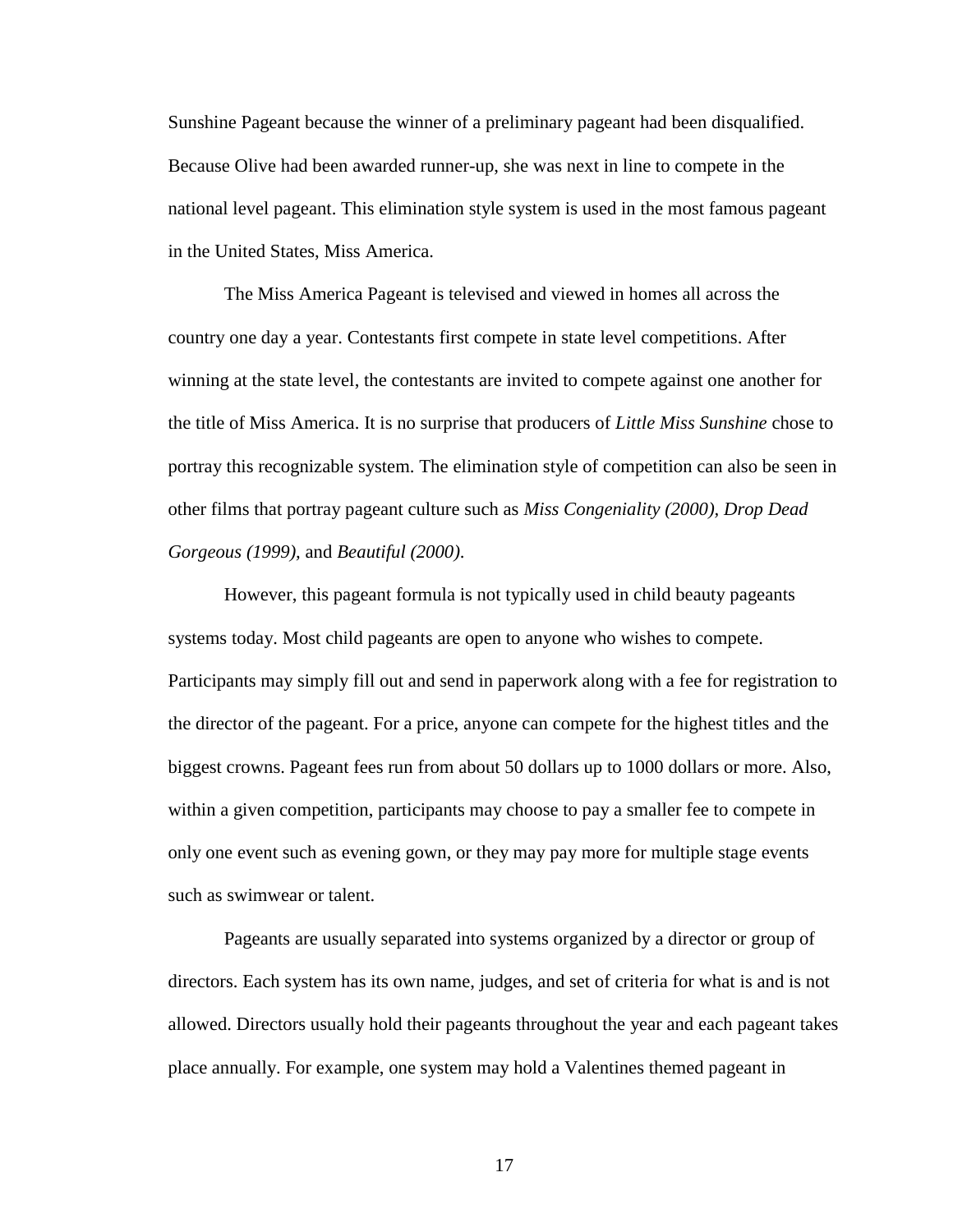February and a Halloween themed pageant in October every year. However, these pageants may or may not be held in the same location from year to year. Also, every pageant is open to anyone who would like to compete. Contestants may compete in multiple pageants from different systems each year. Parents and children usually travel around to different places on the weekends to compete in pageants that appeal to them. *Competition* 

Most pageants are broken down into age categories where children who are around the same age are competing against each other. For instance, age may be broken down into 0-23 months, 2-3yrs, 4-5yrs, 6-7yrs, and so on. Most pageants are open to girls and women of any age often offering a misses category usually specifying 18 or 20 years of age and up. It is not unheard of for mothers and daughters to compete in the same pageant.

While there may be an overall highest score awarded, usually children are competing with other children of the same age category. Each child is scored individually based on attire, personality, stage presence/poise, and modeling. They are then awarded a title based on their individual scores. There is typically a winner and alternates chosen from each age category. Then, there are overall winners awarded for the highest scoring participants from the entire pageant.

#### *Beyond Sunday Best*

When child beauty pageants began in the 1960's, young girls were paraded across the stage in beautiful, yet simple, party dresses. Over the years, the costumes have become more elaborate and ornate. Also, girls were allowed more and more makeup and beauty enhancements during the competitions. It is common in the pageant world for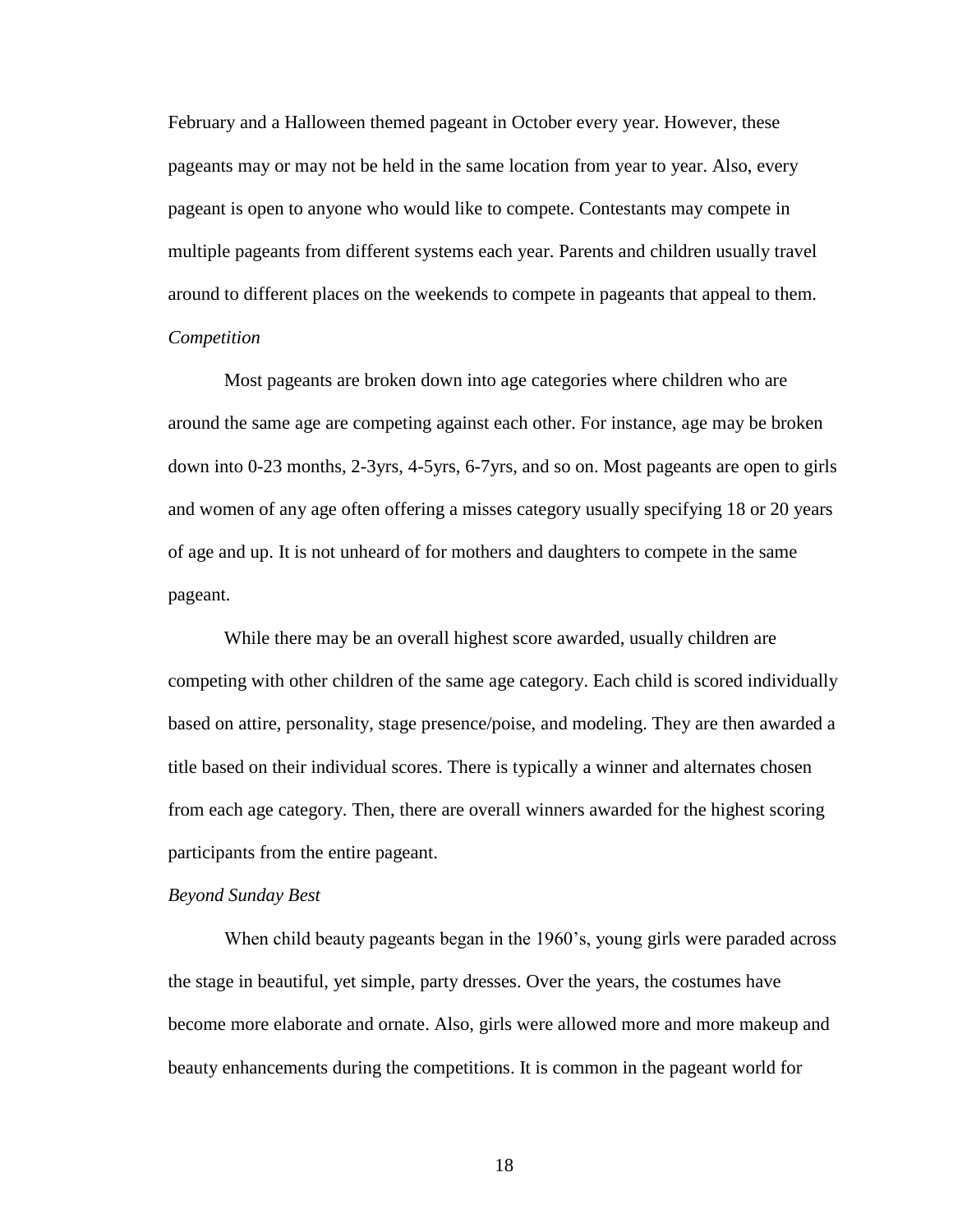beauty enhancers to be used on girls as young as 2 years old. Fake hair is commonly used to make the appearance of thick long locks. This includes the use of partial wigs called "falls" that clip to the natural hair on the top of the scalp, or extensions, which are tracks of human hair that are glued or sewn in to the natural hair at the scalp. Another commonly used beauty enhancer is spray tanning. Parents will have their children spray tanned prior to the pageant because it is thought that the stage lights can make the child appear "washed-out" or fairer than they actually are.

Also, fake teeth, commonly referred to in the pageant community as "flippers" are becoming more and more popular. In the early nineties, parents began having wire retainers fashioned with tiny fake teeth attached to fill gaps when the child lost a tooth or two. Now they are made more like a mouth guard that covers all of the teeth and is used when teeth are missing or to cover any discoloration or imperfections. Other enhancers commonly used are heavy make-up, false eyelashes, false fingernails and toenails, and contact lenses. Today, child beauty pageants range from those that allow absolutely no makeup or beauty enhancers of any kind to those where anything goes.

#### *Glitz vs. Natural*

In the pageant community there is a divide between those who compete in natural pageants and those who compete in what is now called glitz pageants. Natural pageants are those where the children compete in an off the rack dress and little to no beauty products such as makeup. Glitz pageants are those that allow for custom dresses and outfits and the use of enhancers such as makeup and fake hair. Below I will explain the differences and similarities between the two types of pageants.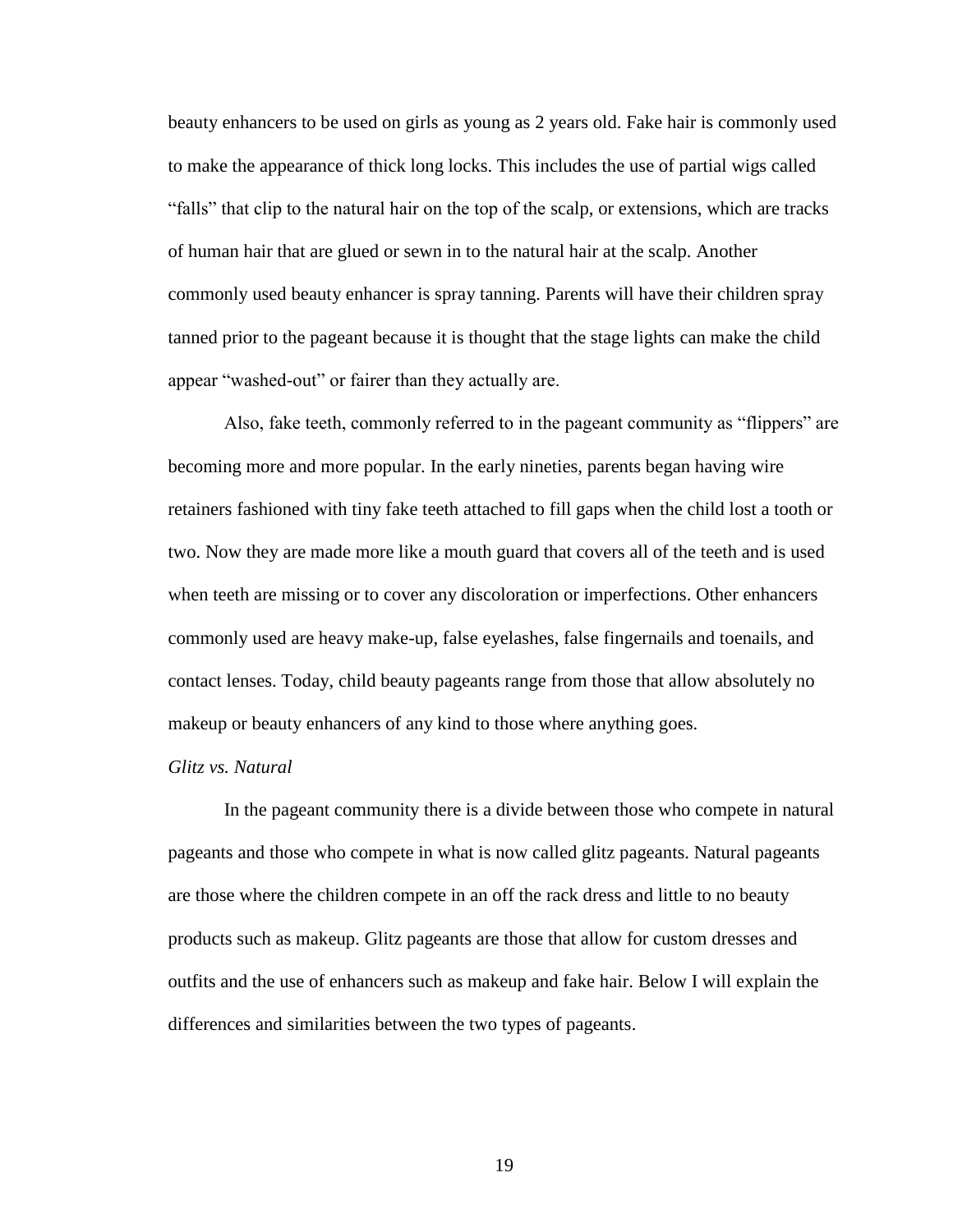*Differences:* For glitz pageants, pretty much anything goes. Participants are allowed to use any number of enhancers such as make-up, wigs, fake teeth, sunless tanners, false eyelashes, and false nails. They may choose to use a few of these things or all of them together. Natural pageants allow some age appropriate make-up (usually no make-up under the age of 13), but no other enhancers are allowed. For example, a 15 year-old girl may be permitted to wear small amounts of eye shadow or mascara and lipgloss. Another big difference between natural and glitz pageants is the apparel. Glitz pageant dresses are usually covered in a lot of beading and stones while natural dresses are simple off the rack garments that could be worn to church on Sunday or to a holiday celebration with family. Also, swimwear and any midriff-bearing outfit are typically only seen at glitz pageants.

*Similarities:* Both natural and glitz pageants are open to children of all ages. Also, both pageants charge an entry fee for participants and often charge a door fee for guests who come to watch the pageant. Competitions in formalwear and other modeling and talent competitions are offered at both natural and glitz pageants. Both types of pageants offer prizes for the winners such as trophies, tiaras, sashes, and cash.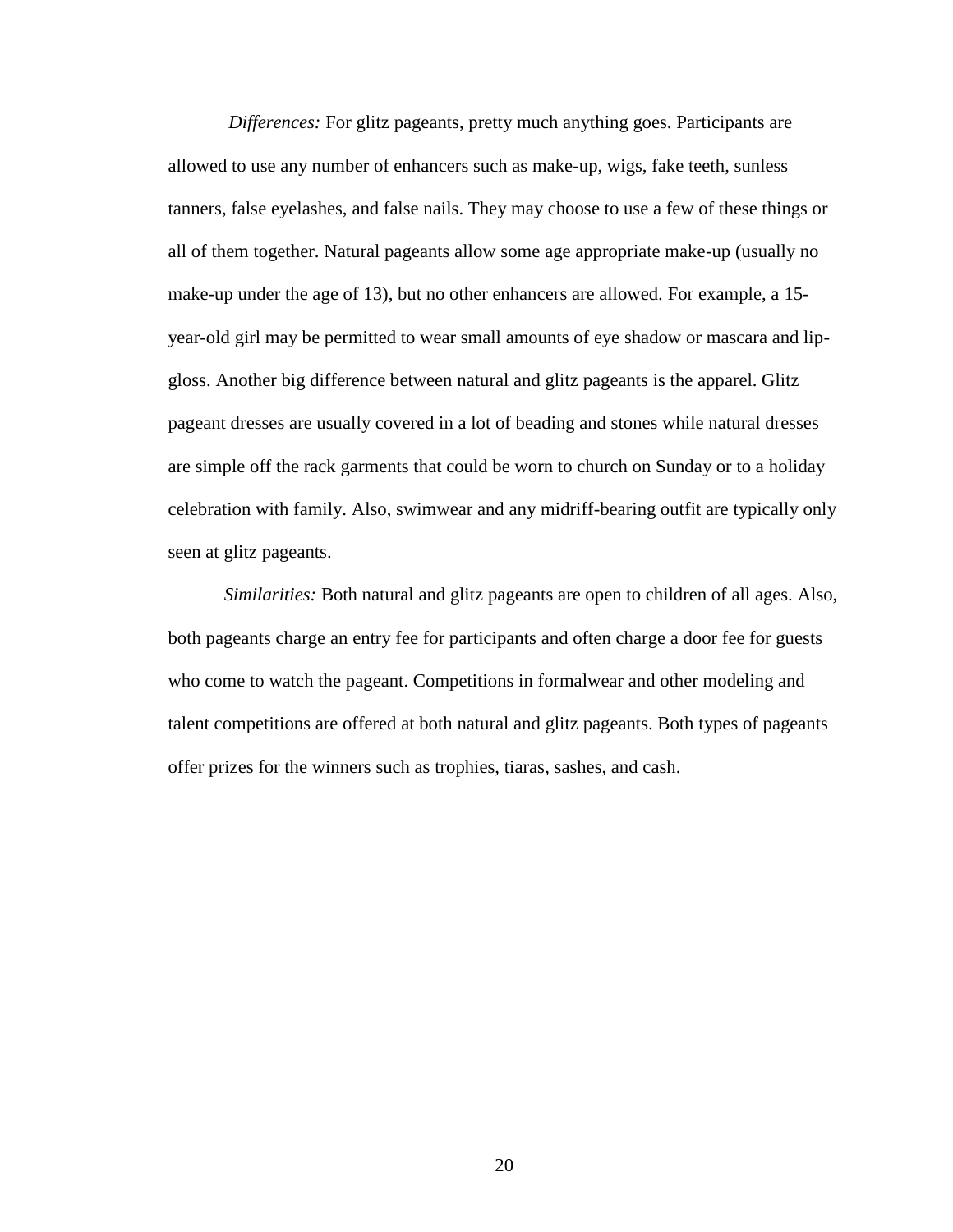# CHAPTER FOUR

#### METHODOLGY

#### *Sampling*

The sample group for this study consists of nine mothers to girls who are currently competing in beauty pageants or have competed in the past. Although I did not intend to interview mothers exclusively, only women agreed to participate in this study. Mothers ranged in age from 25 to 56 while their daughters ranged in age from 2 to 25. All respondents were white and varied in social class. Five of the mothers interviewed became involved in pageants when their daughters were under the age of 2. The remaining four got involved when their children were under the age of 5. For this study I chose to interview mothers from the South for two reasons: First, it was more convenient as I am located in the south and the interviews were conducted face-to-face. Second, a large number of glitz child beauty pageants take place in the south (Heltsley and Calhoun 2003). It was important that I interviewed mothers whose daughters competed in glitz pageants because they have more stigma attributed to them. The vast majority of media attention towards child beauty pageants has focused on girls in the glitz pageants with their big hair, spray tans, extensive makeup, fake teeth and elaborate dresses.

I used a non-probability snowball sampling technique. A snowball sample is one in which the sample is collected by beginning with data collected from a few participants that one is able to locate, then allowing those individuals to recruit others who may be willing to participate and meet the criteria for the study, and pass on the researcher's information (Andres 2012:101-102). This technique is typically used when the target population is difficult to find or they want to keep their identity hidden (e.g. homeless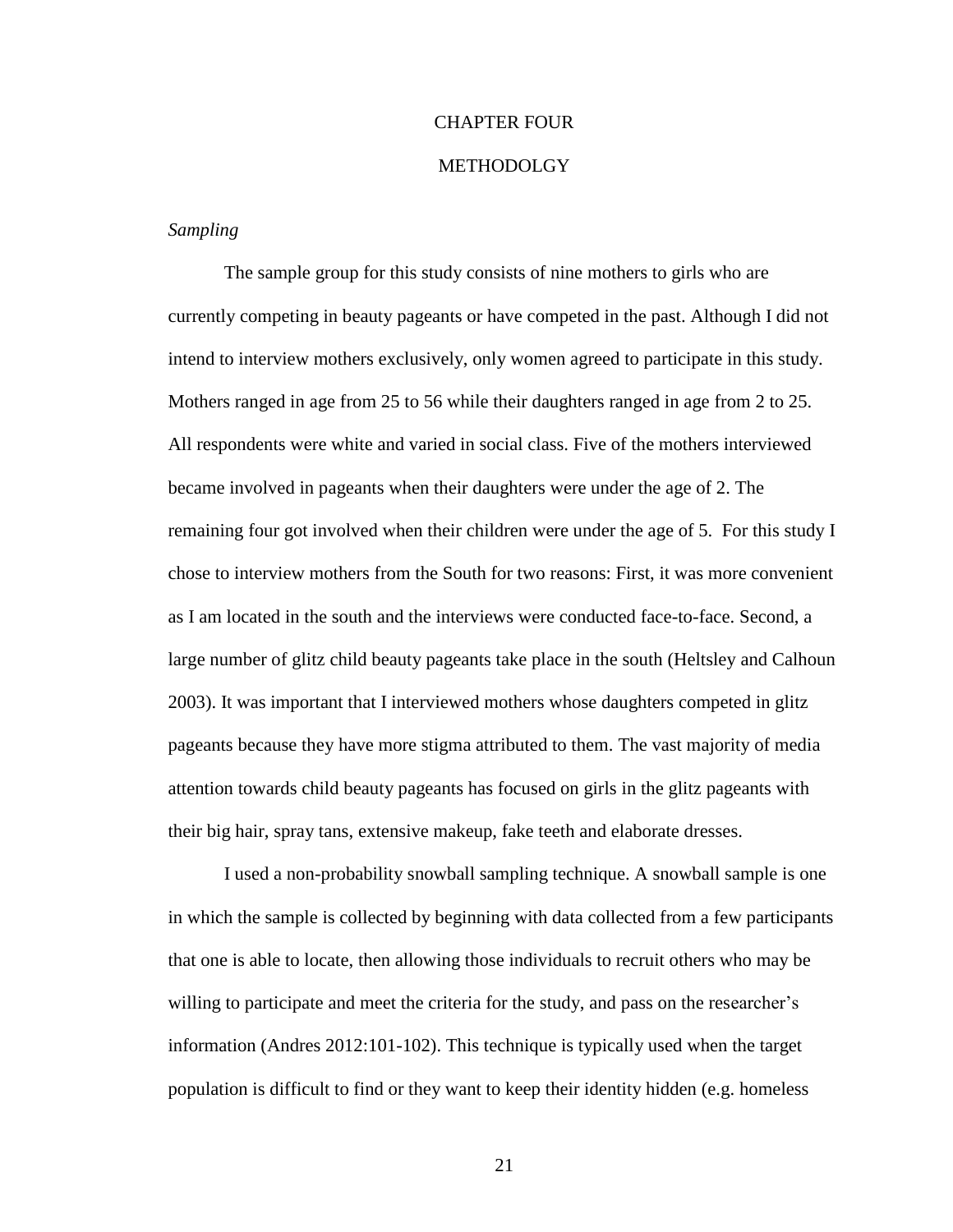individuals, illegal immigrants, and underground subcultures). This strategy is useful for this research since beauty pageant participants are few and far between. I recruited four participants in this manner. In addition I was also in contact with a local pageant director who passed on information about my study to pageant participants in her system. I recruited 5 participants in this manner.

### *Data Collection*

I conducted a series of focused semi-structured interviews with pageant moms about their child's participation in pageants. Semi-structured interviews allowed the respondent the time and scope to talk about this topic and their feelings and opinions about it. They also allowed the interviewer and interviewee to build a rapport through more conversational interaction. It was important for the respondent to feel comfortable and trust that the research and the researcher were objective and unbiased. Semistructured interviews helped to reduce pre-judgment. Semi-structured interviews allowed questions to come up based on the interviewee's responses and proceed like a friendly, non-threatening conversation.

The interviews had a specific focus. In addition, I felt that it was important to be open to topics coming up that I had not previously considered. I offered the respondent prompts for conversation in the form of open-ended questions. By leaving the questions open-ended, the respondent had the opportunity to elaborate on and clarify their responses. It also allowed the respondent to ask questions if they were not sure about what was being asked. Furthermore, we had the ability to go off script a little and elaborate on something the respondent said or move the conversation in a new direction. I was invited to attend a holiday themed pageant in order to meet and interview six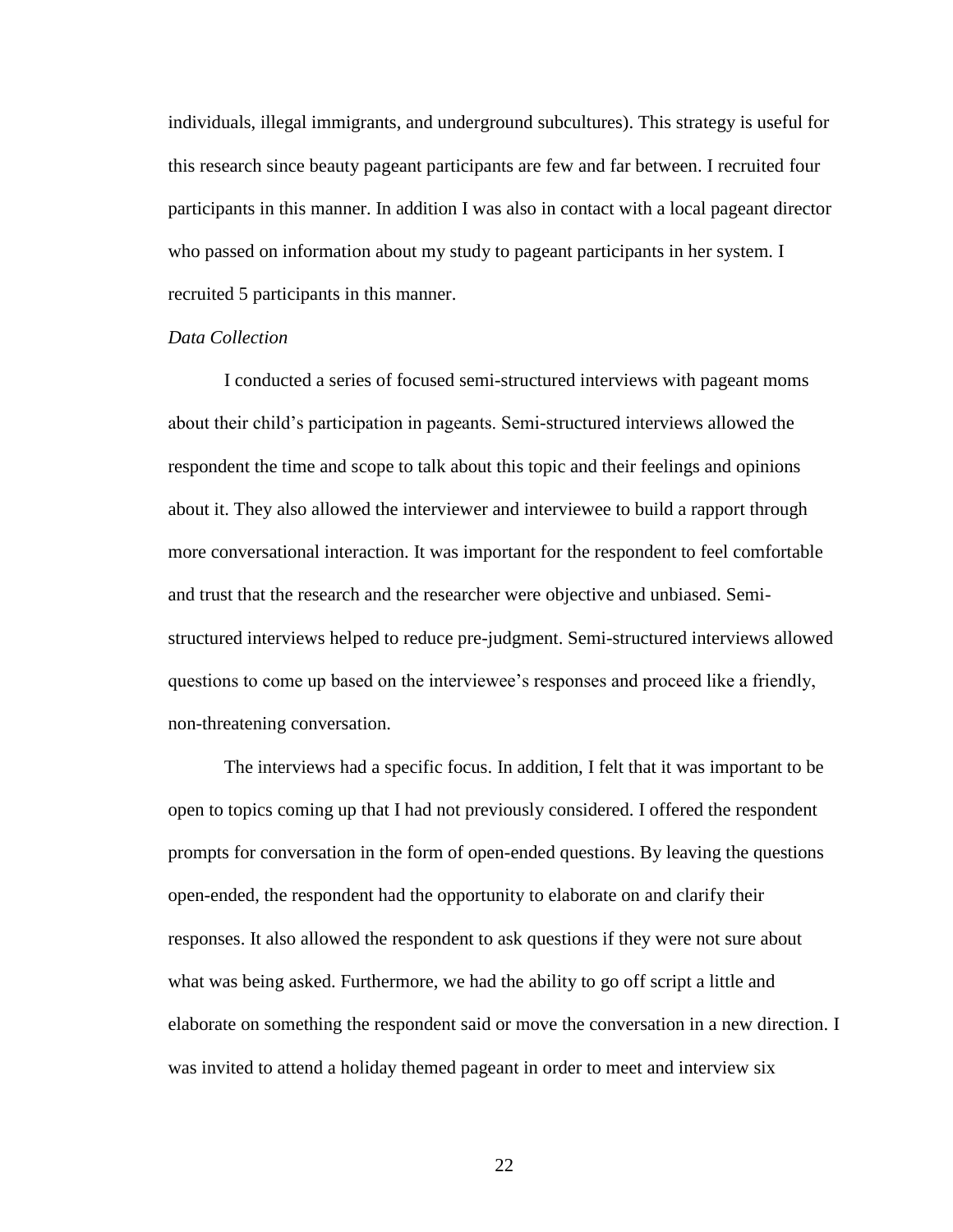mothers whose daughters would be attending. On the day of the pageant, I met with the mothers prior to the pageant starting and arranged to meet with them one-on-one in room adjacent to the ballroom where the pageant took place during a lunch break or after the pageant ended. The director of the pageant also introduced me to the remaining three participants who I later interviewed in their homes. Interviews lasted between 10 and 45 minutes. See Appendix A for interview schedule.

#### *Analysis*

I recorded the interviews using an Olympus digital recorder. I then saved the recordings into a password-protected folder on my personal computer. I transcribed all the interviews verbatim. I completed the transcribing using headphones and Microsoft Word. Then, the recordings were saved to an external hard drive and deleted from the recording device. Analysis of the in-depth interviews was done in two parts. I began by looking for broad common themes such as "media" and "fun". I then separated them according to the type of neutralization technique being used. In the following section I will outline the ways in which the pageant moms I interviewed for this study used these neutralization techniques.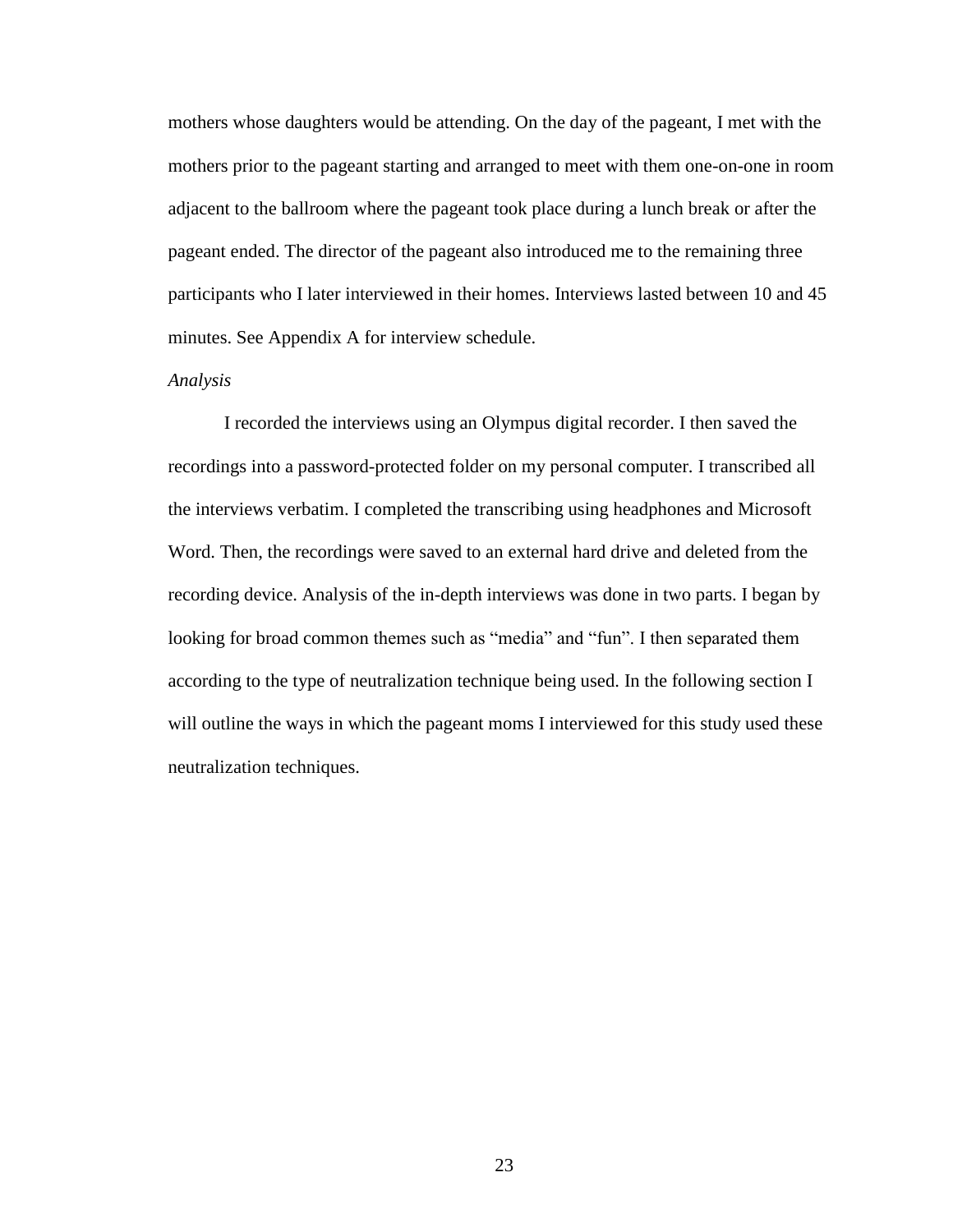#### CHAPTER FIVE

#### RESULTS

The women in this study were asked about how they got involved in pageants, their best and worst experiences in beauty pageants, and how they prepare for pageants. Additionally, they were questioned about the skills children learn from pageants, why they thought people did not like child beauty pageants, the role that popular media plays in the common perception of pageants, and what family members and friends thought about their participation. Many of the mothers expressed hearing criticism from family members and others online. Nicole<sup>1</sup> stated:

I'm forcing my child to do pageants. I'm making her grow up too fast. I shouldn't be putting makeup on her. I shouldn't be allowing her to wear this swimsuit in public. I'm living through my child. I wanted to grow up doing pageants. This is my dream. Oh, and there are pedophiles watching. I mean, everything you can think of, I've heard it all.

Nicole expressed frustration with hearing these negative characterizations about her involvement in beauty pageants with her daughter. She claimed to be very aware of the criticisms that others had and to be used to hearing them. Carrie shared a similar story:

Some people don't like the makeup and her looking too old. They think we are living through our kids. We are not crazy. Not all of us do it because we are living through our kids. I don't do this because I want to fulfill some childhood fantasy. (Carrie)

Carrie also discussed receiving criticism from family members, stating: "With my family, another issue is the money. It is really expensive. They are always asking how I can afford to do this and why I would spend that kind of money." These mothers discussed hearing different criticisms, but unlike the mothers in Heltsley and Calhoun's study, they were not really concerned with defending themselves as much as they were interested in

 $\overline{a}$ 

 $<sup>1</sup>$  All names used in the thesis are pseudonyms.</sup>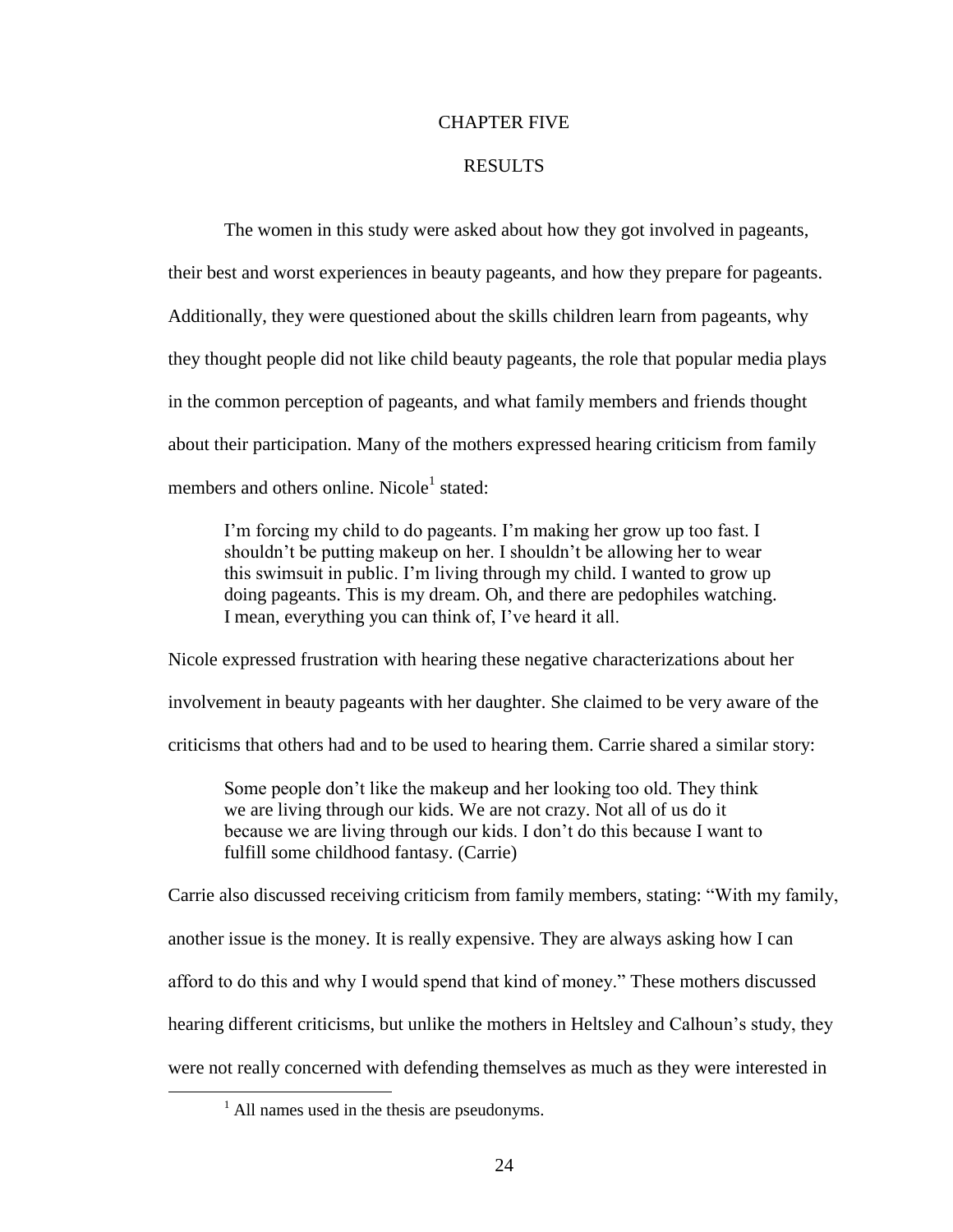defending pageantry and defending their children. Gina stated: "I don't care. Say whatever you want about me. Just don't talk about my kid." While I still found evidence of neutralization, the neutralization employed by these mothers was aimed at the criticisms launched at the pageant culture.

The mothers interviewed in this study, use three out of the five original neutralization techniques originally posited by Sykes and Matza, with *denial of injury* being the most common, as well as two neutralization techniques that have been added since the original publication. In the following section, I will outline the accounts given by the mothers I interviewed

### *Denial of Injury*

*Denial of injury* was a very common technique used by the mothers in this study. This technique involves arguing that as long as no one is harmed, the behavior can be justified. Another way to think about this is "no harm, no foul". Every single mother interviewed wanted people to know that the competition is a very small part of what pageants are all about. When asked about how she and her daughter got involved in pageants, Natalie responded: "We had a friend whose daughter competed in pageants, and it was just fun, girly stuff to do together." These mothers wanted me to understand that their children were happy and wanted to be participating in this activity. If they were able to show that their children are not being harmed in any way by doing pageants and in fact enjoy participating in the activity, then there was no harm in doing it.

When asked about what her child likes most about competing in pageants, Carrie responded: "For her, it's about going on stage and having fun. It's about playing, being with friends, and meeting new people." Carrie was arguing that the media fails to show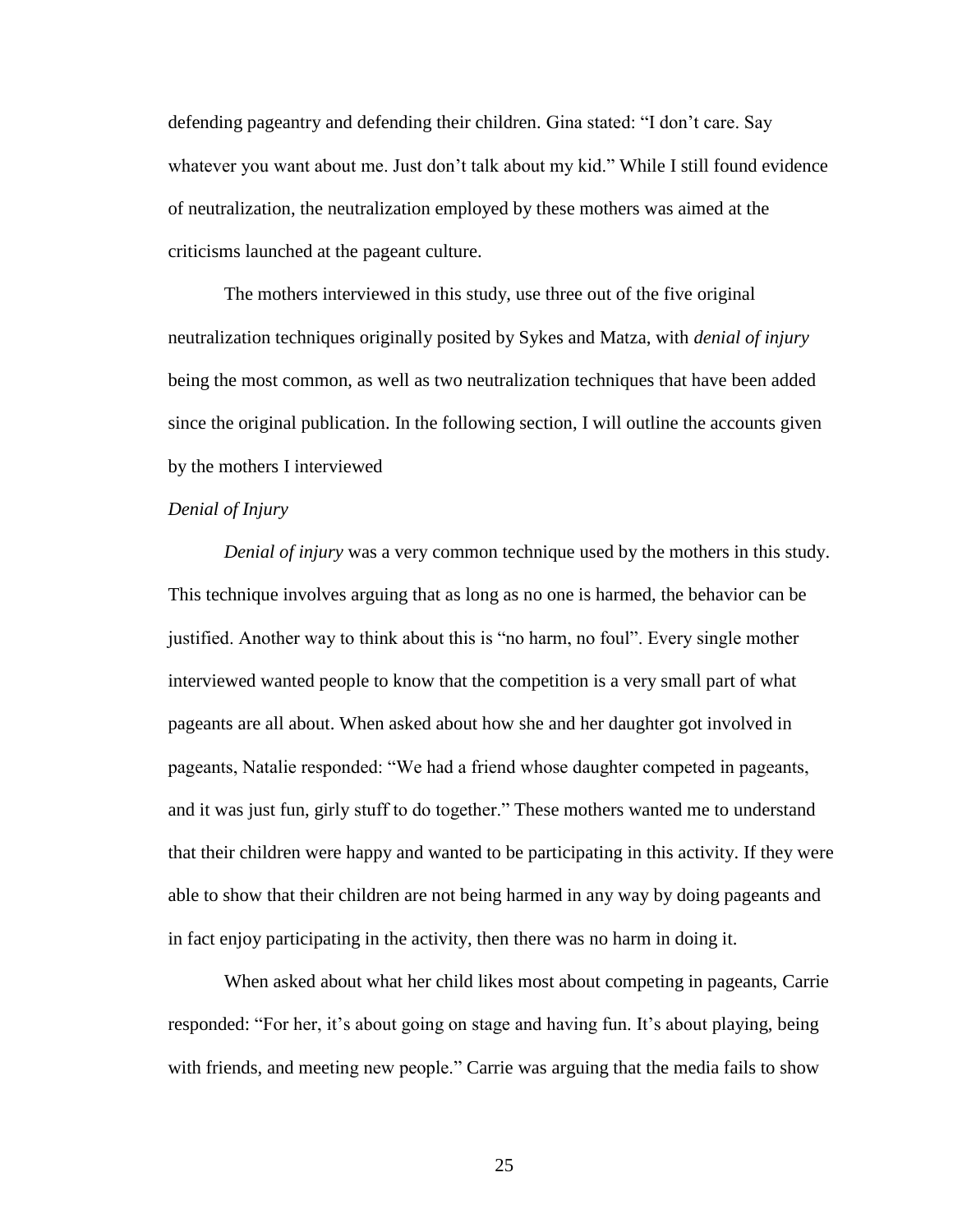the friendships that are made and how much fun her child is having. She seemed to be saying that her daughter places very little emphasis, if any, on the competition itself, and is happy just being there. Barbara expressed that these thing were very important to her and her child as well: "It can be a lot of fun if you want it to be. You meet a lot of people. You have a lot of friends and that is how I intend for it to be. It is for all of us girls to go away and have some fun away from the guys." Barbara argued that this is a good way for mothers and daughters to spend time together and bond without their spouses, boyfriends, etc. She also highlighted the benefits gained from pageants including traveling and meeting new people.

The moms discussed the ways in which pageants have benefitted their children including teaching their children about the world and how to deal with others. Like Barbara, when asked about what she liked most about pageants, Margie stated: "We got to hang out with a lot of different people from different backgrounds, and you learn how to appreciate what is fun in everybody and look for those things." Margie argued that pageants help to teach her daughter about making friends and having fun doing it. Making friends with children from all over was a common theme among these parents.

 This is not the only positive attribute that mothers felt pageants provided their children. Pageant moms argue that their children are gaining important personality traits that will help them in future endeavors. For others, overcoming shyness was very important. Nicole revealed:

When she was an infant she did not like anybody. She did not want to be held by anybody but me. And now, it has opened her up. She is an all around child now. She's just a ball of personality now. She is very outgoing.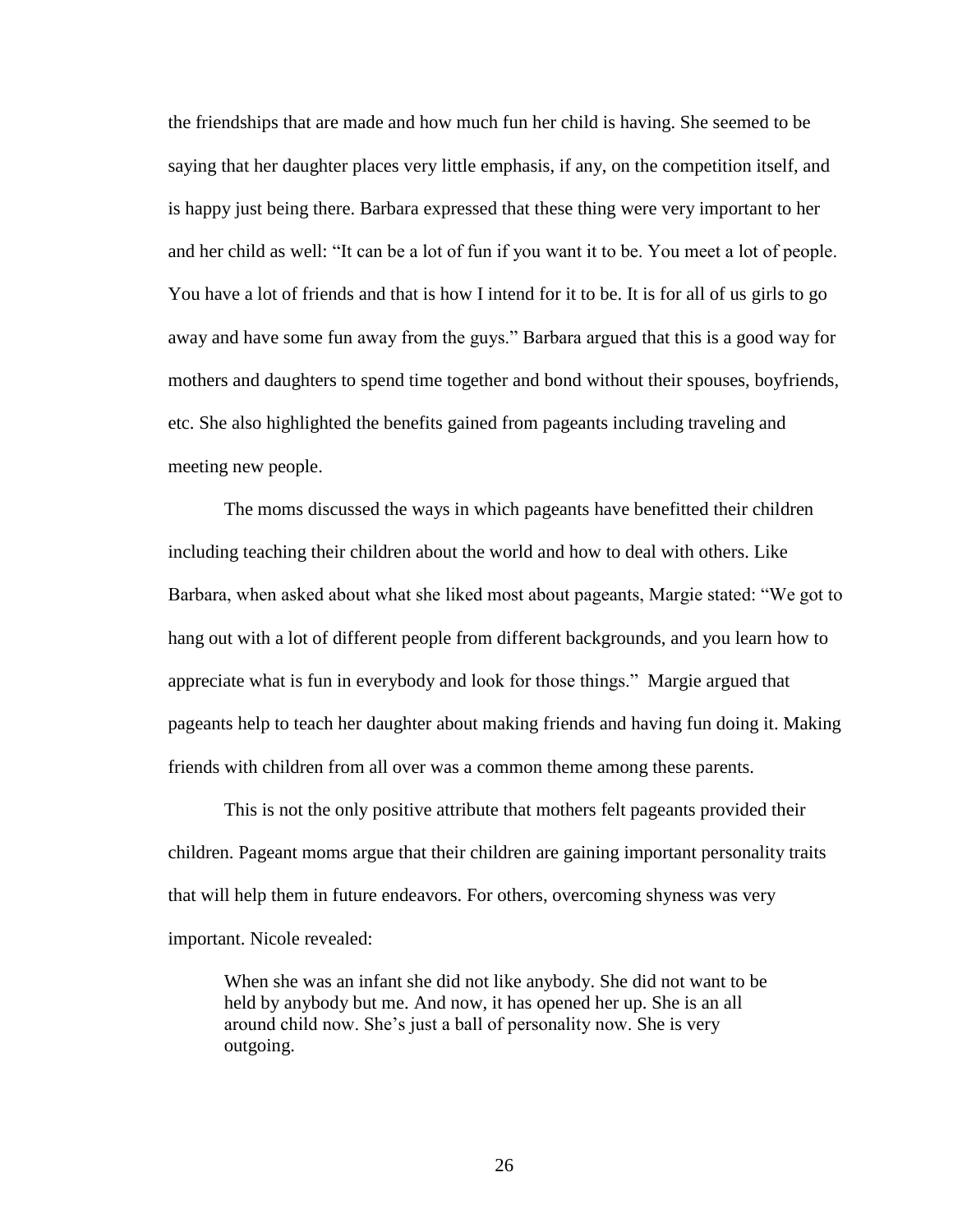Nicole felt like pageants helped her child to become more outgoing and more accepting of other people. Also, many spoke of the ways in which pageants help to build confidence and help children learn to speak in front of crowds. When asked about her daughter's future, Gina expressed an interest that her teenage daughter has in becoming a professional singer/performer. According to Gina: "She is able to have confidence to go on stage and perform. She can do something she wouldn't have been able to do before." Gina attributes her daughter's ability to perform to being involved in child beauty pageants for many years. For these mothers, pageants were not hindering their children. By focusing on these positive attributes, pageant moms were able to deny any injury. *Condemnation of Condemners* 

*Condemnation of Condemners*, as stated earlier, refers to a technique used commonly by those who participate in behaviors that are considered deviant as a way to deflect the blame off of them and on to those who are standing in judgment of them. Pageant moms are very aware of the ways in which pageants are portrayed in the popular media such as movies and television. They argue that these depictions give pageants a poor reputation because they are not accurate. The pageants shown on shows such as *Toddler and Tiaras* usually take place over an entire weekend starting with registration on Friday night, the competition on Saturday, and the awards ceremony on Sunday, but the television show only airs 40 minutes of that weekend. Almost every mother interviewed for this study argued that these television shows choose to show only the negative things about beauty pageants while eliminating the good parts. Carrie states:

You can't form an opinion based on what you see on television because all it's done is make it look like we're being horrible to these kids, but if they could see their faces when they come off that stage and see them right now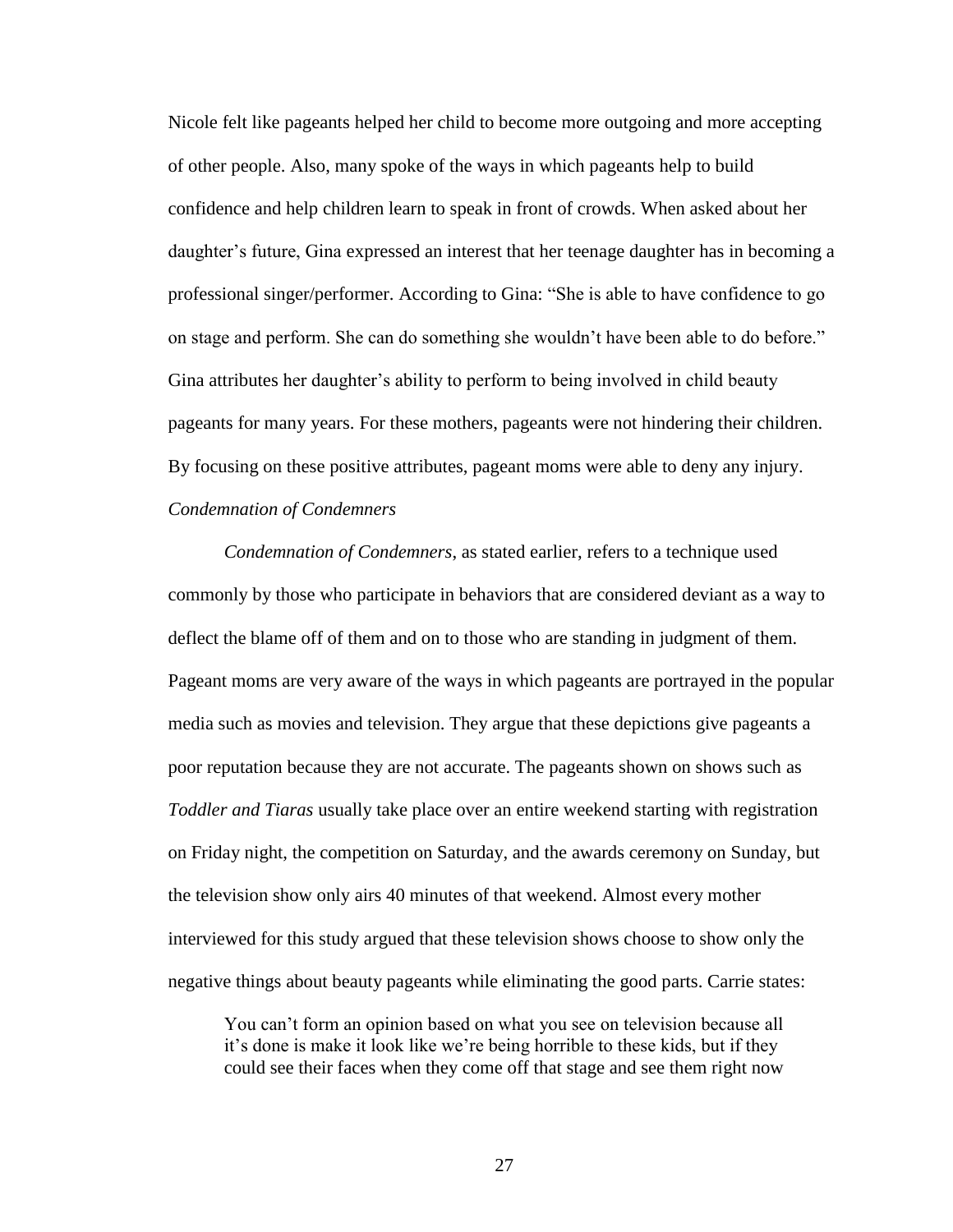(after a pageant) as they're running around and playing, that's what pageants are about. Its about having fun, and they don't show that.

Carrie argued that the media focused on a very narrow range of what the pageant experience was about. She argued that the experience is much richer for the children than is depicted in these television shows. Gina shared a similar sentiment, stating: "I think a lot of it is misrepresented. They pick and choose what they want to pull out of it just to make a story, just like anything else." Gina was critical of the media's intentional editing of reality. She understood the media as an entity that is only concerned about their own image and less interested in protecting the images of the people they choose to depict. Likewise, Barbara states: "I hate the way that pageants are portrayed in the media. I have had people ask me if that is what pageants are really like and I tell them no. I hate that people judge it based on what they see on TV." Barbara was clearly blaming TV for the negative perceptions that people have about child beauty pageants.

#### *Appeal to Higher Loyalties*

*Appealing to higher loyalties* involves understanding the norms and values of society, but when those norms and values contradict with the behaviors of the group, the individual will remain loyal to their group. Margie argued:

The idea that any of these mothers think their children need all of the hair and makeup and all that to be beautiful is completely inaccurate. Nobody in any of these ballrooms thinks that their child needs any of that to be beautiful. We do it because we want to be competitive and we want to have a chance."

Margie was aware that the enhancers such as hair and makeup for a child is out of the ordinary and that some may find it unnecessary. She would agree, but she argued that in order to be competitive, they must continue to do it. This speaks to the competitive nature of beauty pageants and the willingness to do whatever it takes to win. Similarly, Mary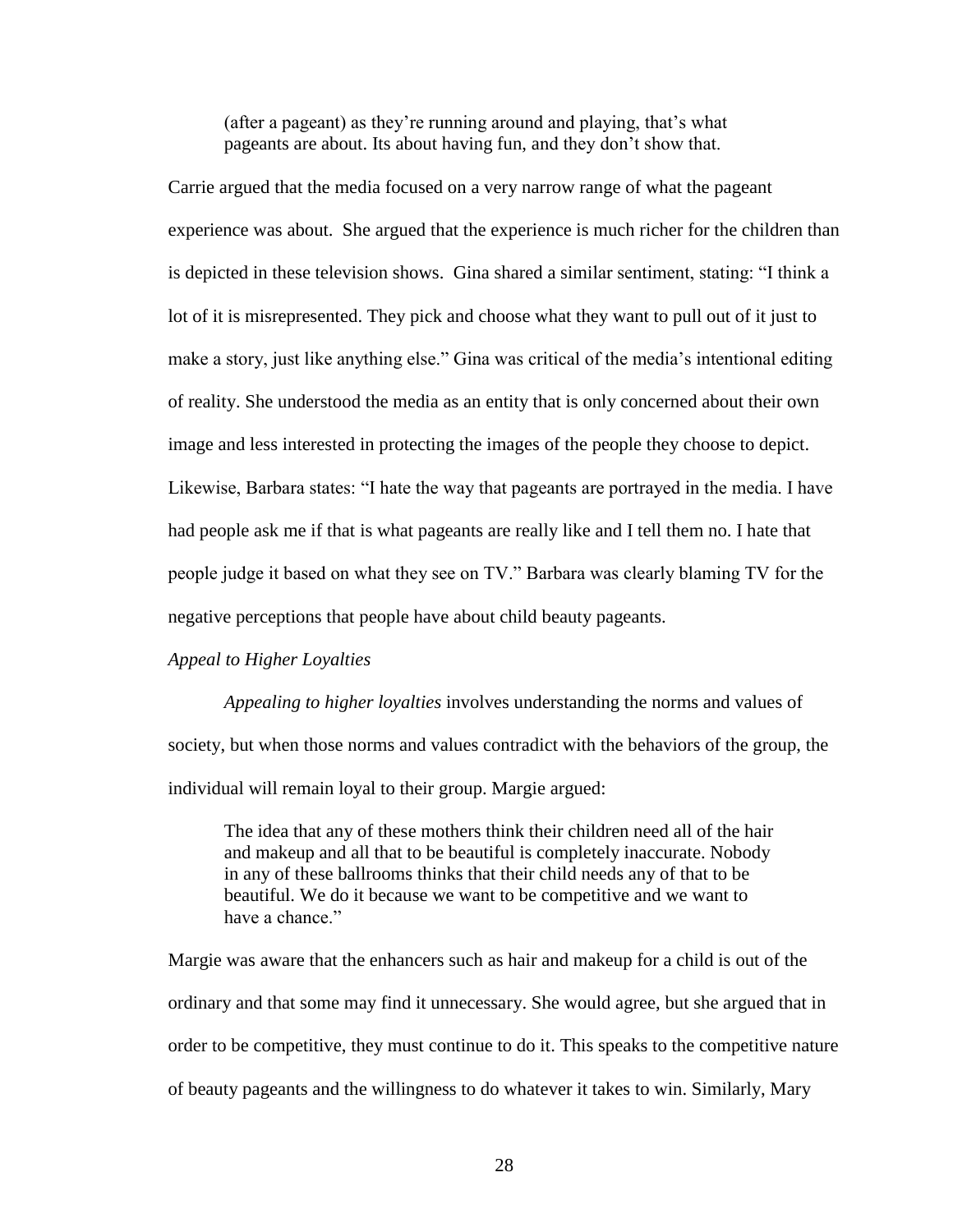stated: "My brother doesn't like seeing her in all the hair and makeup. He thinks she's gorgeous all by herself. She doesn't need all that. I think everyone pretty much thinks that right? Not her though. She loves it." Like Margie, Mary agreed with her brother that the beauty enhancers were not necessary for the girls, but because her daughter expressed a desire to wear the hair and makeup, she continued to allow it.

#### *Justification by Comparison*

*Justification by Comparison*, as mentioned earlier, is a neutralization technique that involves referring to a similar activity that others participate in that would be the same if not worse than what they are doing. Three of the participants in this study continuously compared child beauty pageants to other child activities. While discussing the preparation and time that goes in to getting ready for a competition, Natalie affirmed:

It's like any other activity like dance, cheer, soccer, football, [or] little league. You go to a coach to learn your routines just like you go to practice to learn to play a sport before game day. All of them have their own uniforms. Ours just happens to include hair extensions and fake teeth.

Likewise, Nicole stated:

I like to compare it to sports. You've got your cheerleaders that put on those little skirts. Your football players put on all that gear. That's their uniform. Her uniform is her hair. It's her makeup. It's her attire. Once the game is over, it comes off. So, it's no different than a sport.

Natalie and Nicole argued that pageants are similar to other child activities in many ways.

They were suggesting that if their daughters were not competing in child beauty pageants,

they would still be doing a lot of the same things in other activities. Similarly, Sheila

argued: "To me, it's just like any other sport or activity that kids do. My daughter also

cheers competitively. It's the same thing." Holly took a slightly different approach by

stating: "I think it's important for kids to be involved in something. Whether it's pageants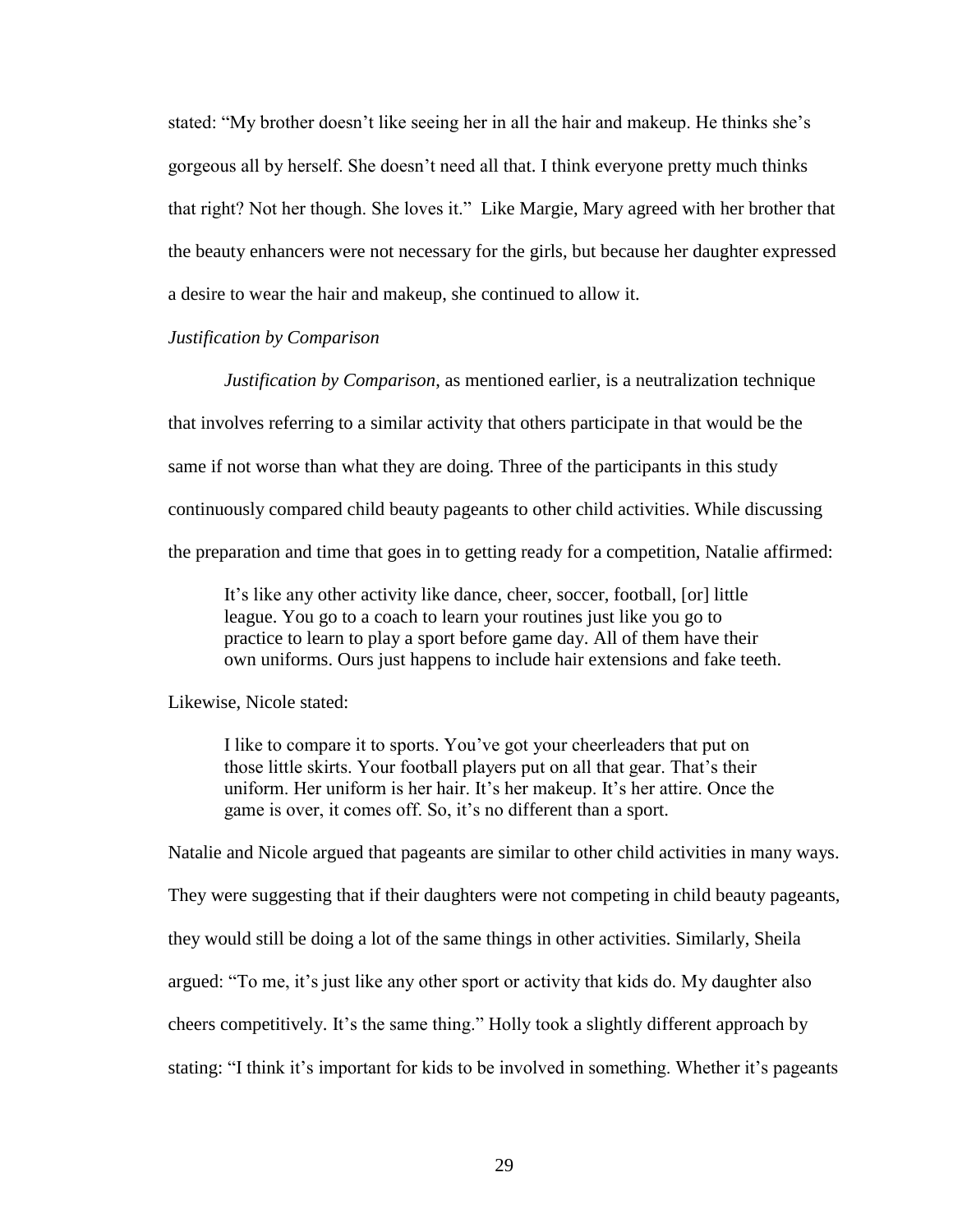or something else. It keeps them out of trouble and builds character." Holly argued that pageants are like other extracurricular activities for children by pointing out the benefits that come from children's activities in general. Each of these mothers was able to justify their child's participation in pageants by comparing them to other activities that children participate in. They argued that pageants and other child activities provide children with transferable skills and do so in similar ways.

#### *Metaphor of the Ledger*

According to the literature, *metaphor of the ledger* refers to when deviant individuals discuss other parts of their lives to show that as a whole they are a moral person. For pageant moms, this involves showing that their child is the same as other children and that they are the same as other moms by proving that they are interested in more than just pageants. Two of the mothers in this study did just that. When asked about her daughter's interests, Nicole replied:

Well, she's in Taekwondo. She just graduated to her yellow belt. She enjoys doing that. She loves doing the weapons. We have also done a lot of community stuff. We go to the library. She's in the summer reading club the library does every year, so we go to the library all the time. So, I mean, we find ways of being active. We just like to branch out, outside of pageants.

For Nicole, it was important for her daughter to have interests other than beauty pageants. She seemed to be expressing that her child had a well-rounded life and was doing things that other children do. Nicole used the word "we" to show that just like her daughter, she too was involved in these things with her daughter. In the same way, Carrie discussed how she and her daughter spend their time outside of pageants:

We like to just do normal stuff. She goes to school. We go to dance. She does ballet and tap. I'm a stay at home mom slash working mom. I work a lot of different jobs. But, she dances and sings and is running usually all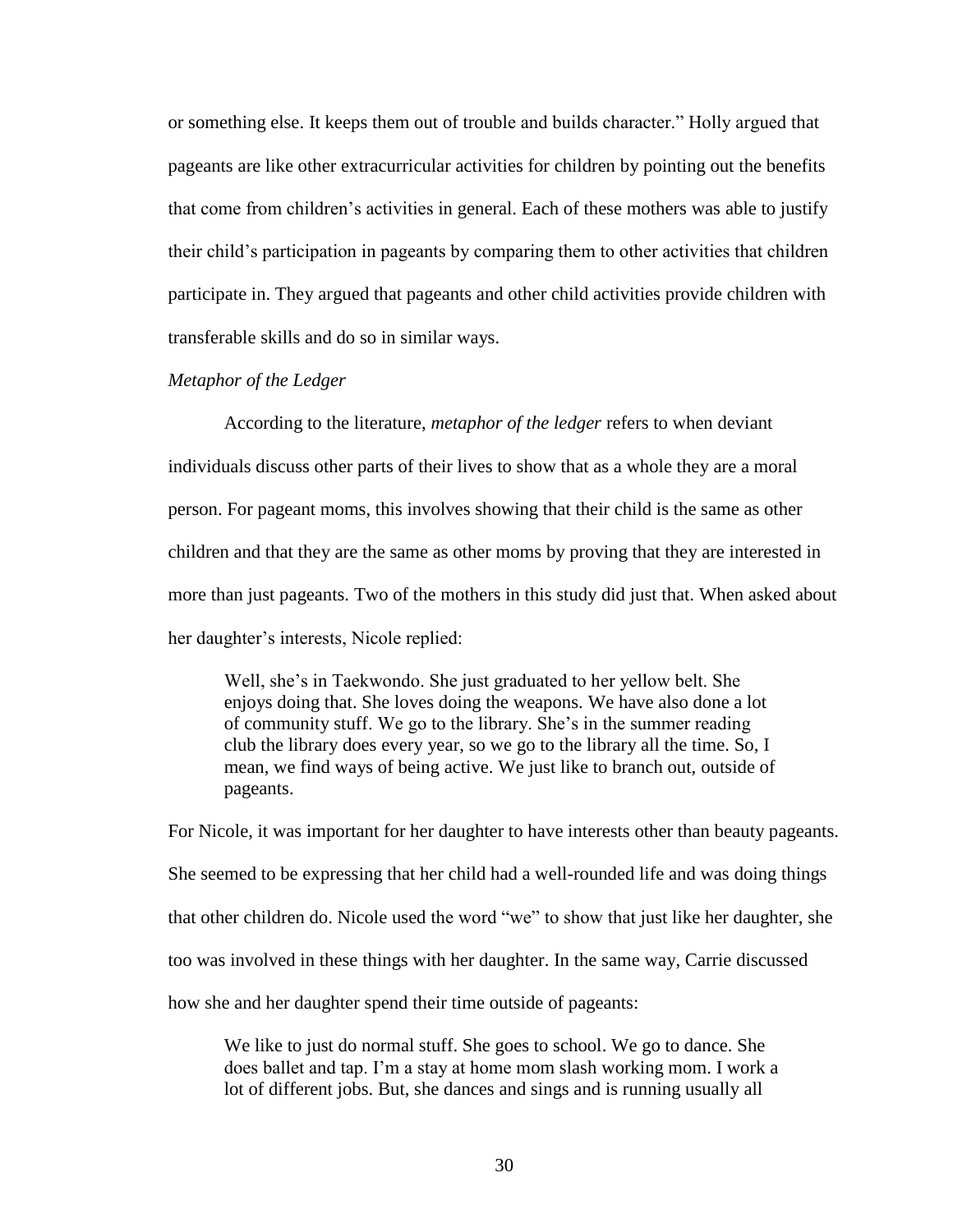over the place. We play video games and go to the movies. She likes going to the movies. We just like to have fun.

Carrie, like Nicole discussed the things that she and her daughter liked to do. She was arguing that they are "normal" because they do things that are considered "normal".

While Helsley and Calhoun focused on the mother neutralizing their own participation in child beauty pageants, I find that the focus has shifted away from the mother's deviance and towards neutralizing the deviance of the children involved and the pageant industry itself. In some ways neutralization theory is still appropriate because the women do recognize that greater society views child pageants as being deviant. On the other hand, the mothers in this study also deny that the pageants are deviant, and the real problem is the inaccurate portrayal of the pageants in the media.

Neutralization theory rests on the idea that the individual recognizes and accepts that a behavior is deviant, but seek out ways to avoid internalizing that deviant label when participating in that behavior. The mothers in this study challenge the idea that child beauty pageants are deviant in the first place. Yet while these mothers challenge the deviant label placed on child beauty pageants they do recognize that society in general views them as deviant.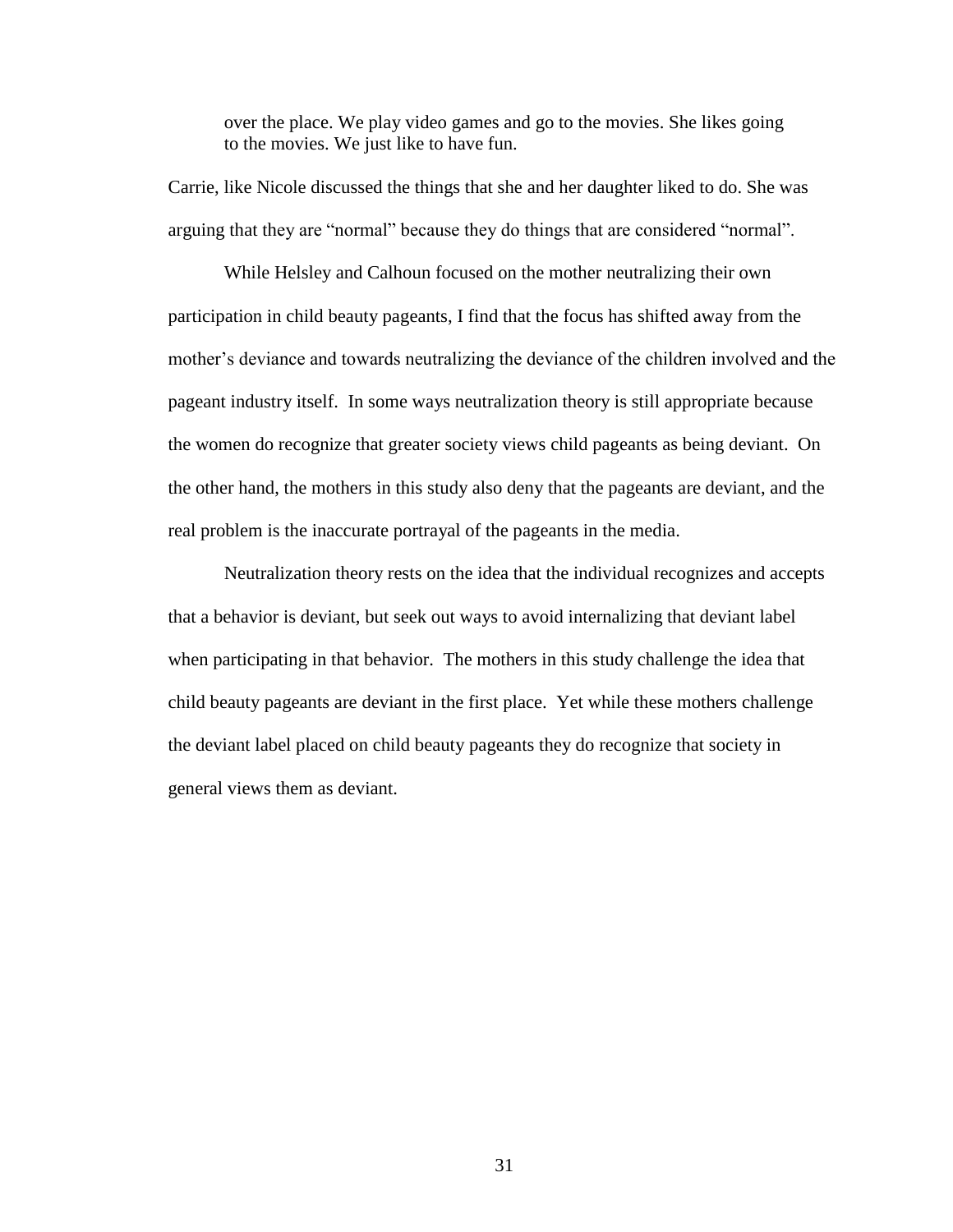#### CHAPTER SIX

#### **DISCUSSION**

In previous research conducted during the first wave of media attention on child beauty pageants, mothers' accounts focused on neutralizing the deviant label that others had placed on them. Because the attention, in recent years, has shifted away from the mothers and is now aimed at pageantry, the current discussion of mothers' accounts is warranted. Also, with the growth of pageants across the United States, the impact of peer criticism via the Internet, and the recent contributions to the literature on neutralization techniques, further research with pageant moms was warranted.

Despite an overwhelmingly negative image portrayed in the media of child beauty pageants, they remain very popular, particularly in the South. In this paper I sought to explore how the mothers of children in child beauty pageants attempt to reconcile their involvement in an activity that most of society has adverse opinions on. While pageant moms do not typically view child beauty pageants as deviant, they are very aware that others do and must reconcile their participation in pageants with this negative perception from the media and society. Like previous accounts, the mothers I interviewed used neutralization techniques to accomplish this. However they were used in different ways. In this study the women are focusing on neutralizing the deviance placed on the pageants and not so much on the mothers themselves.

In the previous research, mothers, to neutralize their own deviance, used *denial of injury*. Mothers argued that they should not be seen as doing anything wrong because they were not harming their children or anyone else by participating in pageants. In this study, the mothers were not concerned with their own deviance; they were interested in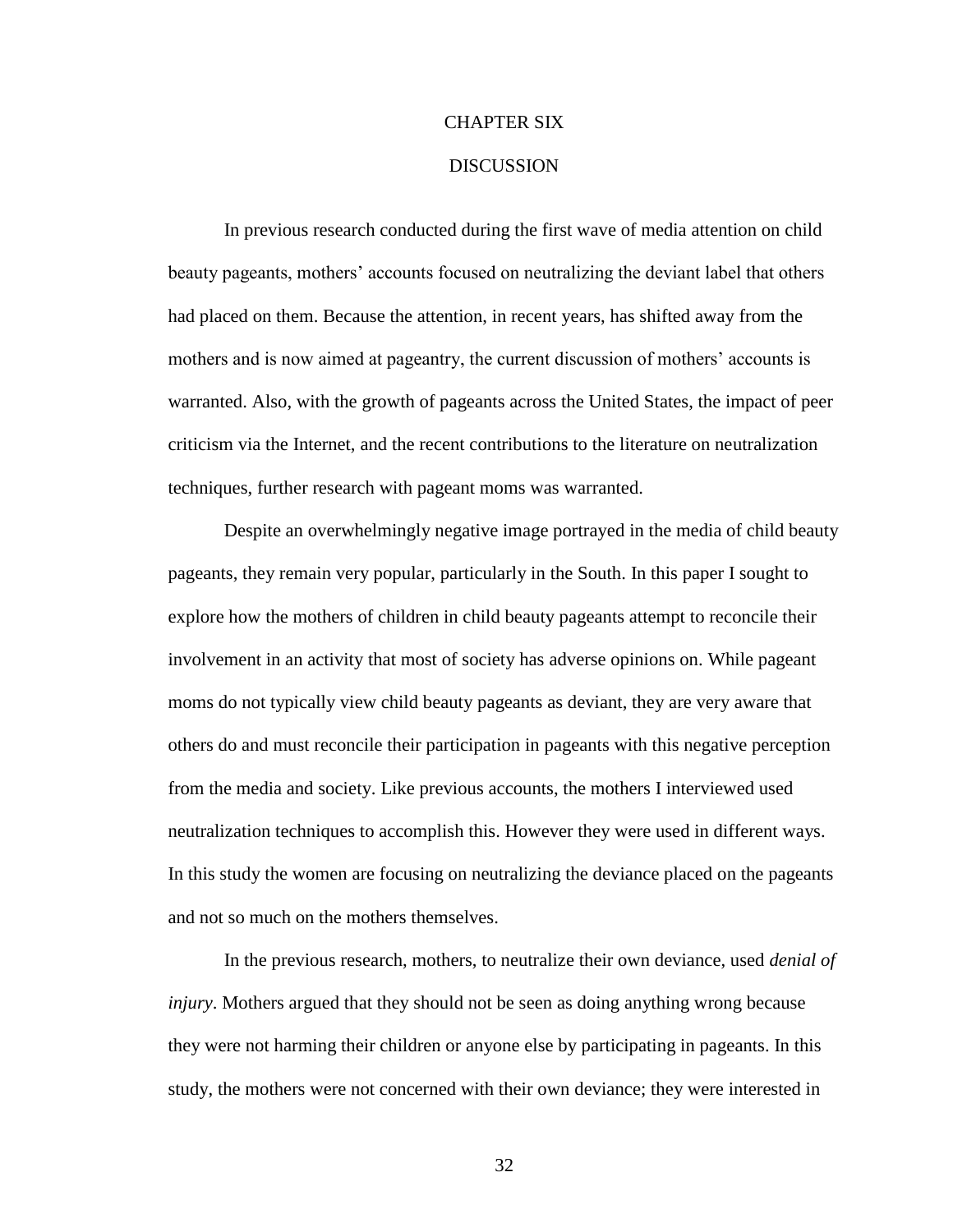proving that their children were not deviant for competing in pageants. They wanted to show that their children were just like other kids. While mothers interviewed during the first wave of media attention used *condemnation of the condemner* the most, *denial of injury* was the most commonly used technique for mothers taking part in this study. By making these arguments most of the mothers in this study maintained that their child is not a victim or a troubled child.

The second most common technique used in this study is *condemnation of the condemner*. Because the media attention during the first wave was overwhelmingly negative and focused on the mothers' supposed deviance, previous accounts given by pageant mothers concentrated on the media's criticisms. The mothers in this study, however, discussed how the media today is the main source of information for people, whether it is television or the Internet, and portraying child beauty pageants in a negative light, has led to a common perception of pageants as deviant. These mothers are arguing that the media portrayal of pageants is inaccurate and unfair. They argued that child beauty pageants are nothing like what one sees when watching shows such as *Toddler and Tiaras*. By making this argument, they suggested that the true problem is the media portrayal of child beauty pageants, and not the pageants themselves.

*Appeal to Higher Loyalties* is used when the norm of society and the norms of the deviant group do not line up. The individual will argue that the social norms of the group take precedence over those of the general public. This is the only technique that was consistently employed during both waves in the same way. Unlike some of the other neutralization techniques, by appealing to higher loyalties the individual is accepting that the behavior is outside of the norm, but feels it is necessary to take part anyway. This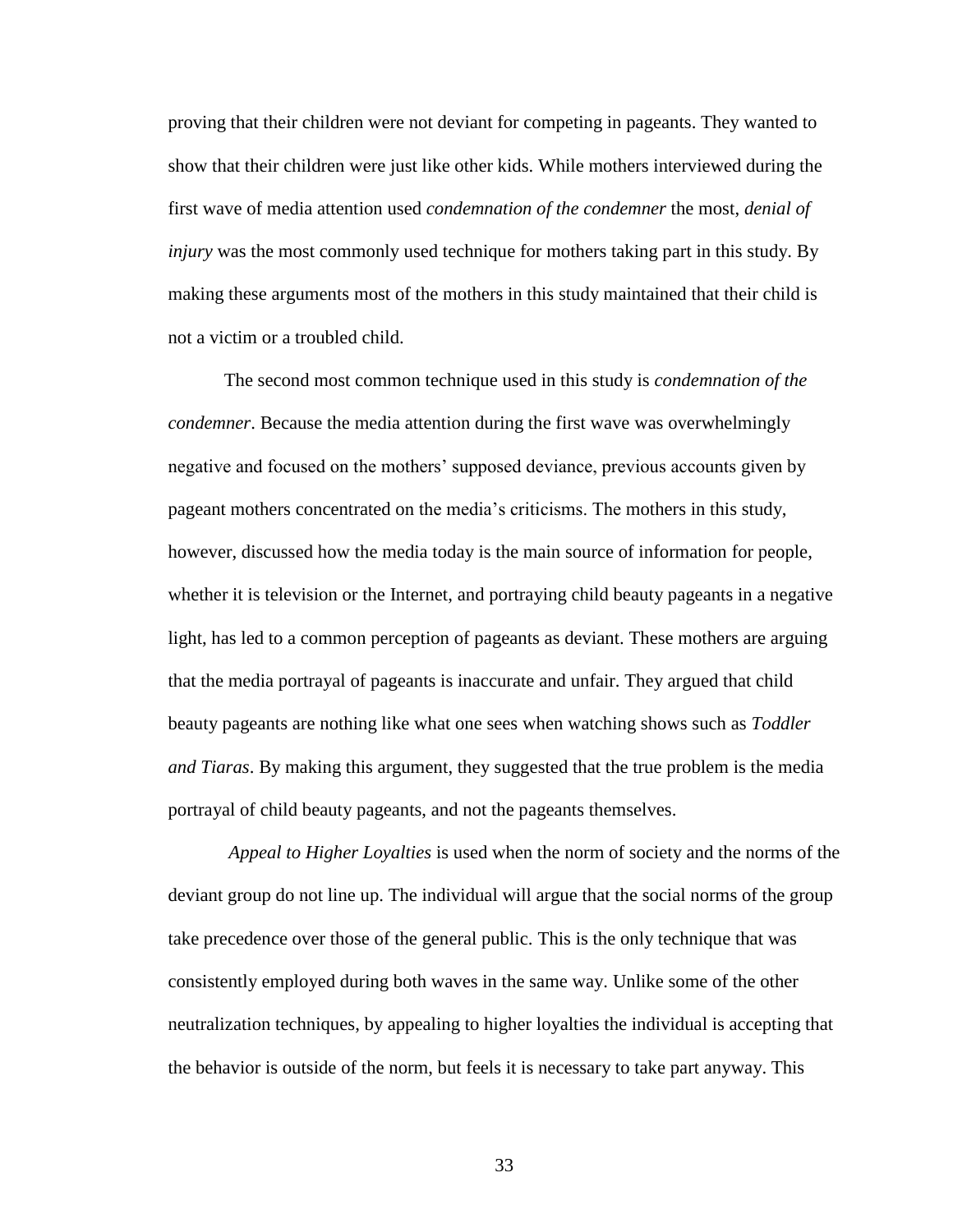technique was employed the least but is important and interesting because these mothers acknowledged taking part in a deviant activity, but justified their behavior by arguing that the use of beauty enhancers such as hair and makeup are a necessary concession if they wish to be competitive and to continue taking part in the activity.

Heltsley and Calhoun (2003) focused only on the five neutralization techniques posited by Sykes and Matza (1957). Several techniques have been added to the list since this publication. The mothers in this study used two of these additional techniques to neutralize the negative depictions of child beauty pageants during the second wave.

*Justification by Comparison* is a neutralization technique used by individuals who are considered deviant by arguing that if they were not taking part in this behavior they would be doing something that it just as bad or worse. Pageant moms used a variation of this technique by comparing child beauty pageants to other activities that they feel are the same as what they are doing but are not criticized in the same way. This technique was used multiple times. The mothers in this study felt that all childhood activities are the same and beauty pageants are no exception.

*Metaphor of the Ledger* is a verbal justification that involves appealing to all of the other things that the individual does in their life. By focusing on all of the positive things they do or have done, the individual is able to argue that they should not be considered deviant based on only one aspect of their life. The mothers in this study used this technique to discuss their child's well roundedness and show that these children are interested in much more than just pageants and beauty. It is my belief that this finding would not have been present during the first wave of media attention because at that time the mothers were focused on neutralizing their own presumed deviance. With attention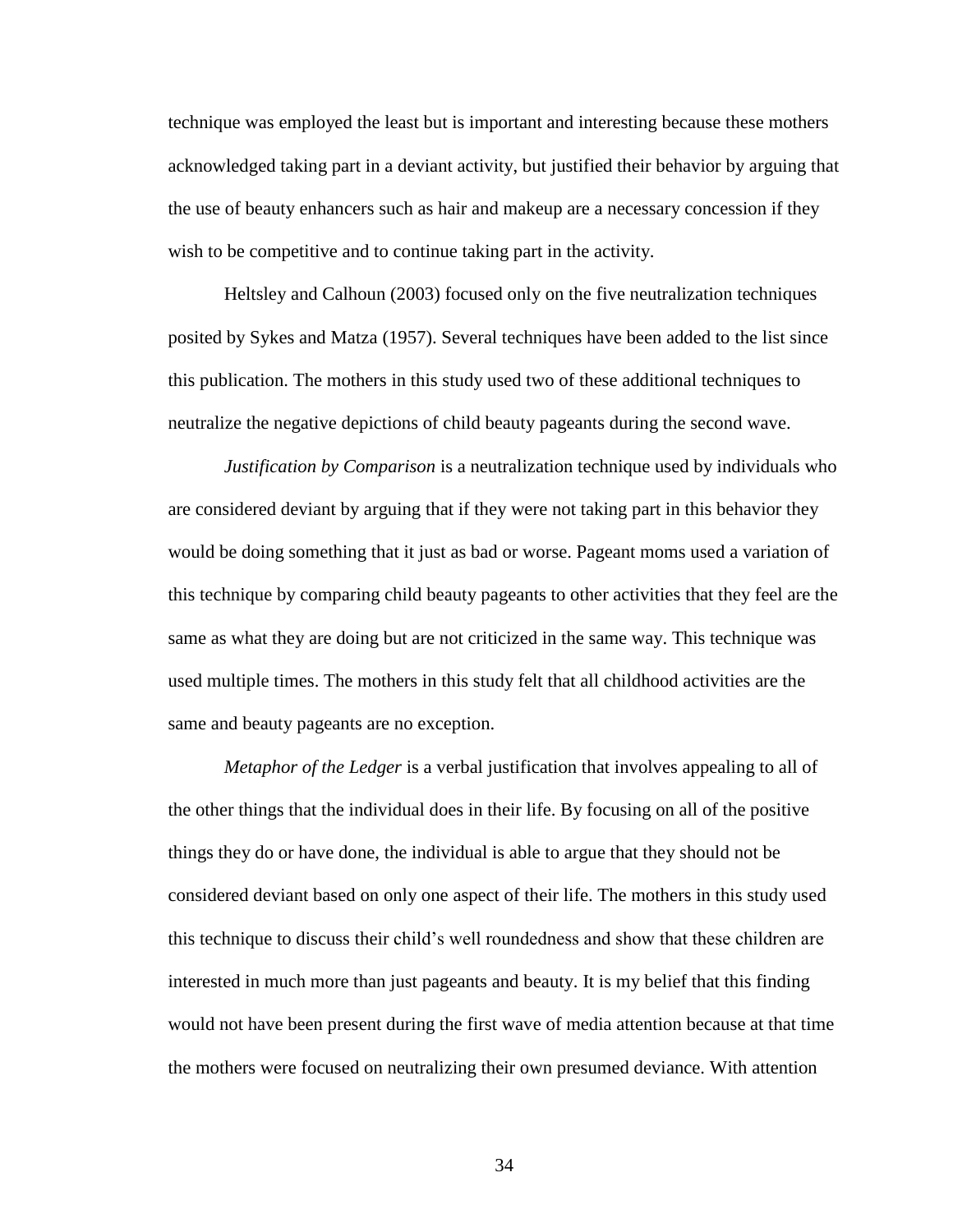now being focused on the children, the mothers were interested in defending their child's participation in pageants by showing that they are just as well rounded as other children.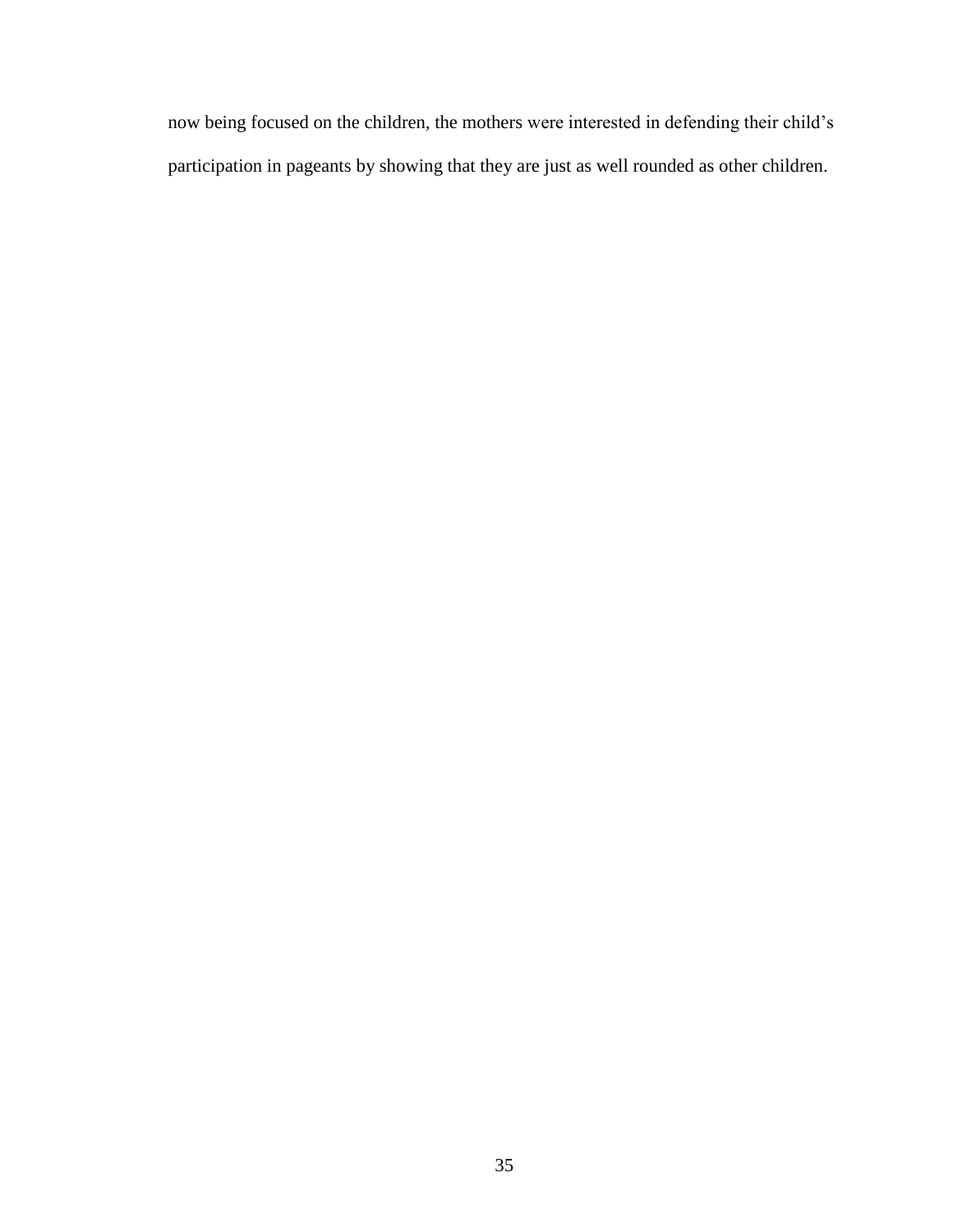#### CHAPTER SEVEN

#### **CONCLUSION**

There are some limitations to this study. Due to the limited number of participants and the lack of ethnic and cultural diversity, these results are not generalizable. Those from different ethnic and cultural backgrounds may have a different understanding of deviance and social norms and may have had different experiences with criticism from friends, family and the media. Also, pageants in regions other than the south may yield different results. Pageants have been around in the south much longer than in other regions of the United States. It might be the case that people in the south are somewhat more accepting of pageant culture than in other parts of the country. Pageant moms in the south may not see themselves as deviant nor the pageants themselves as being deviant because their neighbors are more accepting of the activity. Pageant moms in other areas may encounter more backlashes from their communities and may have a different interpretation of their experiences. Future research should seek to address these limitations. Future research may also wish to go beyond mothers and talk to fathers as well as others who contribute to pageant production such as directors, judges, hair and makeup artists, photographers, and vendors.

This paper makes an important contribution to the research on child beauty pageants by examining the accounts of pageants moms during this second wave of media attention towards child beauty pageants. During the first wave of media attention Helsley and Calhoun found that pageants moms attempt to neutralize their own participation in child beauty pageants. This is perhaps not surprising considering the media attention during this time was more focused on pageant mothers. In this paper, I find that the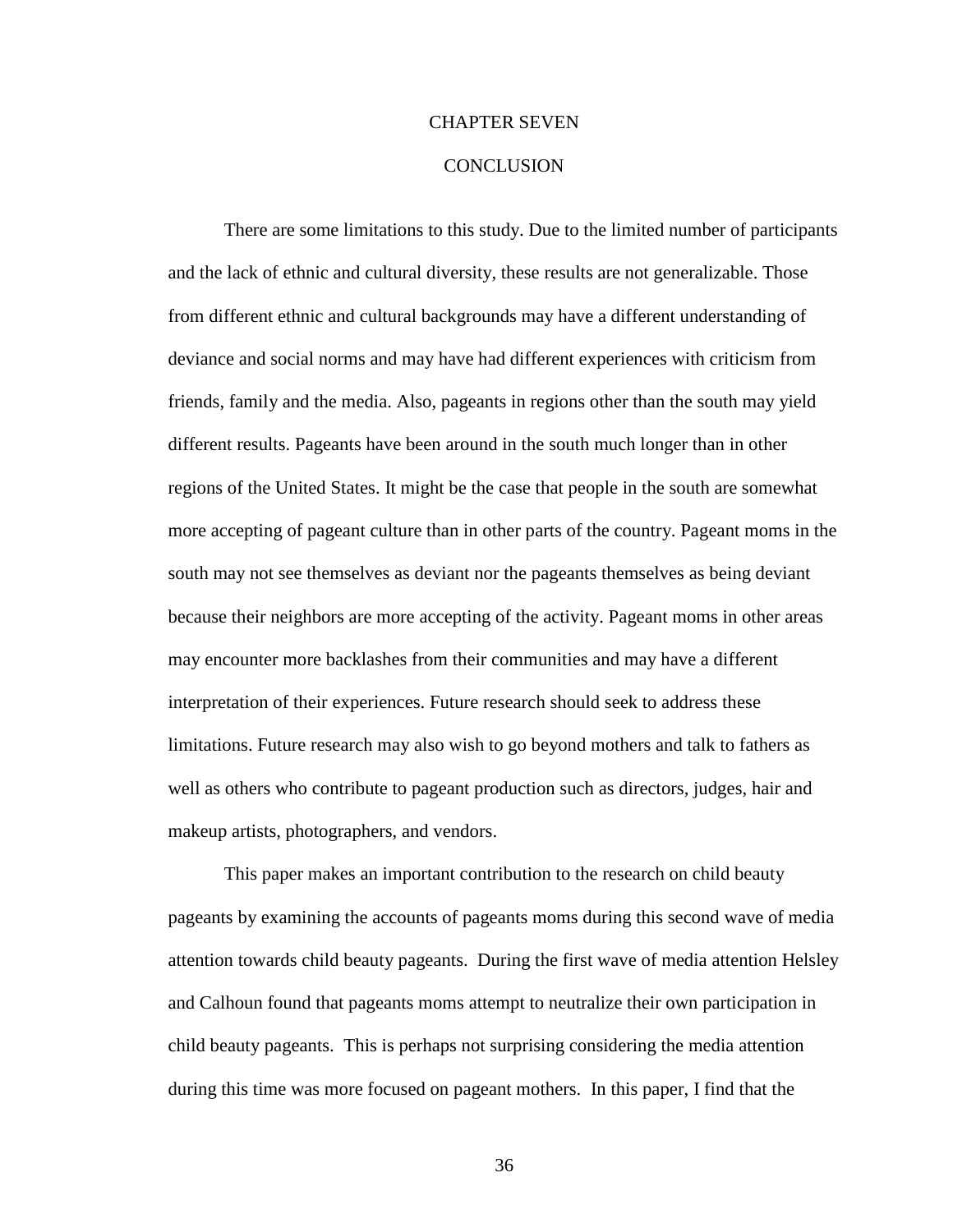mothers focus less on themselves and justifying their participation, and more on justifying and neutralizing the deviance of child beauty pageants. I am arguing this is because the media's focus has shifted towards portraying the pageants as being deviant and harmful to children, with less focus places on the mothers. The mothers in this study attempt to neutralize the deviance placed on the contestants and pageantry. In fact, in some cases the mothers argue that the beauty pageants themselves are not deviant at all. However they do recognize that the broader culture perceives pageants as being deviant and harmful to children and they therefore do attempt to neutralize this deviance.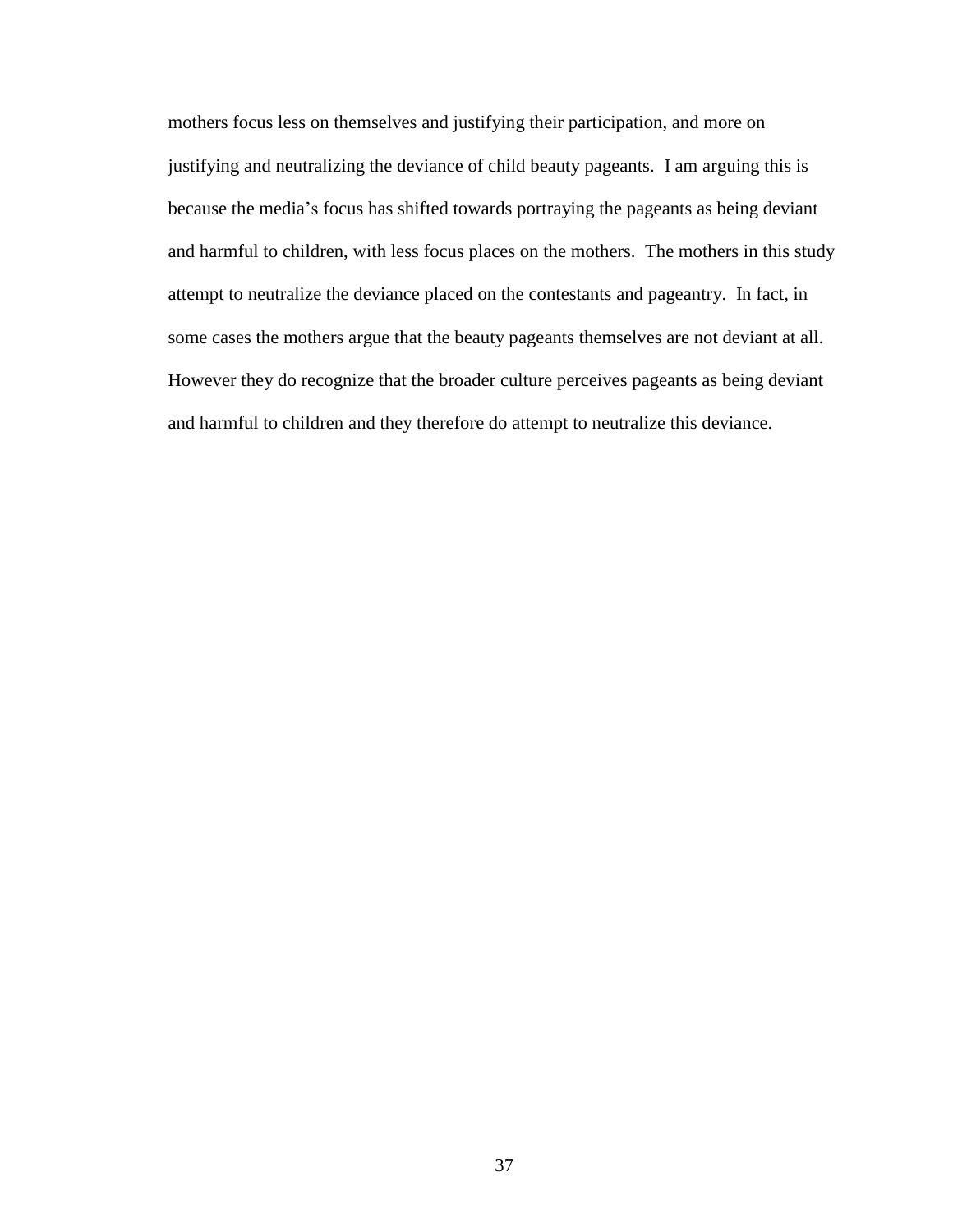#### REFERENCES

- Adler, Patricia A. and Peter Adler. 2006. "The Deviant Society." *Deviant Behavior*. 27:129-148.
- Andres, Lesley. 2012. *Designing & Doing Survey Research*. Los Angeles, London, New Delhi, Singapore, Washington DC. Sage Publications.
- Bagley, Christine. 2006. "Pint-sized Spectacles: American Youth Beauty Queens and the Power(ful) Dynamic of the Institutionalized Pageant". The George Washington University.
- Blumer-Thompson, Elisabeth. 2007. "Trailer Park Royalty: Southern Child Beauty Pageants, Girlhood and Power" *Georgia Southern University*.
- Briggs, Bill. 1997. "Talk Swirls about Merits of Child Beauty Pageants." *Denver Post*. 12 January, A,4.
- Cohen, Albert K. 1955. *Delinquent Boys*. Glencoe, Ill.: The Free Press.
- Cromwell, Paul and Quint Thurman. 2003. "The Devil Made Me Do It: Use of Neutralization by Shoplifters." *Deviant Behavior*. 24:535-550.
- Curran, James, Michael Gurevitch, and Janet Woolacott. 1982/2005. "The Study of the Media: Theoretical Approaches." In *Culture, Society and the Media*, edited by Tony Bennett, James Curran, Michael Gurevitch, and Janet Woolacott. Taylor & Francis e-Library.
- DeYoung, Mary. 1989. "The World According to NAMBLA: Accounting for Deviance." *Journal of Sociological and Social Welfare*. 16:111-26.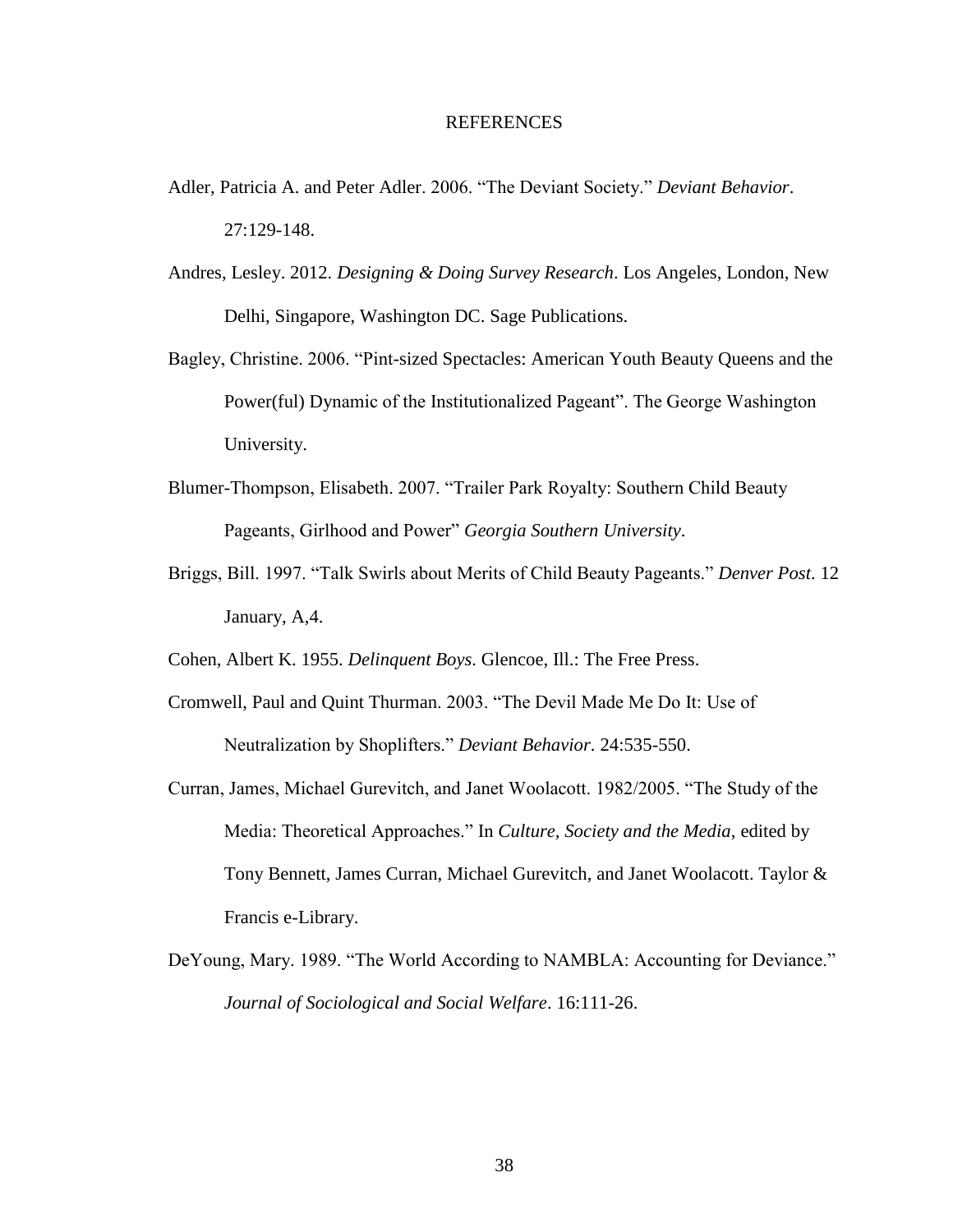- Eliason, Stephen L. and Richard A. Dodder. 1999. "Techniques of Neutralization Used by Deer Poachers in the Western United States: A Research Note." *Deviant Behavior*. 20:233-252.
- Franzese Alexis T. 2013. "Motivation, Motives, and Individual Agency" Pp. 281-318 in *Handbook of Social Psychology: second edition*, edited by John DeLamater and Amanda Ward. Springer.
- Fritsche, Immo. 2005. "Predicting Deviant Behavior by Neutralization: Myths and Findings." *Deviant Behavior*. 26:483-510.
- Gauthier, Deann. 2001. "Professional Lapses: Occupational Deviance and Neutralization Techniques in Veterinary Medical Practice." *Deviant Behavior*. 22:467-490.
- Giroux, Henry A. 1998. "Nymphet Fantasies: Child Beauty Pageants and the Politics of Innocence." *Social Text*. 16(4):31-53.
- Goode, Erich. 2004. "Is the Sociology of Deviance Still Relevant?" *The American Sociologist*. 35(4):46-57.
- Hansmann, Ralf, Petra Bernasconi, Timo Smieszek, Peter Loukopoulos, and Roland W. Scholz. 2005. "Justifications and Self-Organization as Determinants of Recycling Behavior: The Case of Used Batteries." *Resources, Conservation and Recycling*. 47(2):133-159.
- Healy, Michelle. 2013. "Could child beauty pageants be banned in the USA?" *USA Today*. www.usatoday.com/story/news/nation/2013/09/22/beauty-pageantschildren-ban/2842431/ accessed: Nov. 1, 2013.
- Heltsley, Martha and Thomas C. Calhoun. 2003. "The Good Mother: Neutralization Techniques Used By Pageant Mothers". *Deviant Behavior*. 24(2):81-100.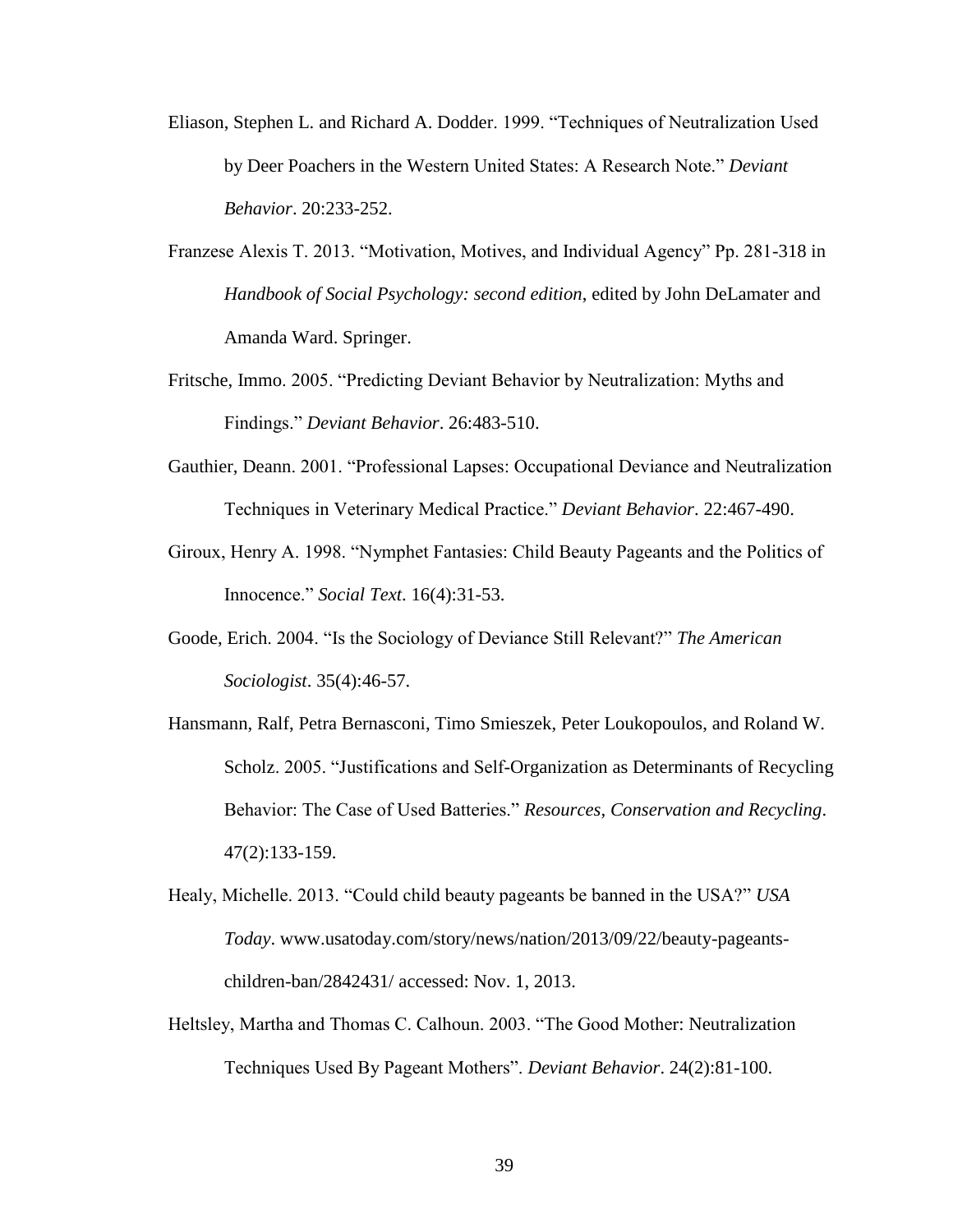- Hewitt, John P. and Randall Stokes. 1975. "Disclaimers." *American Sociological Review*. 40(1):1-11.
- Jarvinen, Margaretha and Jakob Demant. 2011. "The Normalisation of Cannabis Use Among Young People: Symbolic Boundary Work in Focus Groups." *Health, Risk & Society*. 13(2):165-182.
- Levey, Hilary. 2009. "Pageant Princesses and Math Whizzes: Understanding Children's Activities as a Form of Children's Work". *Childhood*. 16(2): 195-212.
- Lieberman, Lindsay. 2009-2010. "Protecting Pageant Princesses: A Call for Statutory Regulation of Child Beauty Pageants." *J. L. & Pol'y*. 739(18).
- Matza, David and Gresham Sykes. 1961. "Juvenile Delinquency and Subterranean Values." *American Sociological Review*. 26:712-719.
- Miet, Hannah. 2013. "How Child Beauty Pageants Got Weird: From Party Dresses to Cone-Bra-Striptease, the Evolution of America's Ickiest Pastime". Vacative.com. accessed on November 1, 2013.
- Mills, C. Wright. 1940. "Situated Actions and Vocabulary of Motive." *American Sociological Review*. 5(6):904-13.
- Orellana, Marjorie Faulstich. 2001. "The Work Kids Do: Mexican and Central American Immigrant Children's Contributions to Households and Schools in California". *Harvard Educational Review*. 71:366-389.
- Philaretoua, Andreas G. 2006. "Female Exotic Dancers: Intrapersonal and Interpersonal Perspectives." *Sexual Addiction & Compulsivity*. 13:41-52.
- Price, Allison. 2013. "Playing the Ideal: Parenthood and Presentation of Idealized Femininity in Youth on "*Toddlers & Tiaras".* University of Cincinnati. 69 pgs.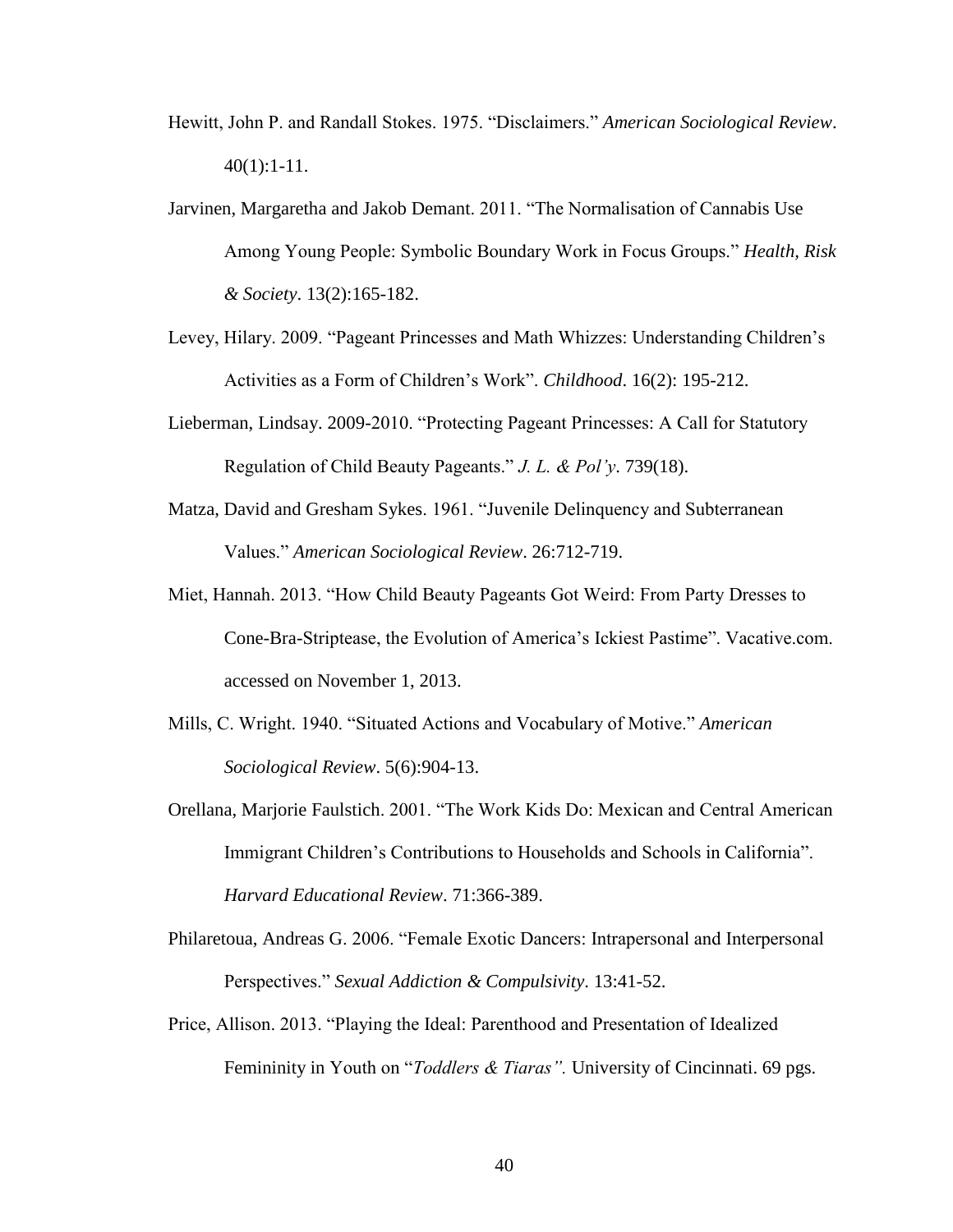- Qvortrup, Jens. 1994. "From Useful to Useful: The Historical Community of Children's Constructive Participation". *Sociological Studies of Children*. 7:49-76.
- Robinson, Kerry H. and Cristyn Davies. 2008. "She's Kickin' Ass, That's What She's Doing". *Australian Feminist Studies*. 23(57): 343-358.
- Rubin, Alissa J. 2013. "French Senate Approves Ban on Pageants for Young Girls" *The New York Times*. www.nytimes.com/2013/09/19/world/europe/french-senatepasses-ban-on-beauty-pagenats-for-girls.html?\_r=0 accessed Nov. 1, 2013.
- Schultz, Kristen and Ann Pieshette Murphy. 2011. "Beauty Pageants Draw Children and Criticism" *ABC News.* www.abcnews.go.com/GMA/story?id=126315 Accessed: Nov. 1, 2013
- Scott, Mervin B. and Stanford M. Lyman. 1968. "Accounts." *American Sociological Review*. 33(1):46-62.
- Stephens, Joyce B. 1984. "Vocabularies of Motive and Suicide" *Suicide and Life-Threatening Behavior*. 14(4):243-253.
- Storch, Jason B., Eric A. Storch, and Philip Clark. 2002. "Academic Dishonesty and Neutralization Theory: A Comparison of Intercollegiate Athletes and Nonathletes." *Journal of College Student Development*. 43:921-930.
- Sykes, Gresham and David Matza. 1957. "Techniques of Neutralization: A Theory of Delinquency." *American Sociological Review*. 22:664-70.
- Tamer, Christine. 2011-2012. "Toddlers, Tiaras, and Pedophilia? The 'Borderline Child Pornography' Embraced by the American Public". *Texas Review of Entertainment & Sports Law.* 13(85).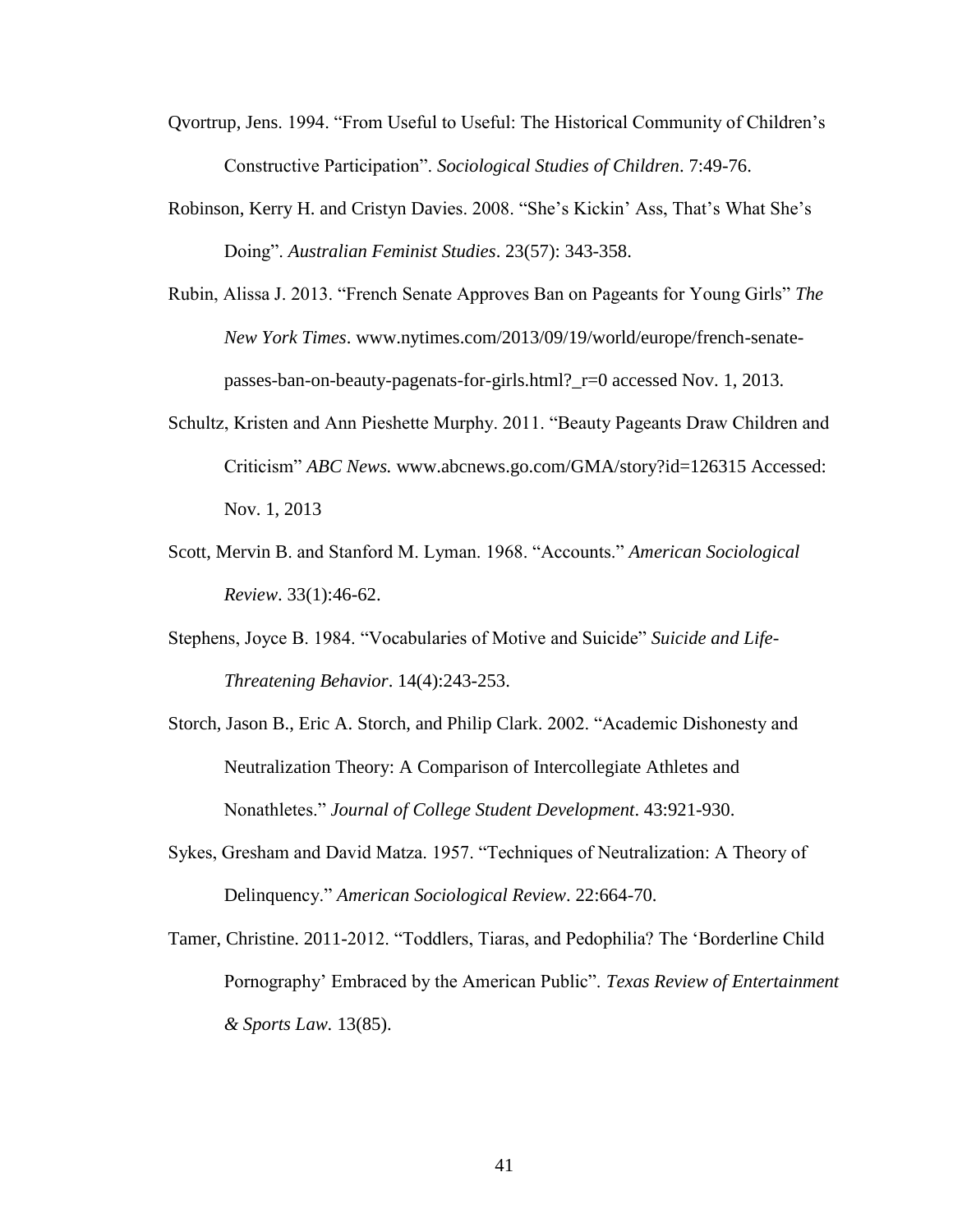Tilly, Chris and Charles Tilly. 1998. *Work Under Capitalism*. Boulder, CO: Westview Press.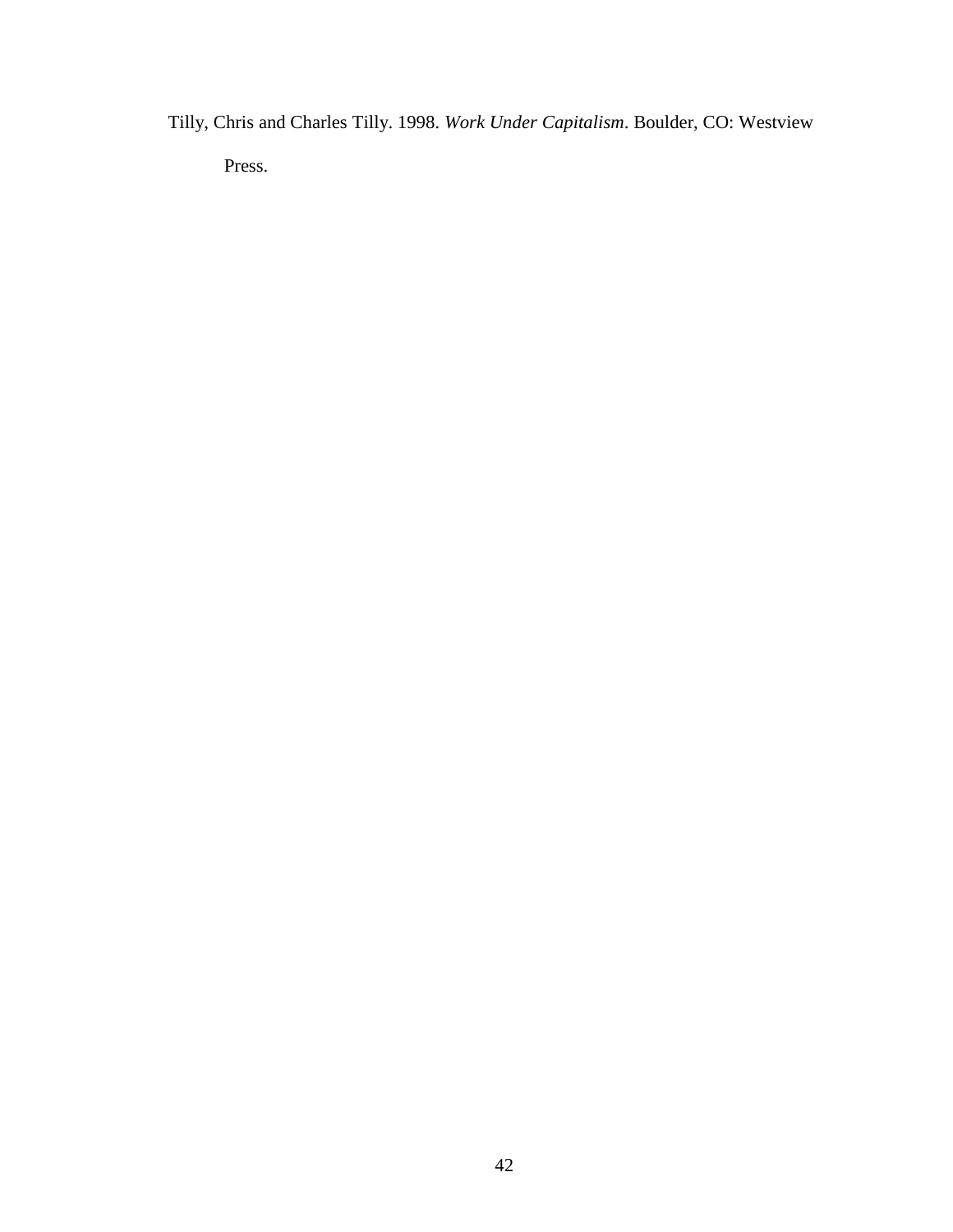# APPENDIX A

#### Consent to Participate in a Research Study

#### **Parental Experiences with Child Beauty Pageants**

# **WHY ARE YOU BEING INVITED TO TAKE PART IN THIS RESEARCH?**

You are being invited to take part in a research study about your experiences being involved in child beauty pageants. You are being invited to take part in this research study because you are a consenting adult who has volunteered to share your experiences. If you volunteer to take part in this study, you will be one of about 15 people to do so.

## **WHO IS DOING THE STUDY?**

The person in charge of this study is Darla Smith of University of Memphis Department of Sociology*.* Her faculty advisor, Dr. Jeni Loftus, is guiding her in this research*.* There may be other people on the research team assisting at different times during the study.

# **WHAT IS THE PURPOSE OF THIS STUDY?**

This study seeks to examine how and if parents of beauty pageant contestants perceive themselves as deviant for participating in this activity and, if so, in what ways do they verbally construct their sense of self in the face of being perceived as deviant. **ARE THERE REASONS WHY YOU SHOULD NOT TAKE PART IN THIS STUDY?**

If you are younger than the age of 18, you should not take part in this study. If your child has not competed in a pageant in the last 12 months, you should not take part in this study. If you are a relative of the researcher, you should not take part in this study. If you are a personal friend of the researcher, you should not take part in this study.

# **WHERE IS THE STUDY GOING TO TAKE PLACE AND HOW LONG WILL IT LAST?**

You will have the choice to participate in either a face-to-face interview or a telephone interview. If you choose to participate in the telephone interview, it is not within the researcher's ability to control the privacy within your physical location during the phone interview. The researcher will take all possible measures to secure privacy on her end of the line, however if you are engaging in the telephone interview while in a public place, the researcher will not be able to control who might overhear the conversation. If you elect to participate in face-to-face interview, you will have a choice of setting. The researcher is willing to meet you at a mutually agreed upon safe, nonpublic, location. The one-time interview will take anywhere between 30 minutes to 2 hours.

#### **WHAT WILL YOU BE ASKED TO DO?**

You will be asked to take part in a private interview. No identifying information will be taken from you. You will work with the Investigator to create a pseudonym (false name). This will serve as the only identifier for you. With your permission, interviews will be recorded. No identifying questions, such as real name or phone numbers, will be asked. The recordings will be stored in a locked file until the end of the project, at which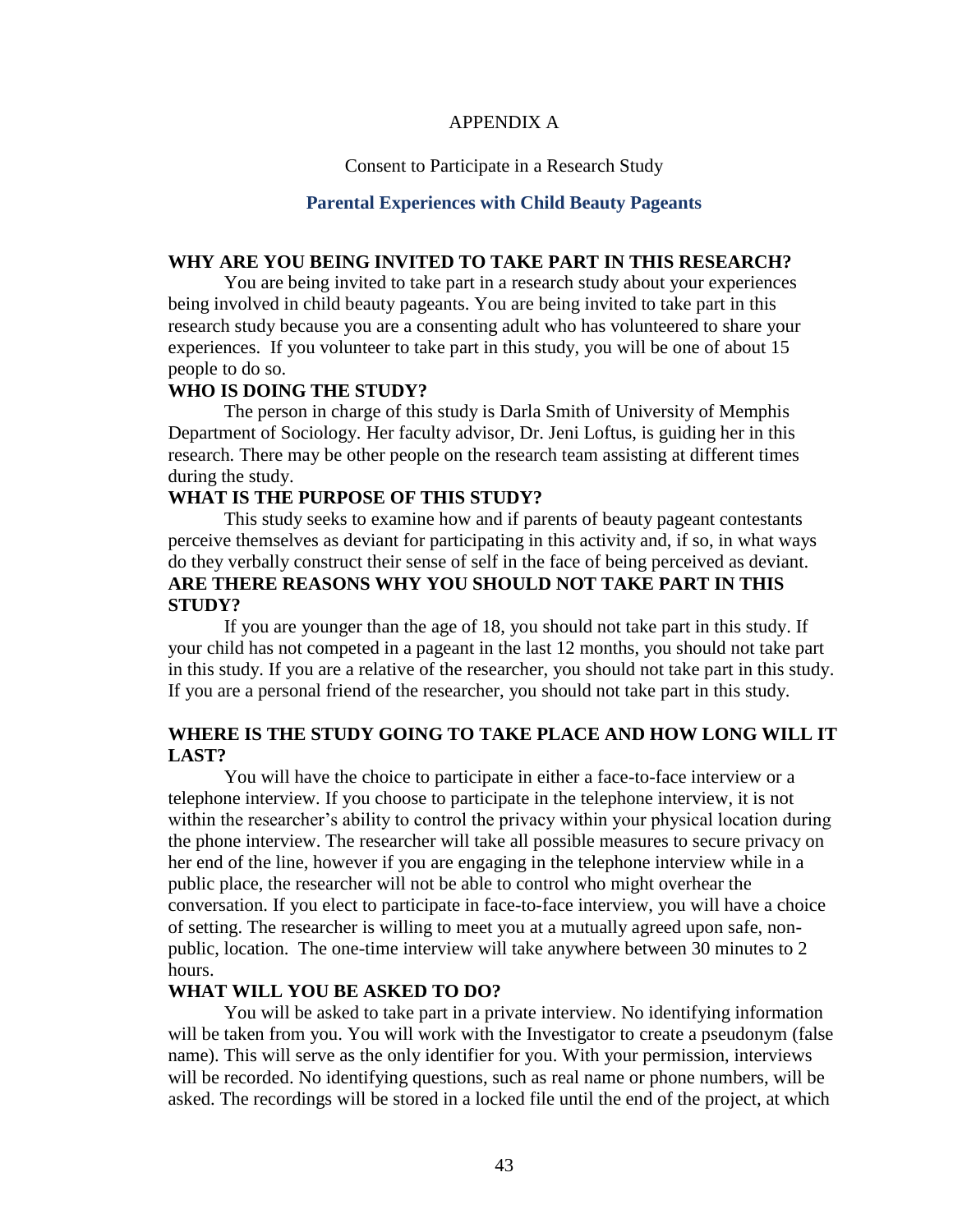time they will be destroyed. Transcripts will be made for each recording. The survey and transcript will be kept in a separate locked file from the audio recordings. Any identifying information that might come up during the interview, such as a high school name or address will be replaced with a false name. An example is instead of East High School, something along the lines of Urban High School or Rural High School will be substituted.

### **WHAT ARE THE POSSIBLE RISKS AND DISCOMFORTS?**

To the best of our knowledge, the things you will be doing have no more risk of harm than you would experience in everyday life. You may find some questions we ask to be upsetting or stressful. If so, we can refer you to the following mental health hotline that you may use: 1-800-950-6264 (national Alliance on Mental Illness).

# **WILL YOU BENEFIT FROM TAKING PART IN THIS STUDY?**

There is no guarantee that you will get any benefit from taking part in this study are no direct benefits to you. Your willingness to take part, however, may, in the future, help society as a whole better understand participation in beauty pageants.

#### **DO YOU HAVE TO TAKE PART IN THE STUDY?**

If you decide to take part in the study, it should be because you really want to volunteer. You will not lose any benefits or rights you would normally have if you choose not to volunteer. You can stop at any time during the study and still keep the benefits and rights you had before volunteering.

# **IF YOU DON'T WANT TO TAKE PART IN THE STUDY, ARE THERE OTHER CHOICES?**

If you do not want to be in the study, there are no other choices except not to take part in the study.

# **WHAT WILL IT COST YOU TO PARTICIPATE?**

There are no costs associated with taking part in the study.

# **WILL YOU RECEIVE ANY REWARDS FOR TAKING PART IN THIS STUDY?**

You will not receive any rewards or payment for taking part in the study.

# **WHO WILL SEE THE INFORMATION THAT YOU GIVE?**

We will make every effort to keep private all research records that identify you to the extent allowed by law.

Your information will be combined with information from other people taking part in the study. When we write about the study to share it with other researchers, we will write about the combined information we have gathered. You will not be personally identified in these written materials. We may publish the results of this study; however, we will keep your name and other identifying information private.

We will make every effort to prevent anyone who is not on the research team from knowing that you gave us information, or what that information is.

No identifying information will be taken from you. You will work with the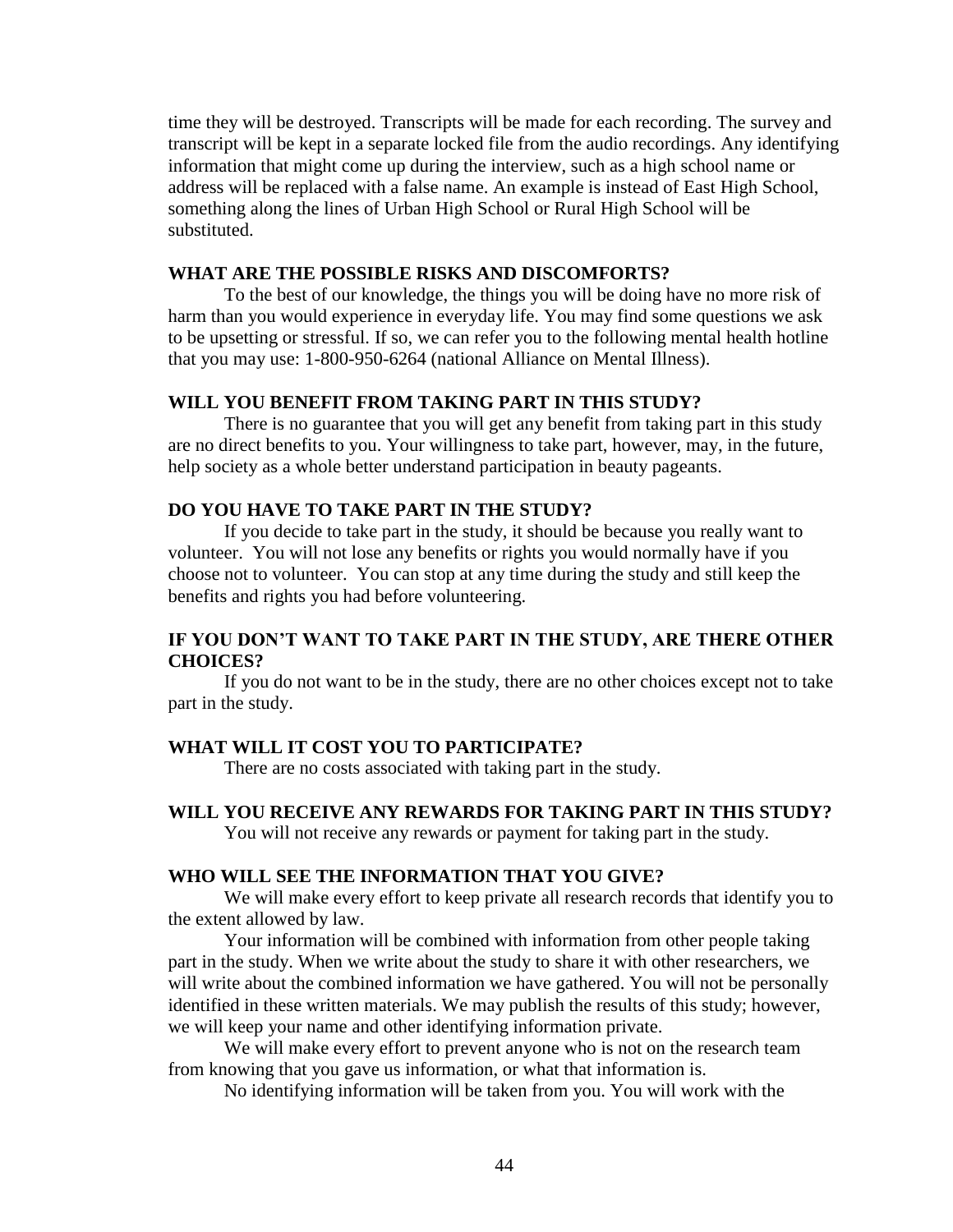Investigator to create a pseudonym (false name), which will serve as the only identifier for you. With your permission, interviews will be recorded, but no identifying questions, such as name or phone numbers, will be asked. The recordings will be stored in a locked file until the end of the project, at which time they will be destroyed. Transcripts will be made for each recording, however; only a pseudonym (false name) will be used. Any identifying information that might come up during the interview, such as a high school name or address will be replaced with a broad description. An example is instead of East High School, something along the lines of Urban High School or Rural High School will be substituted. You will have an option of telephone or face-to-face interviews. The setting for face-to-face interviews will also be flexible within reason. These options allow you to choose a location that is comfortable and secure. If you opt for telephone interviews, the researcher cannot control who might overhear the conversation on your end of the line. All measures will be taken to secure privacy for you on the researcher's end of the conversation. We will keep private all research records that identify you to the extent allowed by law. However, there are some circumstances in which we may have to show your information to other people. For example, the law may require us to show your information to a court or to tell authorities if you report information about a child being abused or if you pose a danger to yourself or someone else*.* Also, we may be required to show information which identifies you to people who need to be sure we have done the research correctly; these would be people from such organizations as the University of Memphis.

#### **CAN YOUR TAKING PART IN THE STUDY END EARLY?**

If you decide to take part in the study you still have the right to decide at any time that you no longer want to continue. You will not be treated differently if you decide to stop taking part in the study.

The individuals conducting the study may need to withdraw you from the study. This may occur if you are not able to follow the directions they give you or if the researcher decides to stop the study early for a variety of scientific reasons.

# **ARE YOU PARTICIPATING OR CAN YOU PARTICIPATE IN ANOTHER RESEARCH STUDY AT THE SAME TIME AS PARTICIPATING IN THIS ONE?**

You may take part in this study if you are currently involved in another research study. It is important to let the investigator/your doctor know if you are in another research study.

#### **WHAT HAPPENS IF YOU GET HURT OR SICK DURING THE STUDY?**

While we do not forsee any reason why you would have an injury or illness from participating in this study, it is important for you to understand that the University of Memphis does not have funds set aside to pay for the cost of any care or treatment that might be necessary if you get hurt of sick while taking part in this study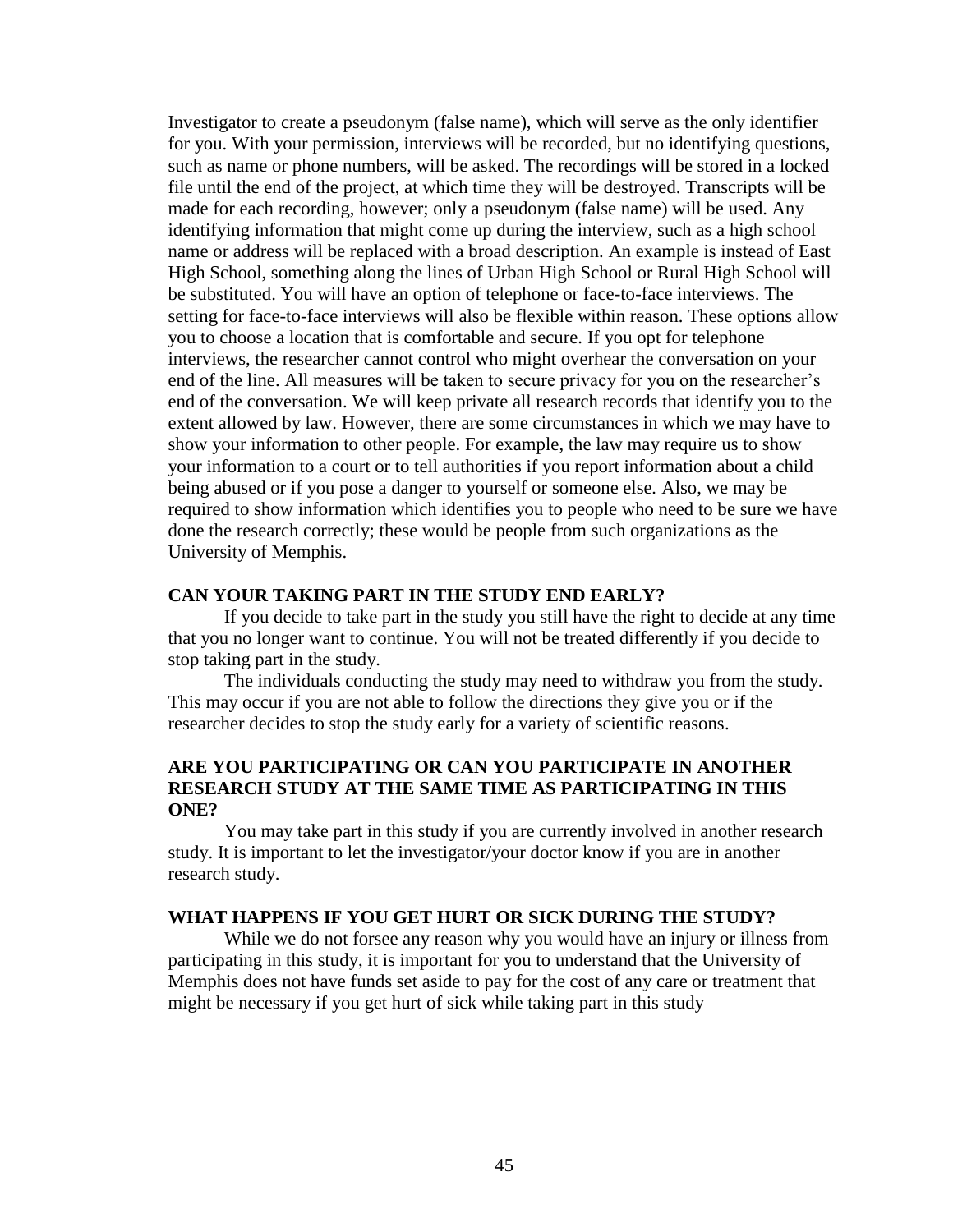# **WHAT IF YOU HAVE QUESTIONS, SUGGESTIONS, CONCERNS, OR COMPLAINTS?**

Before you decide whether to accept this invitation to take part in the study, please ask any questions that might come to mind now. Later, if you have questions, suggestions, concerns, or complaints about the study, you can contact the investigator, Darla Smith at dcsmith6@memphis.edu or 901-734-4838. If you have any questions about your rights as a volunteer in this research, you may contact Jacqueline Y. Reid, Administrator for the Institutional Review Board for the Protection of Human Subjects,

via e-mail atirb@memphis.edu or by phone at 901-678-3074. We will give you a copy of this consent form to take with you.

# **WHAT IF NEW INFORMATION IS LEARNED DURING THE STUDY THAT MIGHT AFFECT YOUR DECISION TO PARTICIPATE?**

You may choose to stop the interview process at any time and withdraw information from the study.

# **WHAT HAPPENS TO MY PRIVACY IF I AM INTERVIEWED?**

The only identifying information attached to any document or recording will be the pseudonym (false name). Recordings and transcripts will be kept in a locked file until the study has been completed. Recordings will be kept in a locked file separate from your transcripts and demographic survey information. After completion of the study, all recordings and transcripts will be destroyed.

# **WHAT ELSE DO YOU NEED TO KNOW?**

Your continuation with this study indicates that you agree to the following:

- 1) I have been informed of any and all possible risks or discomforts.
- 2) I have read the statements contained in this consent form and have had the opportunity to fully discuss my concerns and questions, and fully discuss the nature and character of my involvement in this research project as a human subject, and the attendant risks and consequences.

\_\_\_\_\_\_\_\_\_\_\_\_\_\_\_\_\_\_\_\_\_\_\_\_\_\_\_\_\_\_\_\_\_\_\_\_\_\_\_\_\_\_\_\_ \_\_\_\_\_\_\_\_\_\_

\_\_\_\_\_\_\_\_\_\_\_\_\_\_\_\_\_\_\_\_\_\_\_\_\_\_\_\_\_\_\_\_\_\_\_\_\_\_\_\_\_\_\_\_ \_\_\_\_\_\_\_\_\_

3) I am 18 years or older.

Signature of person agreeing to take part in the study Date

\_\_\_\_\_\_\_\_\_\_\_\_\_\_\_\_\_\_\_\_\_\_\_\_\_\_\_\_\_\_\_\_\_\_\_\_\_\_\_\_\_\_\_\_ Printed name of person agreeing to take part in the study

Name of [Authorized] person obtaining informed consent Date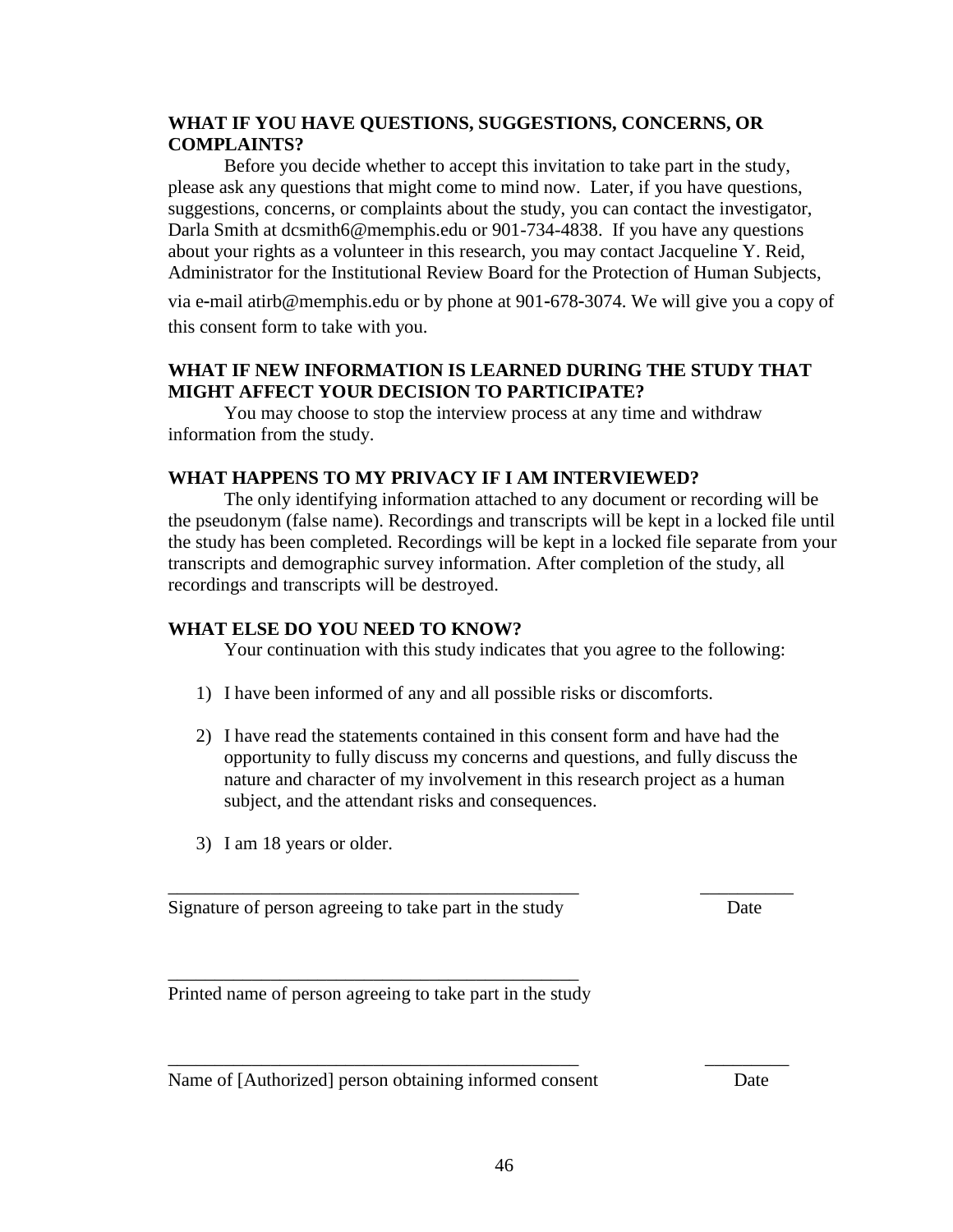# APPENDIX B

# COVER SHEET

#### SECTION I:

# FIRST, WE'D LIKE TO ASK YOU A FEW QUESTIONS ABOUT YOURSELF.

- 1. Age \_\_\_\_\_\_\_\_\_\_\_\_\_\_\_\_\_\_\_\_
- 2. Gender\_\_\_\_\_\_\_\_\_\_\_\_\_\_\_\_\_\_\_\_\_\_
- 3. Is your ancestry
- $\Box$  White (non-Hispanic)
- $\Box$  Latina/Hispanic
- □ Black or African-American
- $\Box$  Native American
- $\Box$  Asian
- $\Box$  Pacific Islander
- $\Box$  Other (specify)
- 4. Occupation:
- 5. What is the highest level of standard education you have received:
- $\Box$  8th grade of less
- $\square$  Some high school
- $\Box$  High school
- $\square$  Some college or two year degree
- $\Box$  Four-year college degree
- □ Advanced degree
- 6. Approximate total household income
- $\Box$  Under \$15,000
- $\Box$  \$15,000-19,999
- $\Box$  \$20,000-29,999
- $\square$  \$30,000-39,999
- $\Box$  \$40,000-49,999
- $\square$  \$50,000-74,999
- $\Box$  \$75,000-99,999
- $\Box$  \$100,000-150,000
- $\Box$  Over \$150,000

7. How many children do you have? \_\_\_\_\_\_\_\_\_\_\_\_\_\_\_\_\_\_\_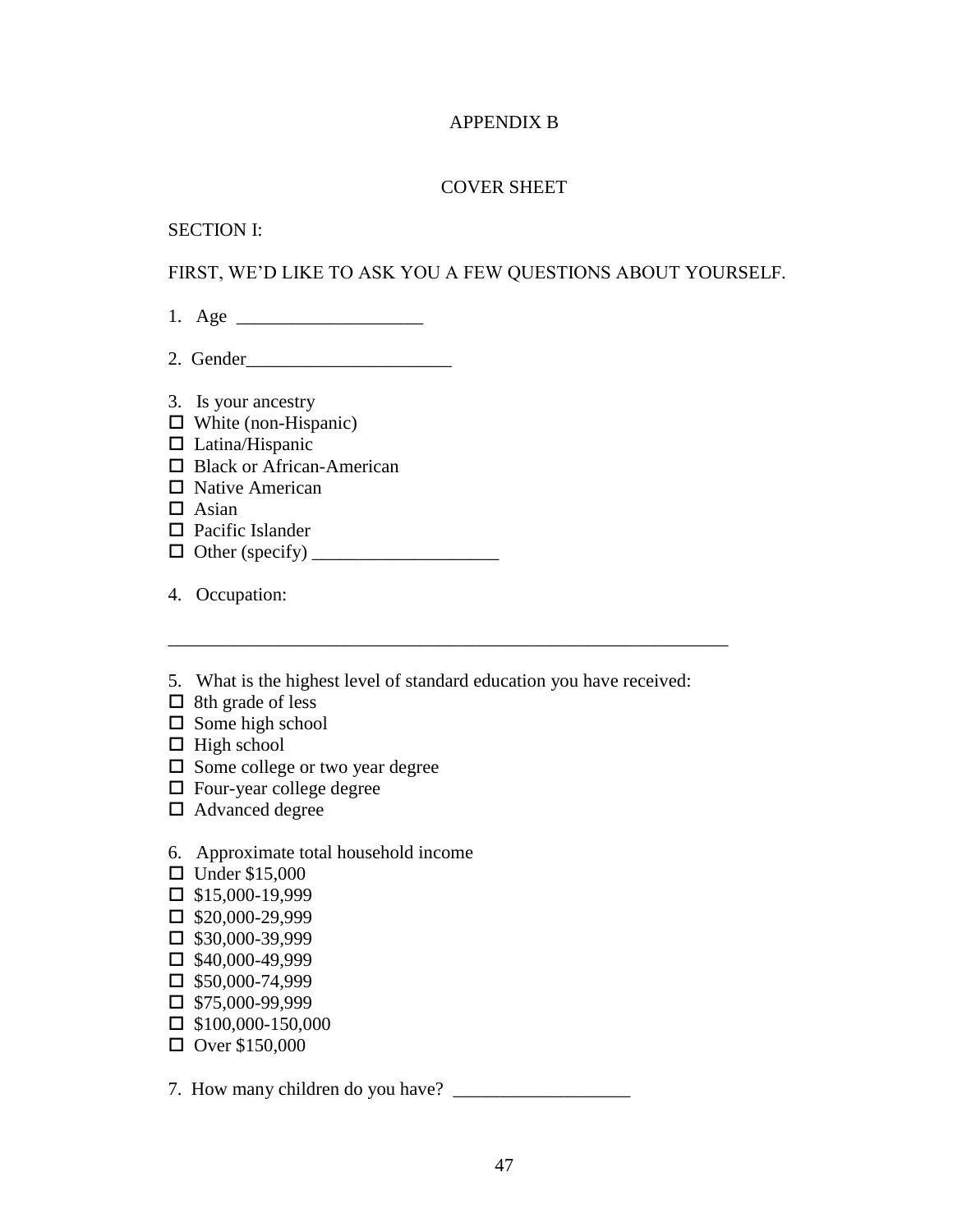8. How many children do you have that have participated in beauty pageants?

# SECTION II:

\_\_\_\_\_\_\_\_\_\_\_\_\_\_\_\_\_\_\_

IN THIS SECTION, WE'D LIKE YOU TO KNOW ABOUT YOU SIGNIFICANT OTHER, IF YOU HAVE ONE.

9. Are you currently in a significant relationship with another person?

- Yes
- $\square$  No

# 10. If yes, what is the relationship status?

- $\Box$  Currently married
- $\square$  Currently living together and not married
- $\Box$  In a significant relationship but not married and not living together
- 11. Have you ever been divorced?
- Yes
- $\Box$  No

If you are currently in a significant relationship, please answer the following questions about that individual. (If you are not currently in a significant relationship, please skip ahead to question 15.)

12. What is the ancestry of the person with whom you are in a significant relationship?

- $\Box$  White (non-Hispanic)
- $\Box$  Latina/Hispanic
- □ Black or African-American
- Native American
- $\Box$  Asian
- $\Box$  Pacific Islander
- $\Box$  Other (specify)

13. What is the highest level of standard education your significant

- other has received?
- $\Box$  8th grade of less
- $\square$  Some high school
- $\Box$  High school
- $\square$  Some college or associates degree
- $\Box$  Four-year college degree
- □ Advanced degree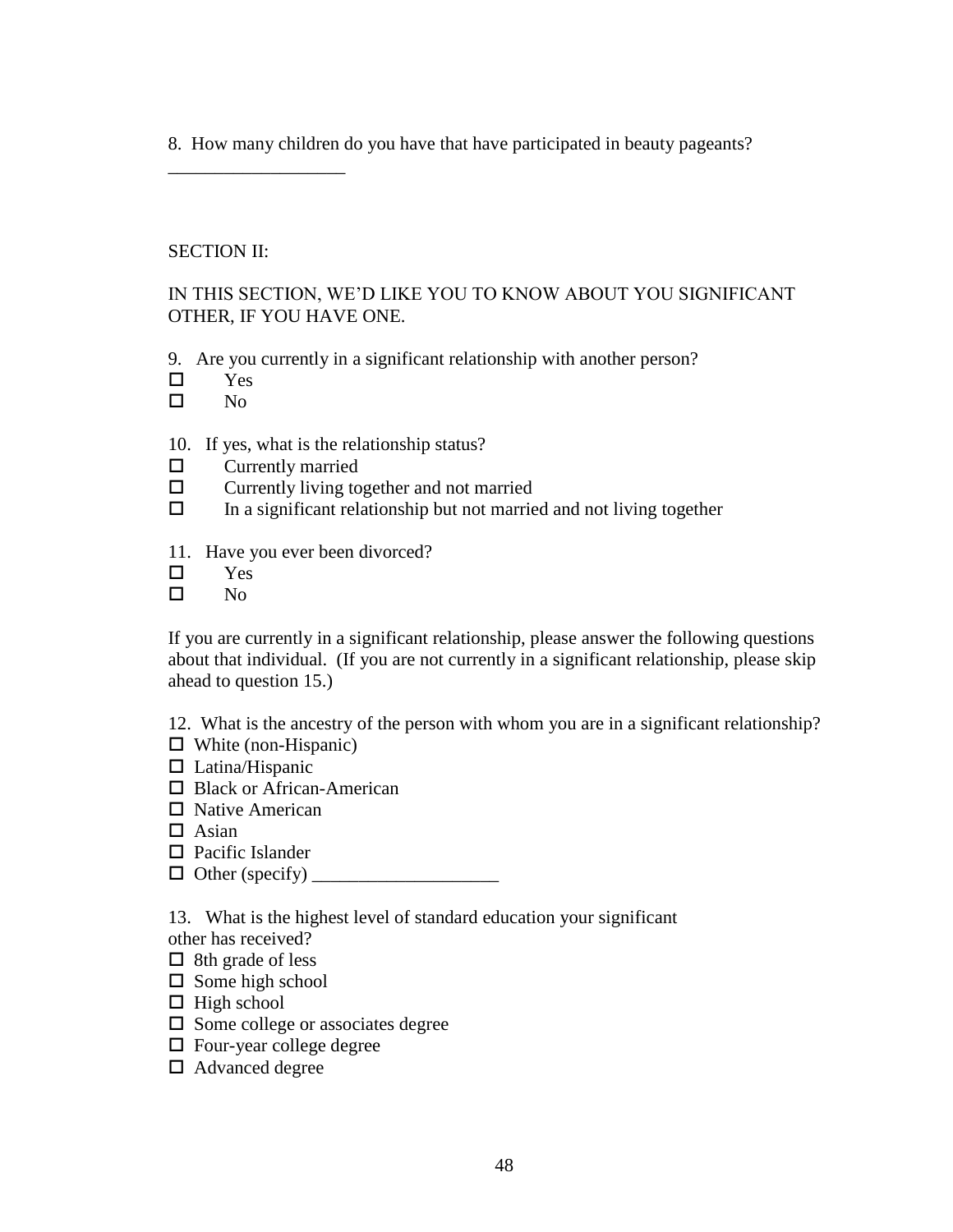14. Significant other's occupation :

\_\_\_\_\_\_\_\_\_\_\_\_\_\_\_\_\_\_\_\_\_\_\_\_\_\_\_\_\_\_\_\_\_\_\_\_\_\_\_\_\_\_\_\_\_\_\_\_\_

\_\_\_\_\_\_\_\_\_\_\_\_\_\_\_\_\_\_\_\_\_\_\_\_\_\_\_\_\_\_\_\_\_\_\_\_\_\_\_\_\_\_\_\_\_\_

15. In any written reports for this project you will be identified by a pseudonym (fake name). If there is a name you would like us to use for you, please indicate it here: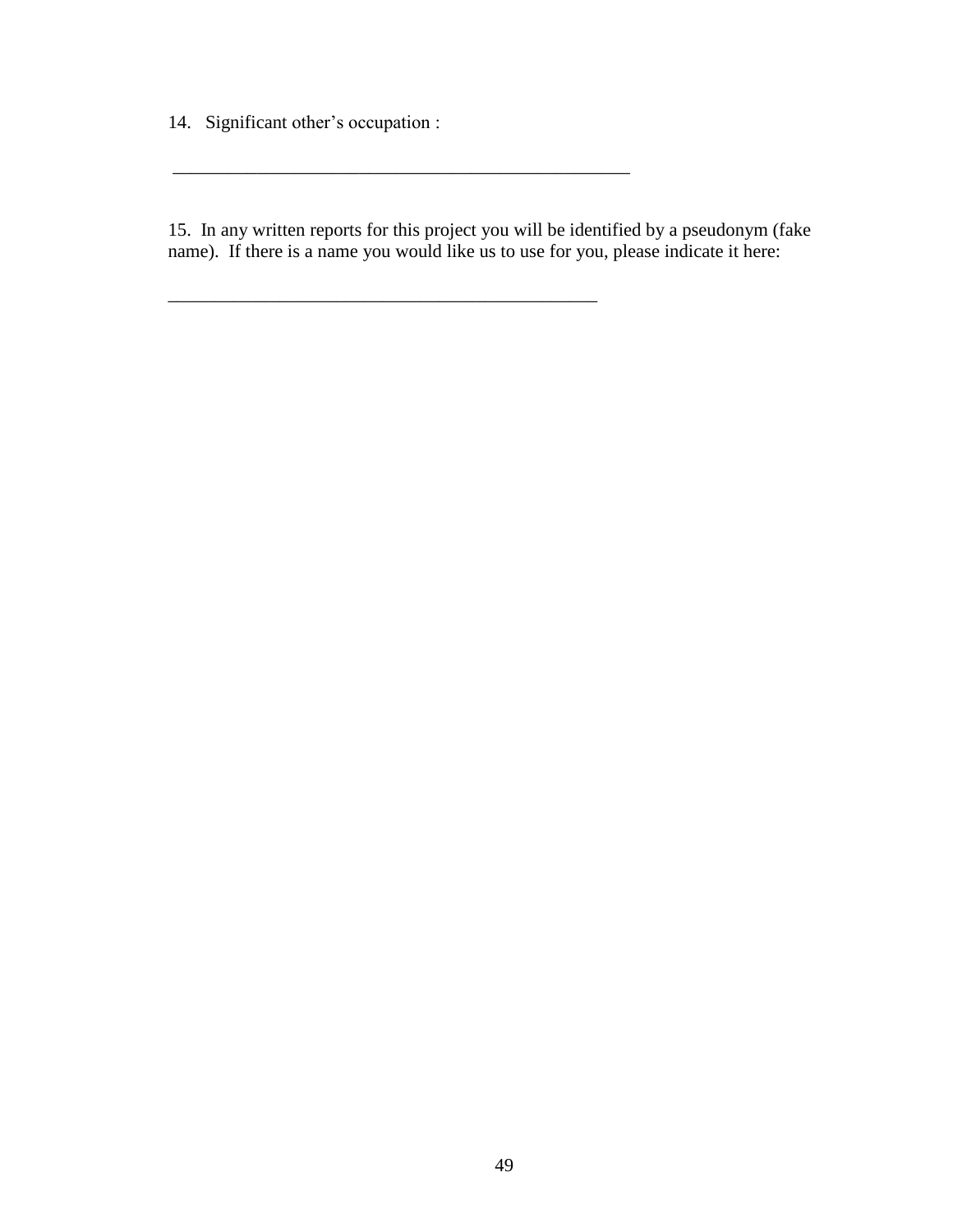#### APPENDIX C

#### INTERVIEW GUIDE

Tell me about yourself.

Tell me about your child(ren).

Tell me the story of how your child became involved in pageants.

Whose idea was it to participate?

What has been good about having your child participate in beauty pageants?

What has been bad about having your child participate in beauty pageants?

Tell me the story of your very best experience of having your child participate in beauty

pageants.

Tell me the story of the very worst day of having your child participate in beauty

pageants.

How do you and your child prepare for a pageant?

Have you seen pageant culture described in the mainstream media?

What was it like?

Do you feel it was accurate?

Why or Why not?

In general, do you think mainstream media portrayals of beauty pageant culture are accurate, or not?

Do your family and friends support your child's participation in pageants?

Has anyone been unsupportive of your child's participation?

If yes, How so? How did you respond to that?

Have you ever felt criticized for participating in pageants with your child?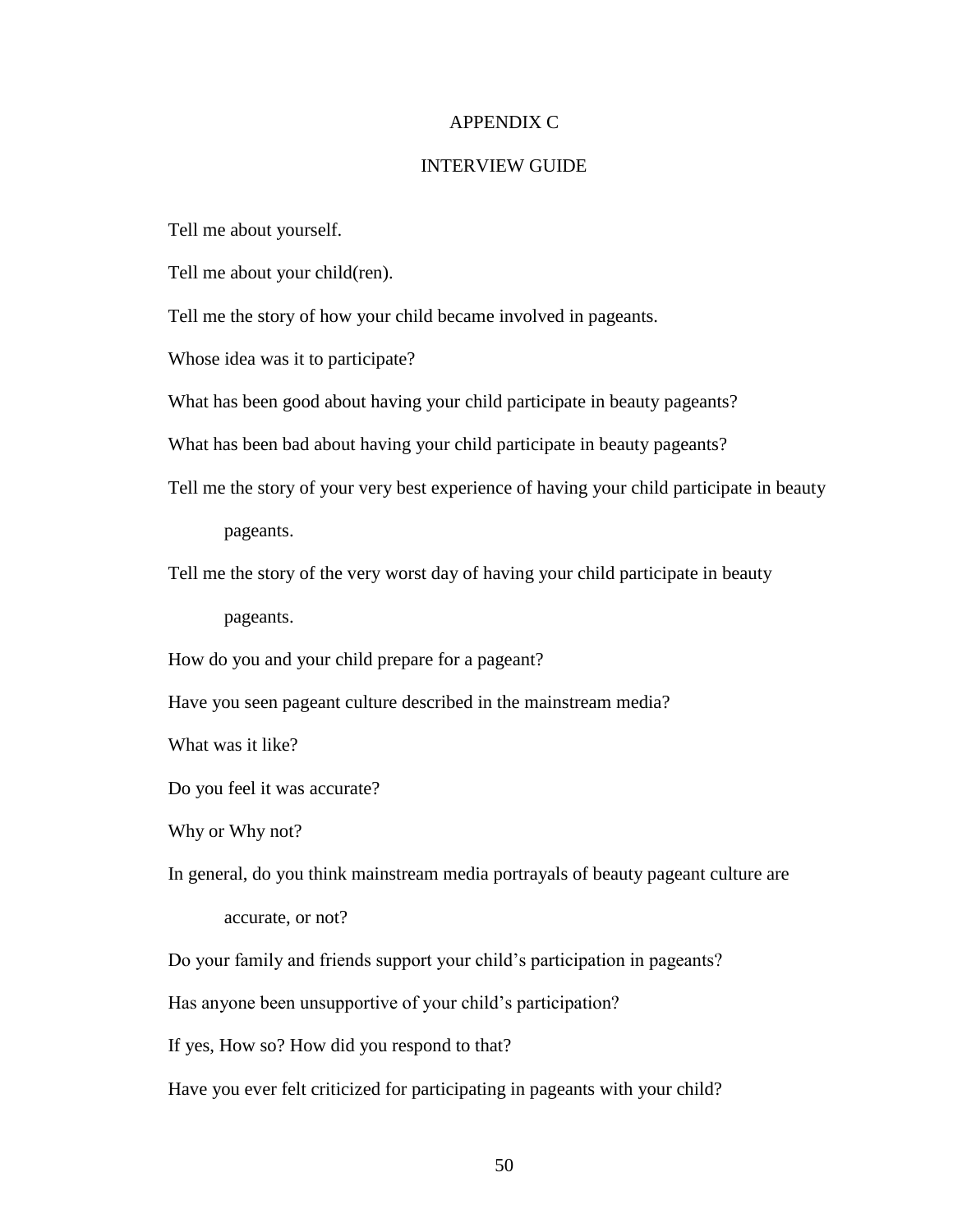If yes, how did these criticisms make you feel?

Have you ever felt like your child was discriminated against because of his/her

participation in pageants?

If yes, Tell me about it, What happened?

Have pageants influenced your child's life outside of pageants?

If yes, How so? If no, Why not?

What does the future look like for you and your child regarding your participation in beauty pageants?

Are there any questions you were expecting me to ask that I did not ask?

- Are there any questions I should be asking about their child's participation in beauty pageants?
- Is there anything you think people really need to know about parents with children who compete in beauty pageants?

\*Thank you for taking the time to participate in this interview!